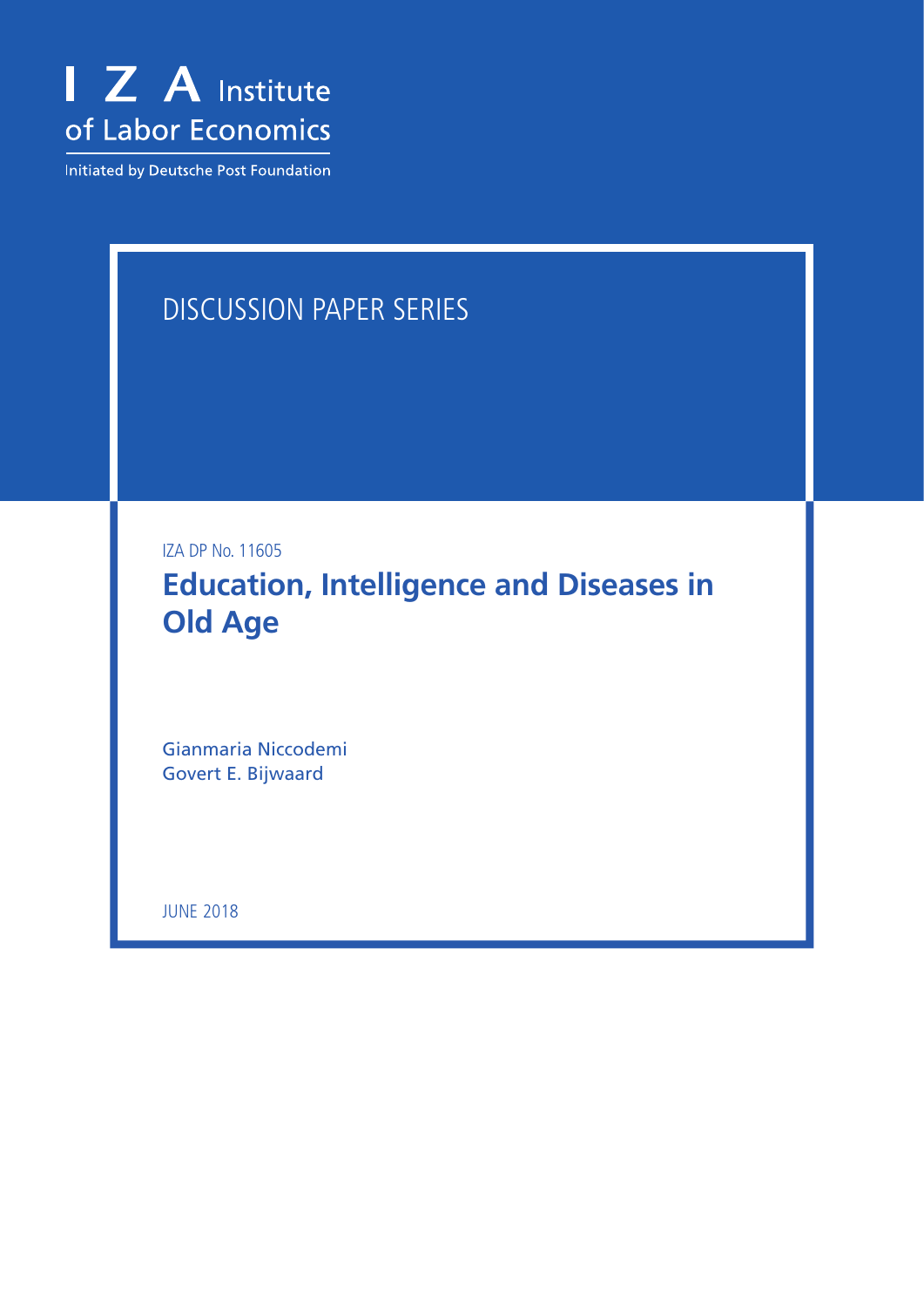

Initiated by Deutsche Post Foundation

### DISCUSSION PAPER SERIES

IZA DP No. 11605

### **Education, Intelligence and Diseases in Old Age**

**Gianmaria Niccodemi** *University of Groningen*

**Govert E. Bijwaard** *NIDI and IZA*

JUNE 2018

Any opinions expressed in this paper are those of the author(s) and not those of IZA. Research published in this series may include views on policy, but IZA takes no institutional policy positions. The IZA research network is committed to the IZA Guiding Principles of Research Integrity.

The IZA Institute of Labor Economics is an independent economic research institute that conducts research in labor economics and offers evidence-based policy advice on labor market issues. Supported by the Deutsche Post Foundation, IZA runs the world's largest network of economists, whose research aims to provide answers to the global labor market challenges of our time. Our key objective is to build bridges between academic research, policymakers and society.

IZA Discussion Papers often represent preliminary work and are circulated to encourage discussion. Citation of such a paper should account for its provisional character. A revised version may be available directly from the author.

|                                                    | IZA - Institute of Labor Economics                   |             |
|----------------------------------------------------|------------------------------------------------------|-------------|
| Schaumburg-Lippe-Straße 5–9<br>53113 Bonn, Germany | Phone: +49-228-3894-0<br>Email: publications@iza.org | www.iza.org |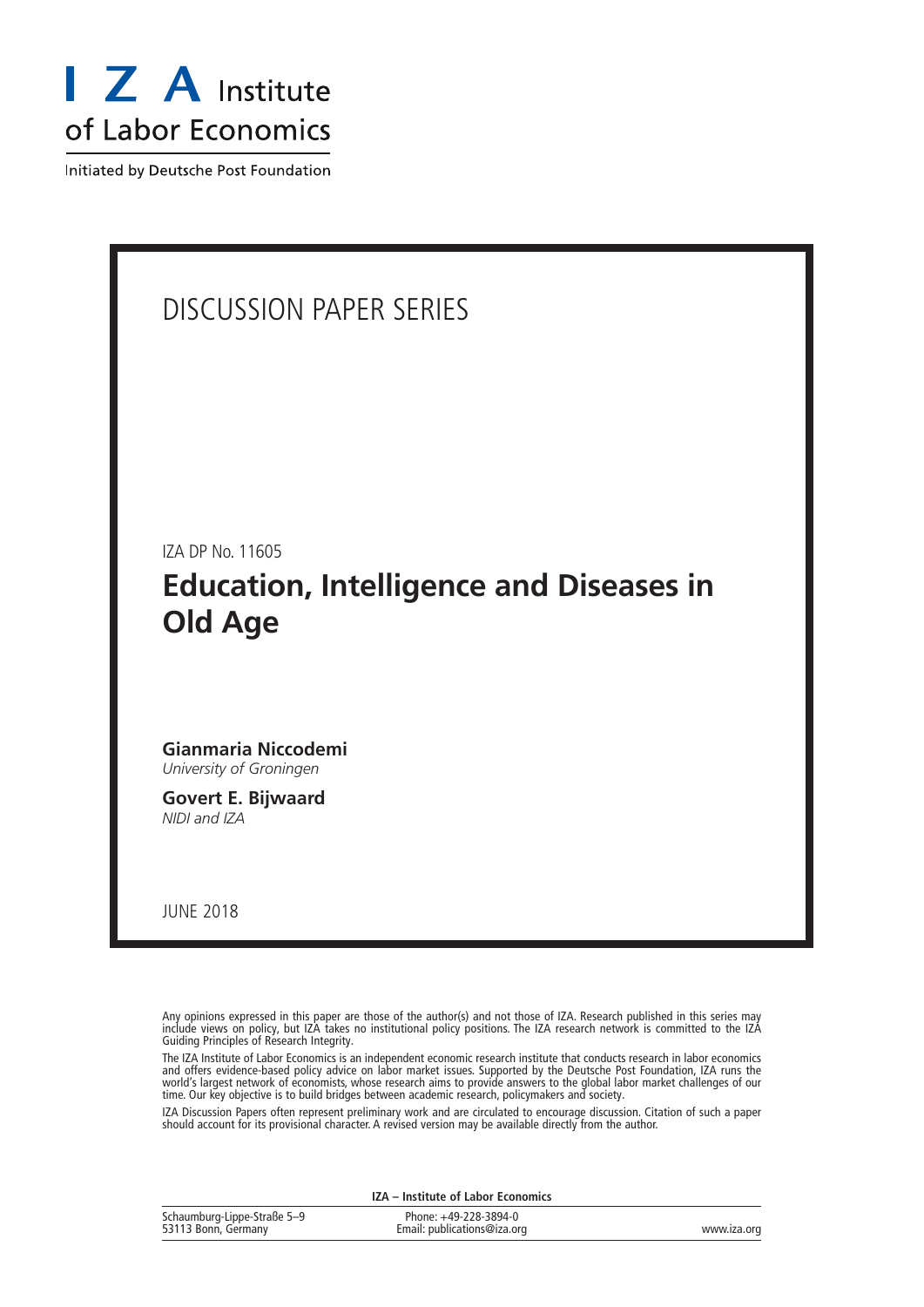# ABSTRACT

# **Education, Intelligence and Diseases in Old Age\***

Several studies have found a positive association between education and health. Confounding factors that a ect both education choices and health, such as (ob- served) parental background and (unobserved) intelligence, may play an important role in shaping this association. In this paper we estimate the impact of education on diseases in old age, accounting for this endogeneity. Our estimates are based on administrative data on men born in 1944–1947, who were examined for military service in the Netherlands between 1961–1965, linked to national death and medication use records. We assume medication use identifies diseases. We estimate a structural model, consisting of (i) an ordered probit model for the educational attainment, (ii) a Gompertz mortality model for survival up to old age, (iii) a probit model for medication use in old age and, (iv) a measurement system using IQ tests to identify latent intelligence. Educational choices, surviving up to old age and medication use all depend on observed individual factors and on latent intelligence. Based on the estimation results, we derive the impact of education on diseases in old age. Our empirical results reveal a strong effect of education on physical diseases, but low or no effect of education on depression and anxiety.

**JEL Classification:** I14, I24, C35, C38 **Keywords:** educational inequality, intelligence, medication use, structural equation model

#### **Corresponding author:**

Gianmaria Niccodemi University of Groningen Department of Economics Econometrics and Finance Nettelbosje 2 9747 AE Groningen The Netherlands E-mail: g.niccodemi@rug.nl

<sup>\*</sup> We thank R.J.M. Alessie, V. Angelini, R.D. Freriks, L.H. Lumey and T.J. Wans- beek for their helpful comments. We are grateful to participants of the Public Health Seminar at the University of Groningen, as well as the participants of the EuroCim 2018 meeting in Florence and the EuHEA 2018 conference in Maastricht. Financial support from U.S. National Institutes of Health, grant RO1-AG028593, is gratefully acknowledged.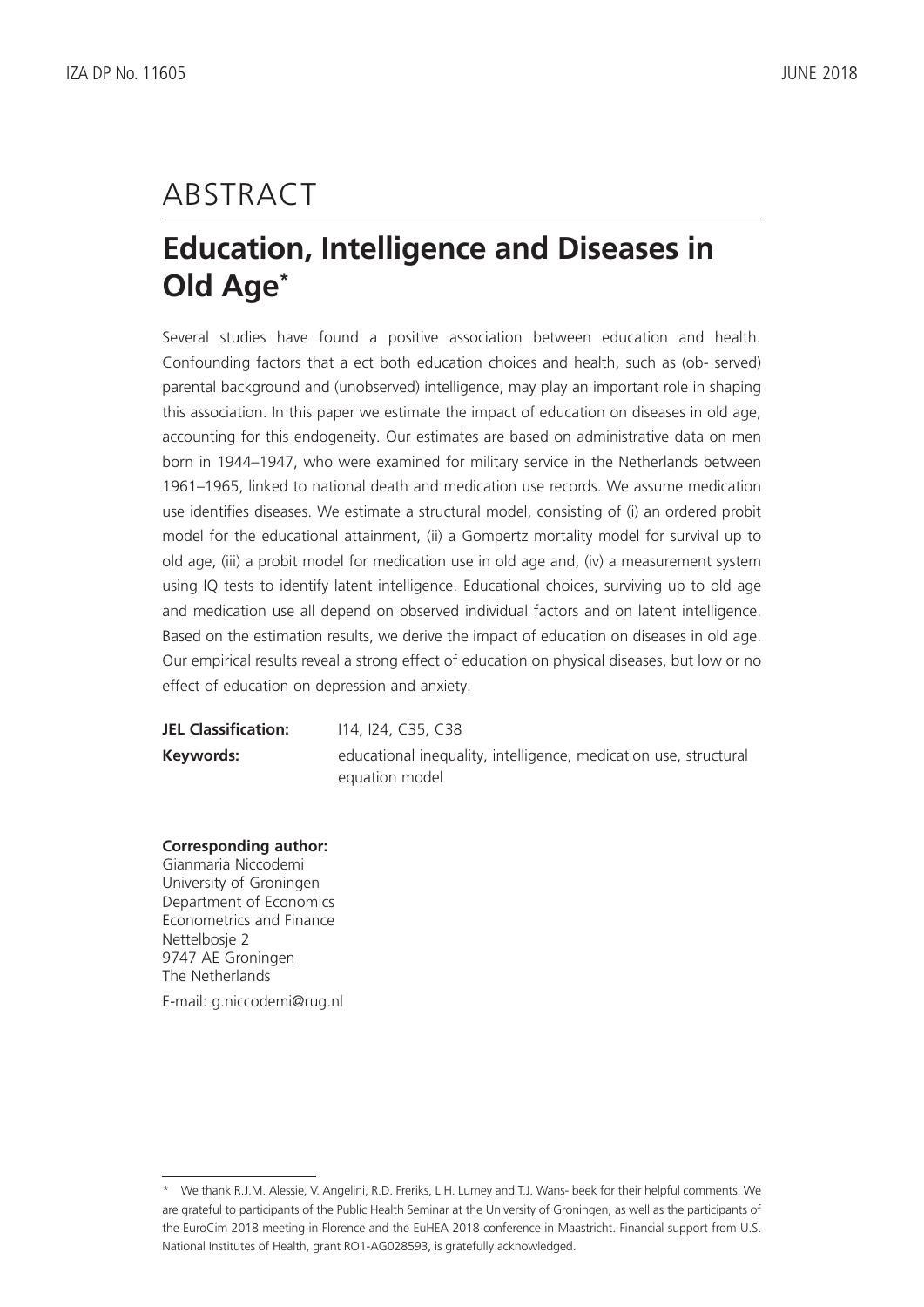#### 1 Introduction

A large literature has documented a positive association between education and health. Highly educated people may have higher income, savings and retirement benets, and consequently high-quality health insurance and healthcare over their lifetime [\(Lochner,](#page-20-0) [2011\)](#page-20-0). They may be more efficient producers of health, processing health information methodically and adhering carefully to strict treatment regimens of, for instance, diabetes and HIV [\(Goldman and Smith, 2002\)](#page-19-0). Also, they may have a balanced diet or be more likely to avoid bad habits, such as smoking or overconsumption of alcohol, being more aware of the risks of unhealthy behaviours. However, to what extent this association between education and health outcomes implies causation is under debate. For instance, intelligent individuals may obtain higher education levels and income, and consequently high-quality healthcare; similarly, being born in a wealthy family may have positive effects on both education and quality of diet. In other words, confounding factors, such as intelligence and parental background, may affect both educational attainment and health outcomes, playing an important role in shaping this strong association [\(Mazumder, 2008,](#page-20-1) [Clark and Royer, 2013,](#page-18-0) [Fletcher, 2015,](#page-19-1) [McCartney et al., 2013\)](#page-20-2). Given the absence of experimental studies of educational impact on health due to, for instance, ethical issues, two approaches have been adopted to isolate the impact of education on health using observational data: instrumental variable (IV) models, including regression discontinuity (RD) designs, and twin studies.

Twin studies compare health outcomes of twins that differ by education level (e.g., [Fujiwara and Kawachi, 2009\)](#page-19-2). The usual assumption in such studies is that educational attainment is not affected by any omitted variable that may drive education choices and health status later in life. The motivation behind this assumption is that twins share the same genes, parental background, similar experiences in childhood, and so on. Results from such studies indicate that part of the educational differences in cause-specific mortality disappears when accounting for shared family background [\(Lundborg, 2013,](#page-20-3) [Amin et al.,](#page-18-1) [2015\)](#page-18-1). However, there are some limitations in this approach (see, for a discussion, [Bound](#page-18-2) [and Solon, 1999\)](#page-18-2). Examples include scarce availability of data on twins, low difference in the education level within pairs of twins and potentially low representativeness of the general population, due to, for instance, lower weight at birth and higher probability of premature birth than singletons.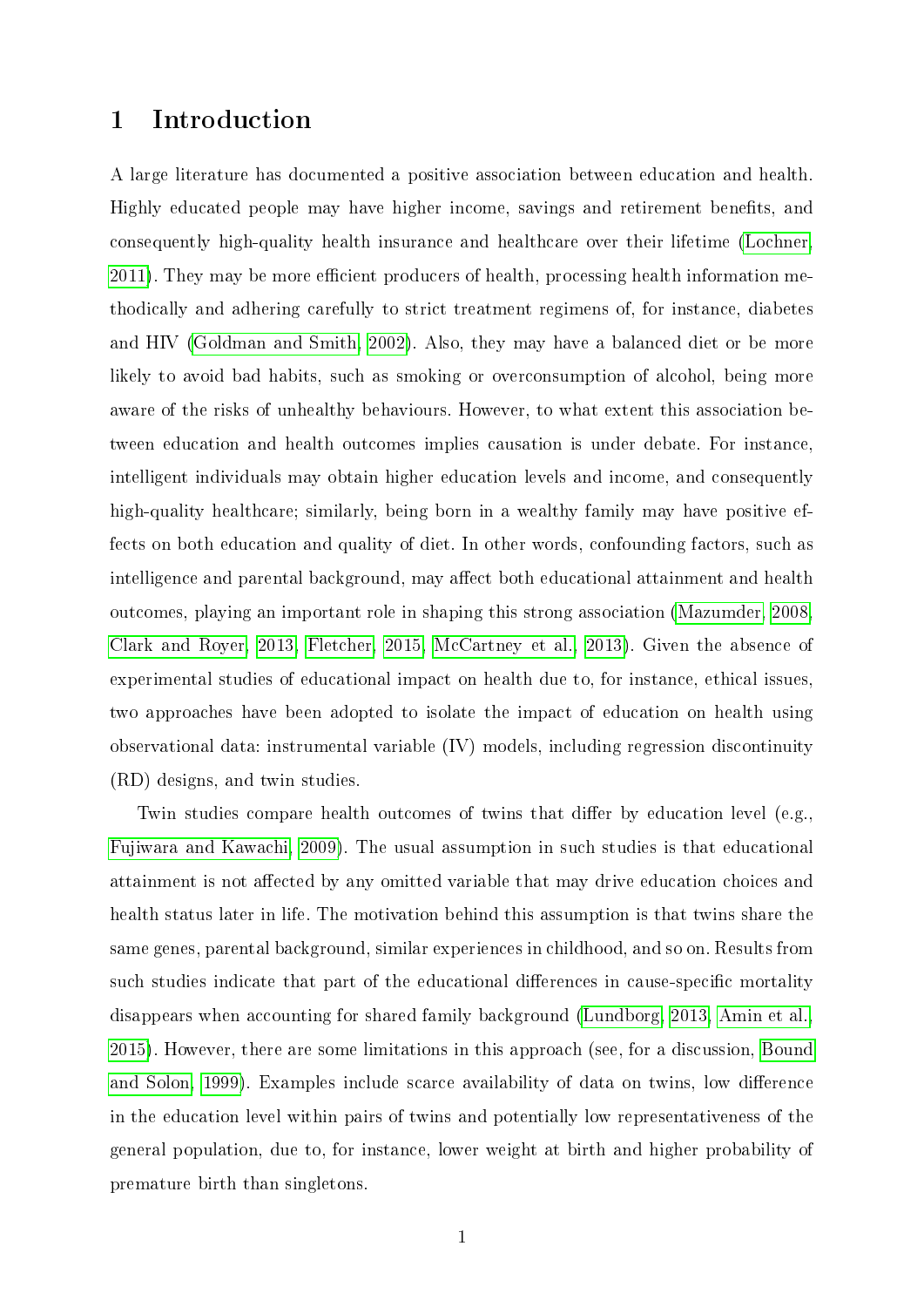On the other hand, IV models and RD designs (e.g., [Clark and Royer, 2013\)](#page-18-0) usually exploit reforms or laws, namely exogenous variations in the minimum school-leaving age, creating two groups that are either affected or not by the reform. In other words, the higher educational attainment is driven by external rather than confounding factors. The estimates based on these studies point towards a small [\(Lleras-Muney, 2005\)](#page-20-4) or even entirely absent [\(Arendt, 2005,](#page-18-3) [Clark and Royer, 2013\)](#page-18-0) causal effect of education on health outcomes. The main drawback of this approach is that only the local average treatment  $\chi$  effect (LATE) of higher compulsory education can be estimated, since these reforms affect only those who would otherwise drop out of school at the pre-reform minimum schoolleaving age. In principle, no conclusions can be formulated on the causal effect of improving the education level from the returns to higher compulsory education estimated from IV models, since no reforms would increase the compulsory education from, say, high school to university.

An alternative approach, which we will employ, is based on structural models in which the interdependence between education, health, and intelligence is explicitly modelled. Structural models to study the education-health association consist of, at least, three parts: the measurement system, the educational attainment model and the health outcome model. The first part, the measurement system, identifies the distribution of unobserved (latent) variables (e.g., intelligence) that may shape the education-health association, accounting for individual characteristics (e.g., parental background) that affect the measures (e.g., IQ tests) of these (latent) variables. The second part models the educational attainment, accounting for observed and these latent confounding factors. In other words, it controls for the non-random selection into education. The third part estimates the probability of a particular health outcome later in life, for a given education level, controlling for the same confounding factors. From the structural model estimates, the average treatment effect (ATE) of attaining a higher educational level on these health outcomes later in life can be derived. Results from such models [\(Conti and Heckman, 2010,](#page-18-4) [Conti et al.,](#page-18-5) [2010,](#page-18-5) [Bijwaard et al., 2015a,](#page-18-6)[b\)](#page-18-7) show that at least half of the health disparities across educational groups is due to selection in higher education on individual characteristics such as intelligence and parental background.

An advantage of using structural models is that it is possible to estimate both the average treatment effect of education and the distribution of this treatment effect over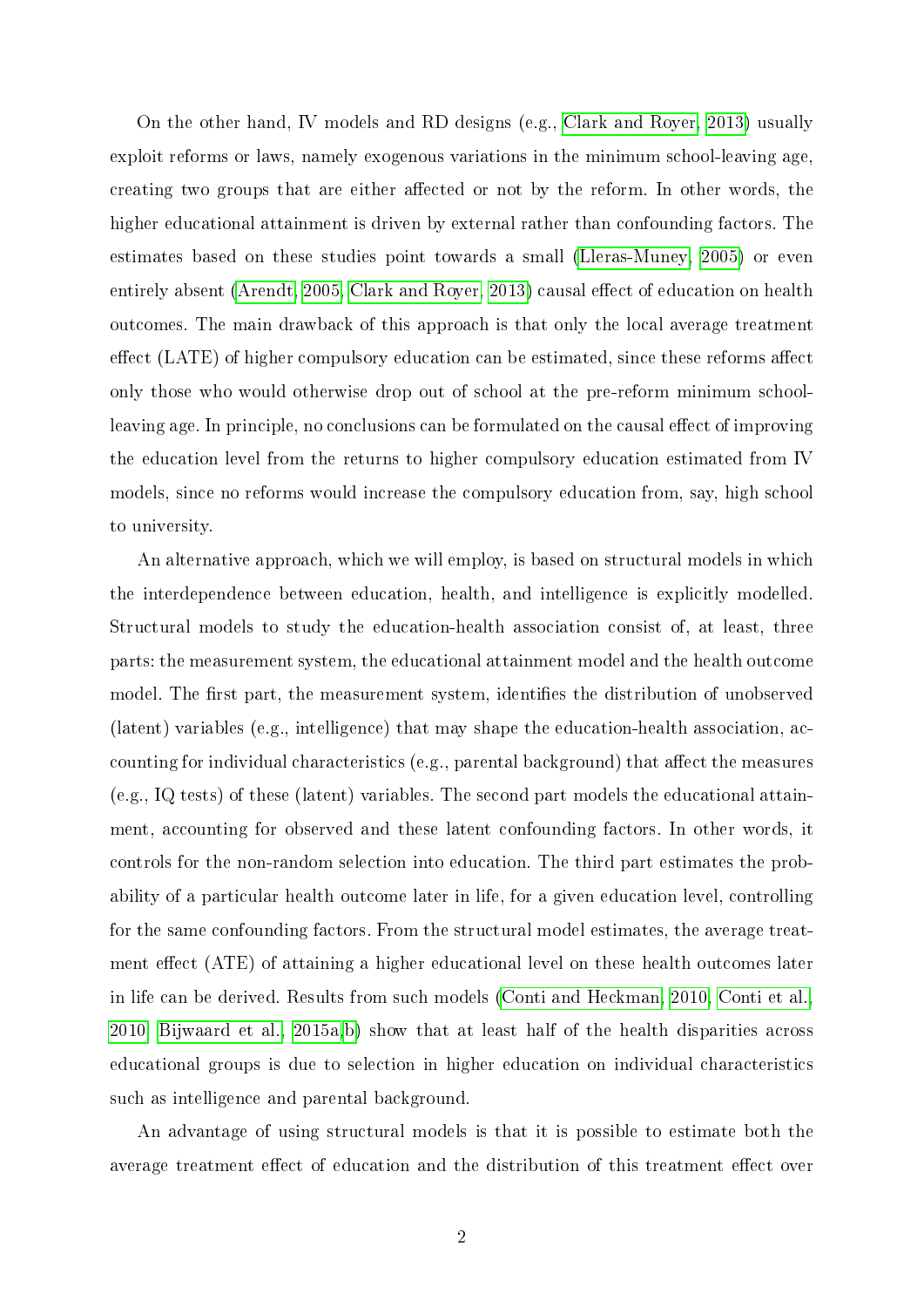latent confounding factors [\(Conti et al., 2010,](#page-18-5) [Heckman et al., 2014,](#page-19-3) [2016\)](#page-19-4). A drawback is that this approach, to control for all possible sources of endogeneity, needs a rich number of observed, individual, characteristics as well as a measurement system to identify latent confounding factors. Only a few datasets have information on, for instance, a battery of IQ tests, needed to identify the distribution of latent intelligence.

Many studies on the impact of education on health have been conducted to date, using both structural models and IV and twin studies. On the one hand, most of the IV and twin studies (see [Galama et al., 2018,](#page-19-5) for a literature review) are focused on the impact of education on self-reported health outcomes, main causes of diseases, such as obesity or smoking behaviour, and mortality. On the other hand, structural models are mostly focused on general health outcomes early in life [\(Conti et al., 2010,](#page-18-5) [Heckman et al., 2014,](#page-19-3) [2016\)](#page-19-4) or gains in life expectancy [\(Bijwaard et al., 2015a](#page-18-6)[,b\)](#page-18-7).

To our knowledge, no studies have investigated the impact of higher education levels on diseases in old age using a structural model approach. Specifically, in this paper, we estimate a structural model to derive the ATE of higher education levels on different diseases in old age. Moreover, we compare the ATE with the education and diseases association, as given by the raw data. Finally, we also investigate the distribution of the treatment effect over latent intelligence. The results differ with respect to physical and mental health. After controlling for observed confounding factors and intelligence, we have found that the association between education and physical diseases in old age in the structural model is almost identical to the raw differences. This suggests a strong impact of education on physical diseases. However, the estimates using the structural model for depression and anxiety suggest hardly any influence of education on mental diseases. We have found, for physical diseases, higher gains of education for individuals with low intelligence, while, for depression and anxiety, we have found higher gains of education for individuals with high intelligence.

#### <span id="page-5-0"></span>2 Data and descriptive statistics

Data from a large sample from the nationwide Dutch Military Service Conscription Register for the years 1961 – 1965 and male birth cohorts 1944 – 1947 are analysed. All men were called to a military service induction exam, except those living in psychiatric institutions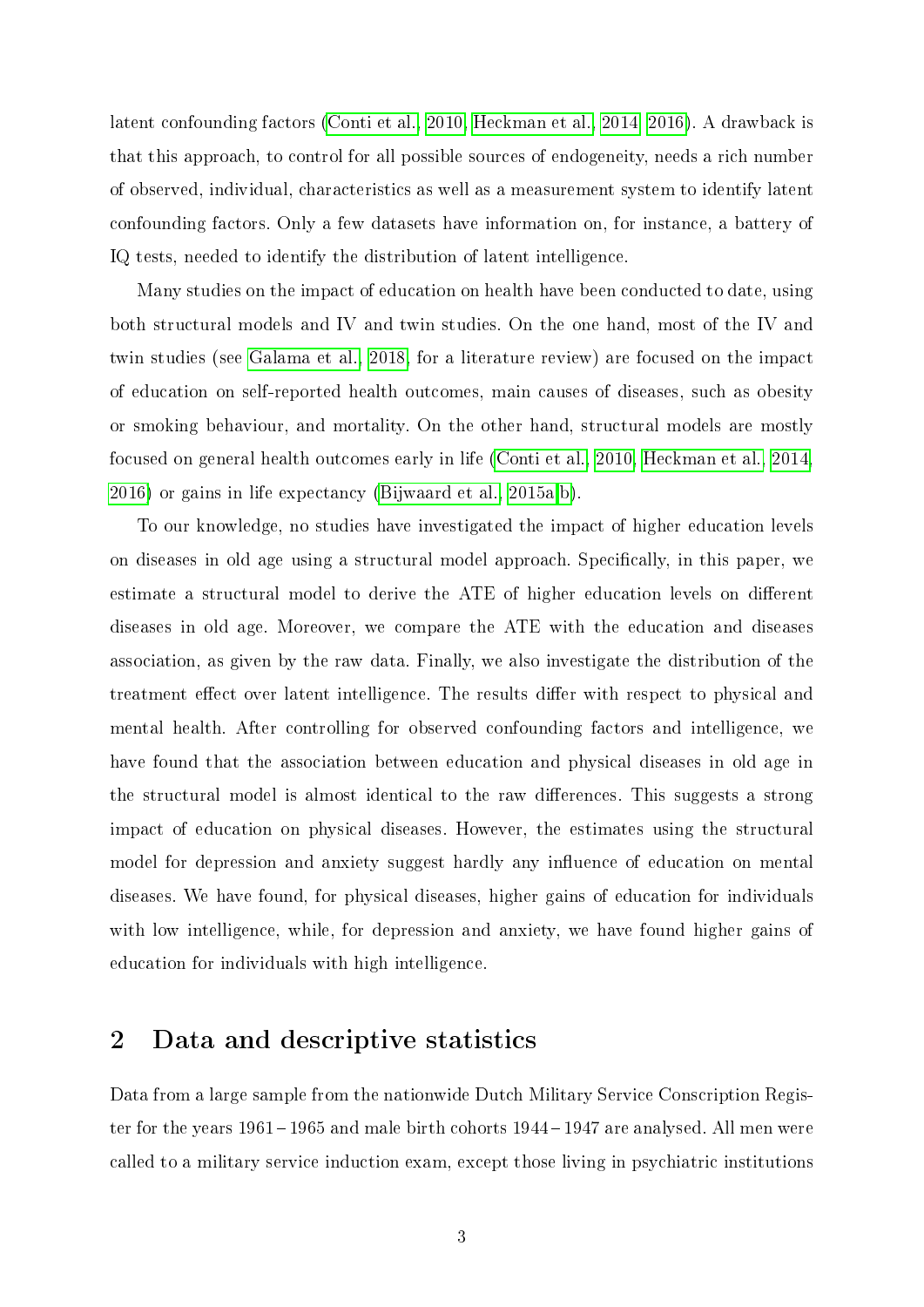or in nursing institutes for the blind or for the deaf-mute. The vast majority attended the conscription examination around age 18. We have information from the military examinations for 408,015 men. At the military examination, a standardized recording of demographic and socioeconomic characteristics is collected, including education, father's occupation, place and region of birth, date of birth, religion, family size, and birth order. The individuals who attended special schools for disabled or illiterate (28,711 individuals) and the remaining individuals who did not take all the IQ tests (10,431 individuals) were excluded. Family size, religion or season of birth are not available for 186 of the remaining individuals, which were omitted from the data. The final data amount to 368,687 individuals.

For each individual, the educational attainment at age 18 is observed. The education system in the Netherlands, before the Mammoth Act (1968), was characterized by a minimum school leaving age of 14. All children from age 6 to 12 attended elementary school LO (*Lager Onderwijs*). After that, they could choose among three different options [\(Haak, 1964\)](#page-19-6) : LVO (Lager Voortgezet Onderwijs), MVO (Middelbaar Voortgezet Onderwijs), and VHMO (*Voorbereidend Hoger- en Middelbaar Onderwijs*). Children choosing LVO attended further years of education at the same elementary school, until the minimum school-leaving age, entering the job market afterwards with no final examination. Children choosing MVO attended either 3 or 4 years of education in a different school, and a final examination at the end of the program. Attending VHMO was conditional on admission. VHMO students spent either 5 or 6 years in preparation to university and were required to pass a final examination. Final examinations of both VHMO and MVO were almost entirely controlled by the government. We decided to group the individuals in three education levels. The primary level includes LO and LVO; the lower and higher levels correspond to MVO and VHMO, respectively. VHMO also includes those few individuals who were already attending university at age 18. We decided to group LO and LVO together because LVO required neither admission nor final examination nor changing school after the LO level.

Three standardized psychometric test scores were also collected at age 18. The first one is the Raven Progressive Matrices test, an abstract reasoning test which does not depend on language skills and measures fluid reasoning. The second is an arithmetic test and the third is a language comprehension test. The scores are only observed in 6 ordered classes,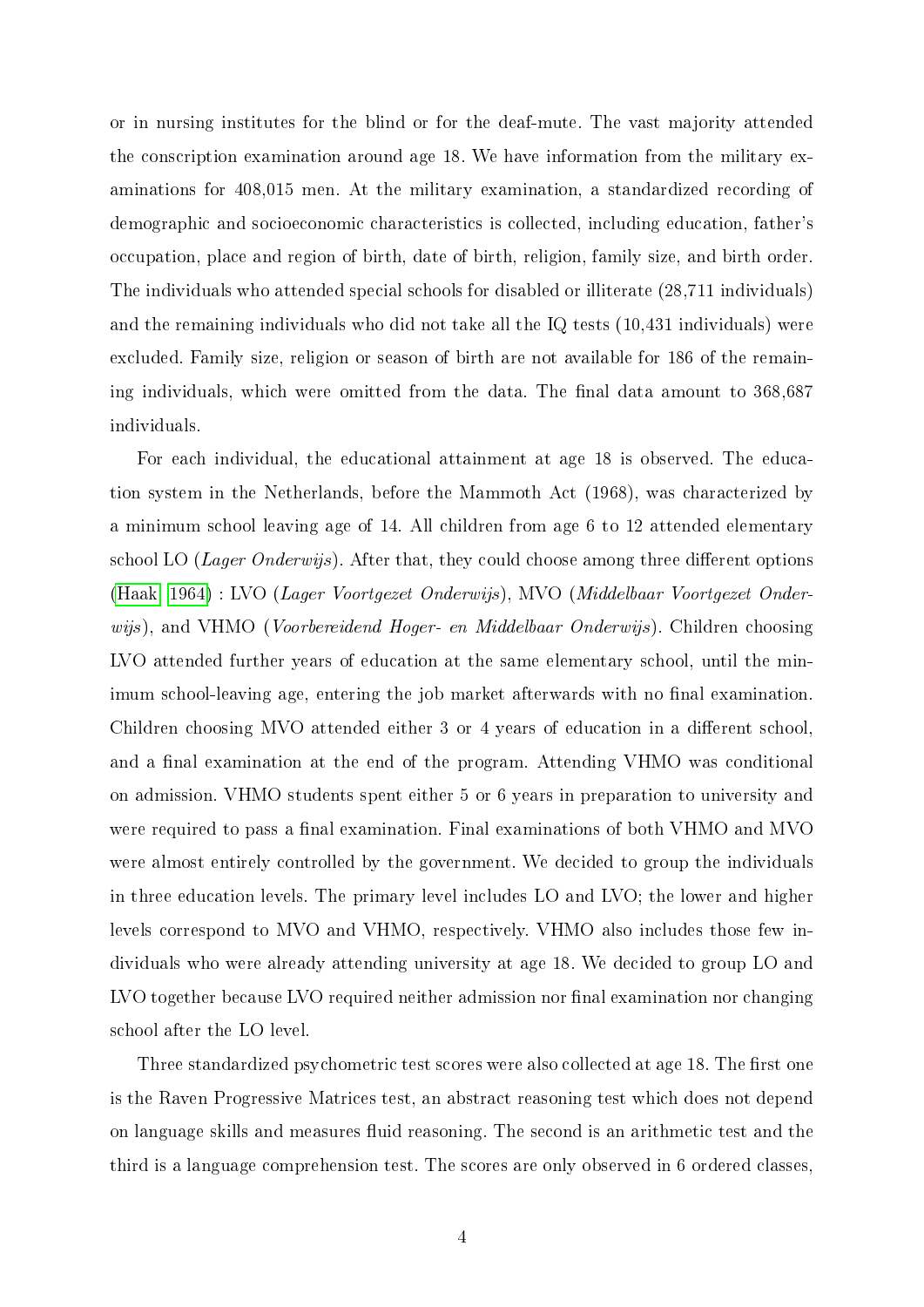where 1 and 6 are the lowest and the highest class, respectively. The scores correspond to the following percentile ranks.  $1: 0-10; 2: 11-30; 3: 31-50; 4: 51-70; 5: 71-90; 6:$  $91-99$ . Table [A.1](#page-8-0) in [Appendix A](#page-21-0) depicts the distribution of the three IQ test scores by education, among the 368,687 individuals in the data. Not surprisingly, IQ scores increase with education.

Selected demographic and socioeconomic characteristics at the time of military examinations by education level are given in Table [A.2](#page-14-0) in [Appendix A.](#page-21-0) The general and psychological health evaluations were given by a medical doctor. The urban status of place of birth is defined in five categories: city, urban, urbanized rural, rural, and unknown [\(Bijwaard et al., 2015b\)](#page-18-7). Rural and unknown are grouped together, forming the category "other", due to small sample size. Father's occupation includes four different categories, ordered from the highest to the lowest level of remunerations and responsibilities: professional, white collar, skilled and unskilled; the fth category includes individuals whose father's occupation is unknown. Religion was classified, into three categories, as Catholic, Protestant and, grouped together, "other or none". Famine exposure, during the Hongerwinter, represents those who were born between November 1944 and March 1946 in the most famine-exposed cities in the Netherlands, namely Amsterdam, Haarlem, Rotterdam, The Hague, Leiden and Utrecht [\(Ekamper et al., 2014\)](#page-19-7). The reason why famine exposure increases with education is that it implies being born in one the big cities in the Western Netherlands, and men born in these cities have a higher education level.

A subsample of 45,037 of the original sample was linked to the Dutch death register, through to the end of 2014, using unique personal identification numbers. These individuals were originally sampled to study the relation between prenatal famine exposure and mortality [\(Ekamper et al., 2014\)](#page-19-7). For this reason, all the 25,283 men born in the Western Netherlands, between November 1944 and March 1946, were included in the subsample. The rest of the linked data is composed of a random sample of 10,667 individuals who were born in the same cities but before November 1944 or after March 1946, and a random sample of 9,087 individuals who were born in a different part of the Netherlands in 1944 1947. Those who emigrated after age 18 and before 2006 (586 individuals) as well as those whose status (alive, dead, or emigrated) is unknown (4,185 individuals) were excluded. Next, the remaining individuals who attended special schools for disabled or illiterate (2,506 individuals) were excluded. Finally, 1423 remaining individuals were also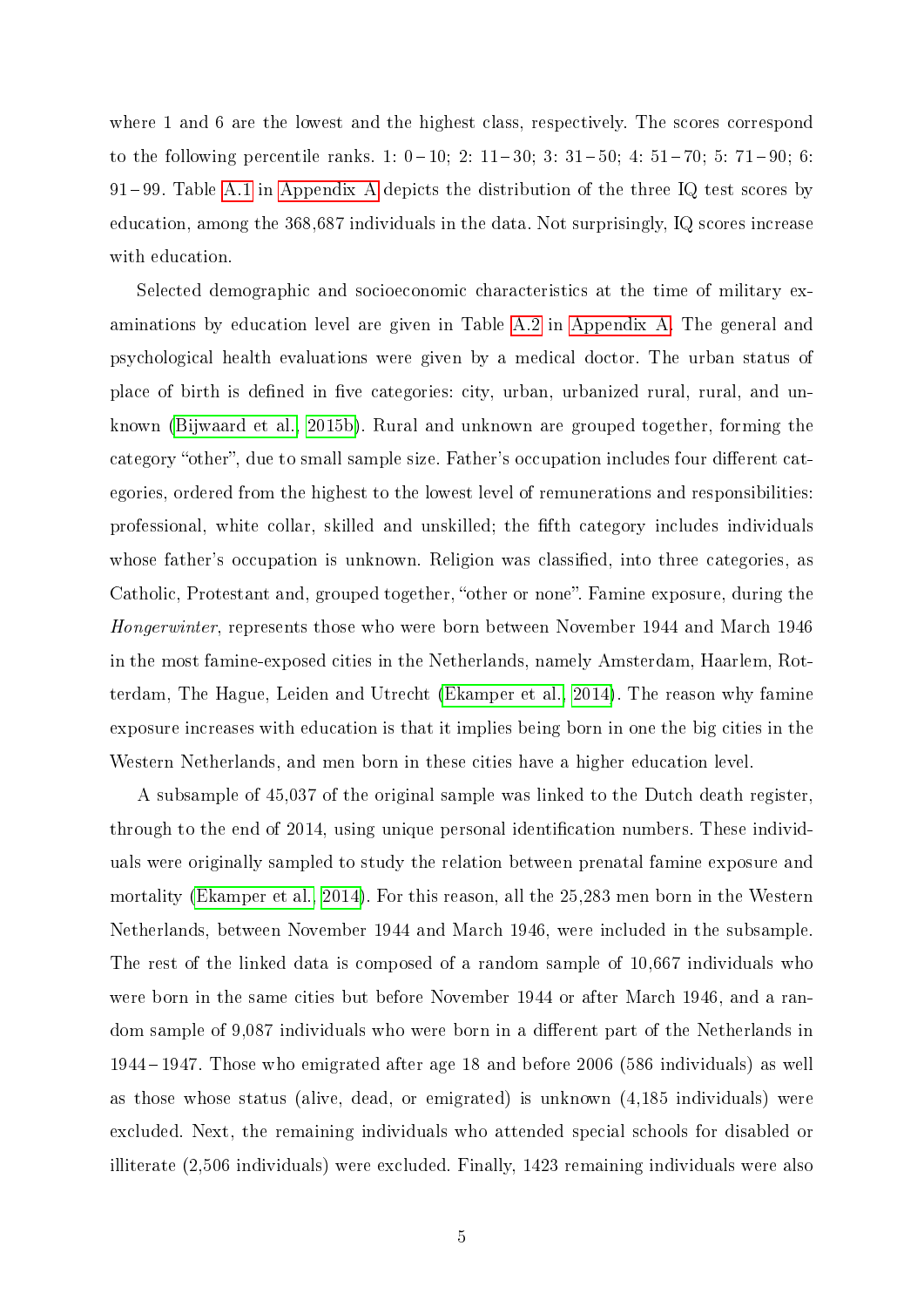excluded because information on IQ scores, general or psychological health were missing. The final subsample amounts to 36,337 individuals.

These individuals are also linked to administrative data on medication use. The latter is always prescribed by medical doctors and observed over the period  $2006 - 2014$ , when the youngest were from age 59 (in 2006) to age 67 (in 2014) and the oldest were from age 62 (in 2006) to age 70 (in 2014). Medication use is actually observed for 32,946 individuals only, since 3,391 individuals died before 2006: 10.0% of the individuals with primary education, 9.2% of the individuals with lower education, and 7.5% of the individuals with higher education.

The medication use is observed on annual basis and in Anatomical Therapeutic Chemical (ATC) code, with three levels of classification: the first indicates the anatomical main group, the second the therapeutic subgroup, the third the pharmacological subgroup. We investigate only common diseases that can be uniquely linked to one or more medications in the 3 levels ATC code (see [van Ooijen et al., 2015\)](#page-20-5). These diseases and the related medications are listed in Table [A.3](#page-23-0) in [Appendix A.](#page-21-0) The main assumption is that there is a one-to-one correspondence between using a medication and having the related disease. Table [1](#page-8-0) depicts the prevalence of each disease medication by education level in 2006. For all the diseases we consider, we observe a clear educational gradient in medication use, decreasing with increasing education level.

|                             | <b>Education</b> level |          |                   |                  |                   |         |
|-----------------------------|------------------------|----------|-------------------|------------------|-------------------|---------|
|                             | Primary                | Lower    |                   | Higher           |                   | All     |
|                             |                        |          | Diff <sup>a</sup> |                  | Diff <sup>a</sup> |         |
| Cardiac diseases            | $8.5\%$                | $6.7\%$  | $-1.8\%$          | $4.9\%$          | $-3.6\%$          | $7.3\%$ |
| Obstructive airway diseases | $9.3\%$                | $6.8\%$  | $-2.5\%$          | $6.4\%$          | $-2.9\%$          | $8.0\%$ |
| Hypertension                | 32.5%                  | $30.3\%$ | $-2.2\%$          | 24.9%            | $-7.6\%$          | 30.6%   |
| Hyperlipidemia              | 28.2%                  | 24.6\%   | $-3.6\%$          | $19.0\%$         | $-9.2\%$          | 25.5%   |
| Diabetes (type 1 and 2)     | $10.6\%$               | $9.2\%$  | $-1.4\%$          | $5.4\%$          | $-5.2\%$          | $9.3\%$ |
| Depression and anxiety      | 12.4%                  | $11.6\%$ | $-0.8\%$          | $10.7\% - 1.7\%$ |                   | 11.8%   |
| Number of individuals       | 16,809                 |          | 10,862            | 5,275            |                   | 32,946  |

<span id="page-8-0"></span>Table 1: Medication use by education level, 2006

<sup>a</sup> Difference with medication use primary education.

Table [A.4](#page-23-1) in [Appendix A](#page-21-0) demonstrates that the medication use of the linked individuals represents the Dutch population well. For both the age-group  $60 - 63$  and the age-group  $67 - 70$  in our sample, the medication use is very similar to the medication use in the Dutch male population for similar age groups.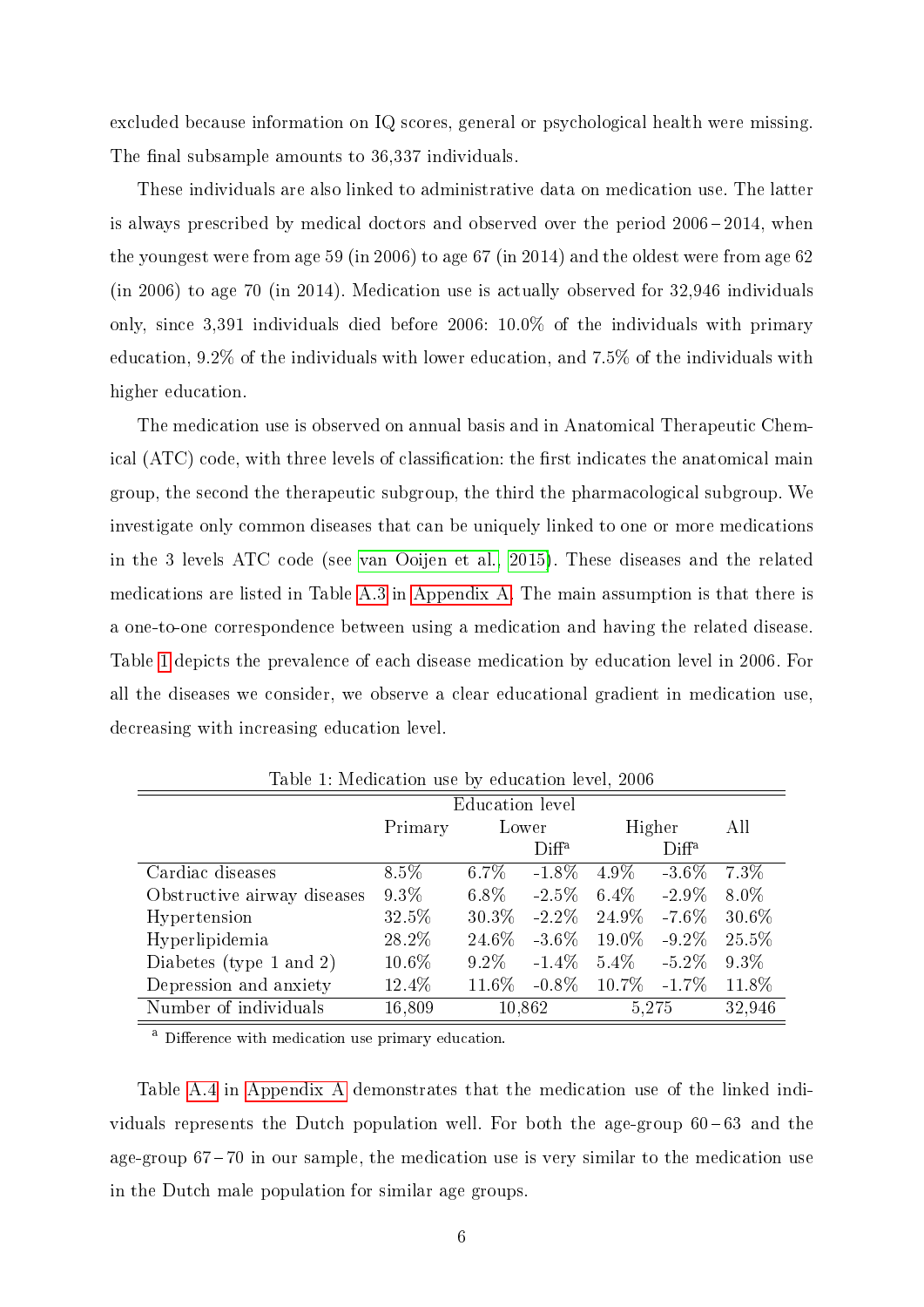Selected demographic and socioeconomic characteristics, by education level, for the linked sample with medication use information are given in Table [A.5](#page-24-0) in [Appendix A.](#page-21-0) The oversampling of individuals from Western Netherlands is easily appreciated from the table. Taller men and men with low birth order tend to have higher education. The education level is also strongly related to father's occupation; men with the highest education tend to have fathers in professional or managerial occupations. As mentioned before, men born in the big cities have higher education levels. Overweight seems to be negatively related to the education level. General health seems only marginally related to education level, but psychological tness clearly, with the higher the education the higher the psychological fitness.

### 3 Methodology

We seek to find the impact of education on diseases in old age, identified from medication use. The methodology we use to account for possible confounding of intelligence, affecting both the educational attainment and medication use later in old age, is an extension of the structural equation framework developed by [Conti et al.](#page-18-5) [\(2010\)](#page-18-5) and [Bijwaard et al.](#page-18-6) [\(2015a\)](#page-18-6). The structural model is composed of four parts and estimated in two steps through maximum likelihood methods. The four parts comprise:  $(i)$  an ordered probit model for the educational attainment,  $(ii)$  a Gompertz mortality model for survival up to old age, (iii) a probit model for medication use in old age, and (iv) a measurement system using IQ tests to identify latent intelligence.

In our educational choice model we assume, as in standard discrete choice models, that individuals implicitly evaluate the expected consequences of future choices and their costs, including both monetary and psychic costs, to decide whether to continue their schooling. We are agnostic about the decision model used by the individuals and do not observe the cost of education, just like most of the treatment evaluation literature. We do not impose rational expectations. The decision is influenced by latent intelligence, I. Conditioning on intelligence, and observed confounding factors, accounts for all the dependence across educational choices and mortality and medication use. We assume that the value of intelligence is known by the individual but not by the researcher and that it is fixed at the moment an individual makes his schooling and behavioural choices.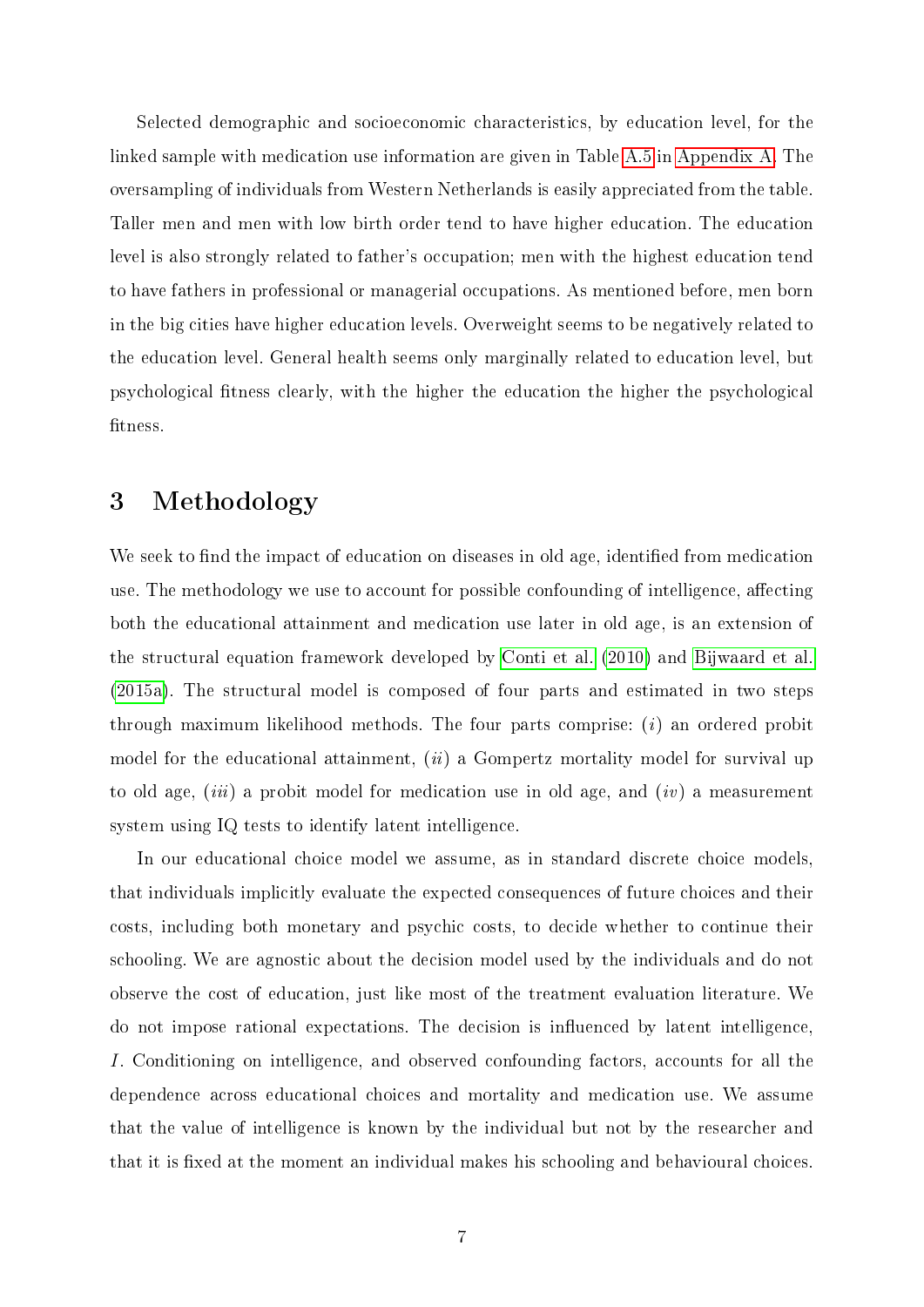After elementary school (LO), the individual can choose whether to stay in the same school (LVO) until the minimum school-leaving age, or to attend either MVO or, conditional on admission, VHMO in preparation to university. Each individual i gains a latent utility  $E_i^*$  from education. We assume a linear model, depending on a vector of observed individual characteristics  $\boldsymbol{X}_{1i}$  and latent intelligence  $I_i,$  for the net utility of each schooling level  $E_i^* = \bm{X}_{1i}'\bm{\beta} + \gamma I_i + \epsilon_i$ , where  $\epsilon_i \sim N(0,1)$  is an unobserved random variable also affecting utility, which is assumed to be statistically independent of both  $\boldsymbol{X}_{1i}$  and  $I_i.$ Given  $I_i$  and  $\boldsymbol{X}_{1i}$ , the probability of an individual i choosing education level  $E_i = e$  is an ordered probit

$$
\Pr(E_i = e | \mathbf{X}_{1i}, I_i) = \Phi(b_e - \mathbf{X}_{1i}'\boldsymbol{\beta} - \gamma I_i) - \Phi(b_{e-1} - \mathbf{X}_{1i}'\boldsymbol{\beta} - \gamma I_i)
$$
(1)

where  $b_0, b_1, b_2, b_3$  are unknown cut points,  $-\infty = b_0 < b_1 < b_2 < b_3 = +\infty$ , and with  $\Phi(\cdot)$ is the standard normal cumulative density. We define  $e = 1, 2, 3$  the primary (LO and LVO), lower (MVO) and higher (VHMO and university) education level, respectively.

Once the individual has decided his education level, future mortality and medication use is potentially causally related to this decision. More importantly, the model allows individuals to select their schooling level anticipating future mortality and/or medication use differences by education levels. This implies that individuals select their schooling level by comparing (future) outcomes by schooling level. To deal with the issue of schooling choice based on future outcomes we use potential outcome models in which we allow observed and unobserved (from the research point of view, but known to the individual) variables to be correlated across schooling levels, mortality rates and medication use. This model is a Roy-type model [\(Roy, 1951\)](#page-20-6), commonly applied in economics to model choices based on potential outcomes.

We model the probability of surviving until 2006, the first year of observation of medication use. The reason is that low education is associated with premature death before 2006 (see Section [2\)](#page-5-0). Ignoring possible selective attrition due to death before 2006 may bias the estimated effect of education on medication use. To account for this, we include a Gompertz proportional mortality rate differentiated by education level,  $\lambda_e(t|\boldsymbol{X}_{2i}, I_i, E_i = e) = \exp(\psi_e t + \boldsymbol{X}_{2i}'\boldsymbol{\kappa}_e + \omega_e I_i),$  with shape parameter  $\psi_e$ , and its implied survival function

$$
S_e(t|\boldsymbol{X}_{2i}, I_i, E_i = e) = \exp\left(-\frac{1}{\psi_e} \Big(\exp\left(\psi_e t\right) - 1\Big)\right) \exp\left(\boldsymbol{X}_{2i} \boldsymbol{\kappa}_e + \omega_e I_i\right) \tag{2}
$$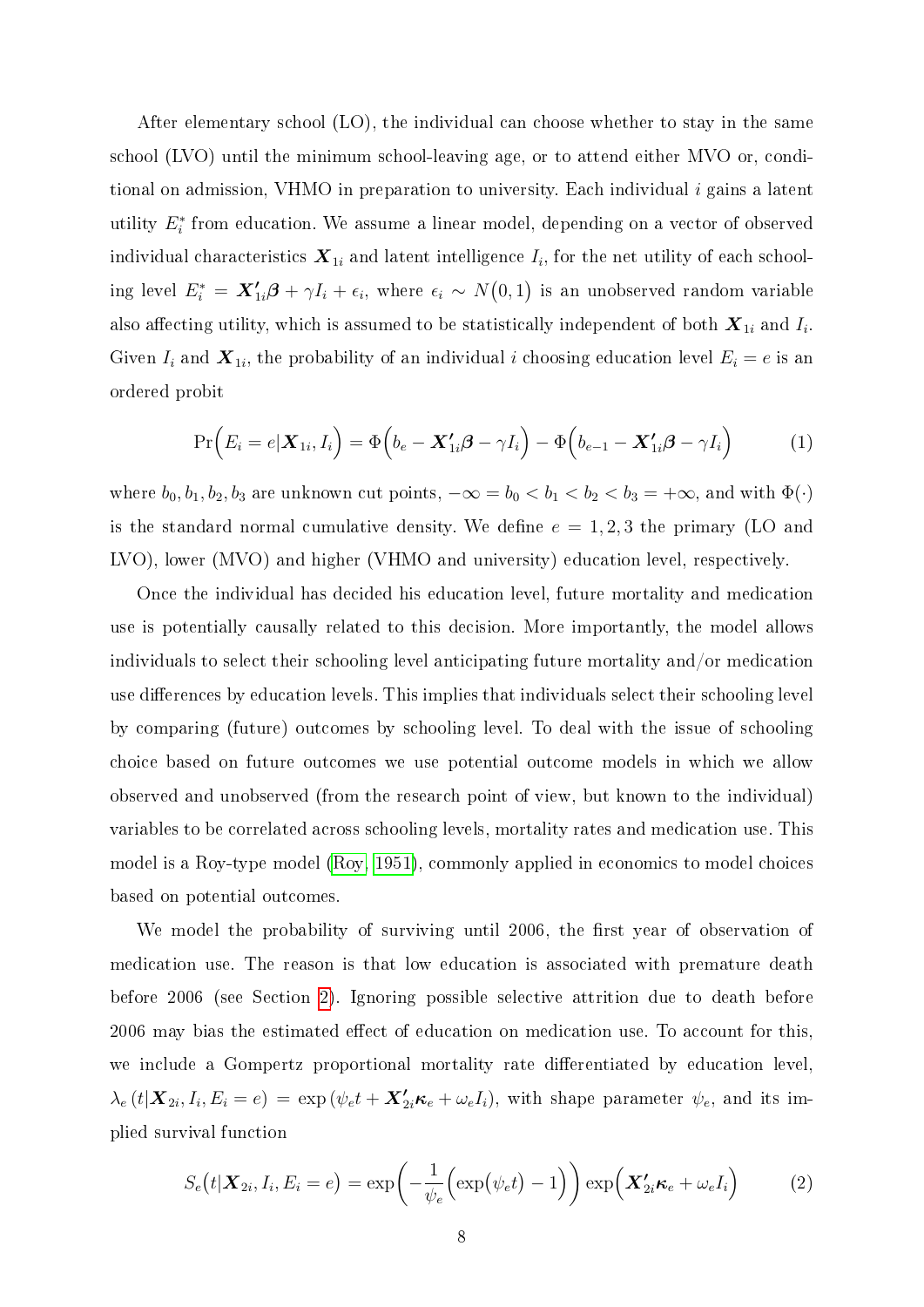depending on observed individual characteristics  $\boldsymbol{X}_{2i}{}^1$  $\boldsymbol{X}_{2i}{}^1$  and latent intelligence  $I_i.$ 

We model the probability of using a particular medication in 2006 through a probit separate by education level. An individual i with education level  $e$  who survived up to 2006 is assumed to be affected by a particular disease if the latent utility in using the respective medication m is greater than 0,  $U_{emi}^* > 0$ . This latent utility linearly depends on  $I_i$  and  $\bm{X}_{2i}$ ,  $U^*_{emi} = \bm{X}_{2i}^{\prime}\bm{\varrho}_{em} + \eta_{em}I_i + \varepsilon_{emi}$ , with  $\varepsilon_{emi} \sim N(0,1)$ . Therefore we have that

$$
Pr(U_{emi}^* > 0) = Pr(U_{emi} = 1 | \mathbf{X}_{2i}, I_i, E_i = e) = \Phi(\mathbf{X}_{2i}' \mathbf{Q}_{em} + \eta_{em} I_i)
$$
(3)

where  $U_{emi} = 1$  if the individual i with education level e uses medication m in 2006.

The structural model is closed by a measurement system to estimate the distribution of latent intelligence I. The measurement system is composed of nine measurement equations, linking the three IQ test scores  $q = 1, 2, 3$ , separately for each education level, to latent intelligence and observed individual characteristics.<sup>[2](#page--1-0)</sup> This allows controlling for a possible reverse effect of education on intelligence. We assume that intelligence  $I$  is normally distributed with zero mean and unknown variance  $\sigma^2$ . The continuous score  $M_{eqi}^*$  for an individual i with education level e on IQ test q is not available, but only observed in 6 ordered classes  $c = 1, \ldots, 6$ . Therefore, nine ordered probit are estimated. The latent variable  $M^*_{eqi}$  is defined as a linear combination of observed  $\bm{X}_{1i}$  and  $I_i$ ,  $M^*_{eqi} = \bm{X}^\prime_{1i} \bm{\xi}_{eq} + \zeta_{eq} I_i + \tau_{eqi}$ , where  $\tau_{eqi} \sim N(0, 1)$ . Given  $I_i$ ,  $\mathbf{X}_{1i}$  and  $E_i$ , the probability of an individual i with education level e scoring  $M_{eqi} = c$  on IQ test q is

$$
\Pr\Big(M_{eqi}=c|\boldsymbol{X}_{1i},I_i,E_i=e\Big)=\Phi\Big(a_{eqc}-\boldsymbol{X'_{1i}}\boldsymbol{\xi}_{eq}-\zeta_{eq}I_i\Big)-\Phi\Big(a_{eqc-1}-\boldsymbol{X'_{1i}}\boldsymbol{\xi}_{eq}-\zeta_{eq}I_i\Big)\tag{4}
$$

where  $a_{eq0}, \ldots, a_{eq6}$  are the unknown cut points  $-\infty = a_{eq0} < \ldots < a_{eq6} = +\infty$ . Since  $I_i$ is unobserved, we need to establish its unit of measurement by constraining  $\zeta_{11} = 1$ .

Following the literature [\(Heckman et al., 2014,](#page-19-3) [2016\)](#page-19-4), we jointly estimate the measurement system and the educational attainment model in a first step, using all the men

<sup>&</sup>lt;sup>1</sup>Note that we use a different set of observed characteristics and different data for  $(1)$  education choice and the measurement system and (2) the survival and medication use probability. The first are estimated using the whole sample of recruits, but variables that might be endogenous due to simultaneous causality, namely overweight, general health and psychological health, are excluded  $(X_1)$ . The second are estimated using the linked sample and including these additional health indicators  $(X_2)$ .

<sup>&</sup>lt;sup>2</sup>We treat intelligence,  $I$ , as a latent variable because we aim to control for the effect of observed factors on the measures of  $I$  (the IQ scores). Note that for identification we need at least three intelligence tests.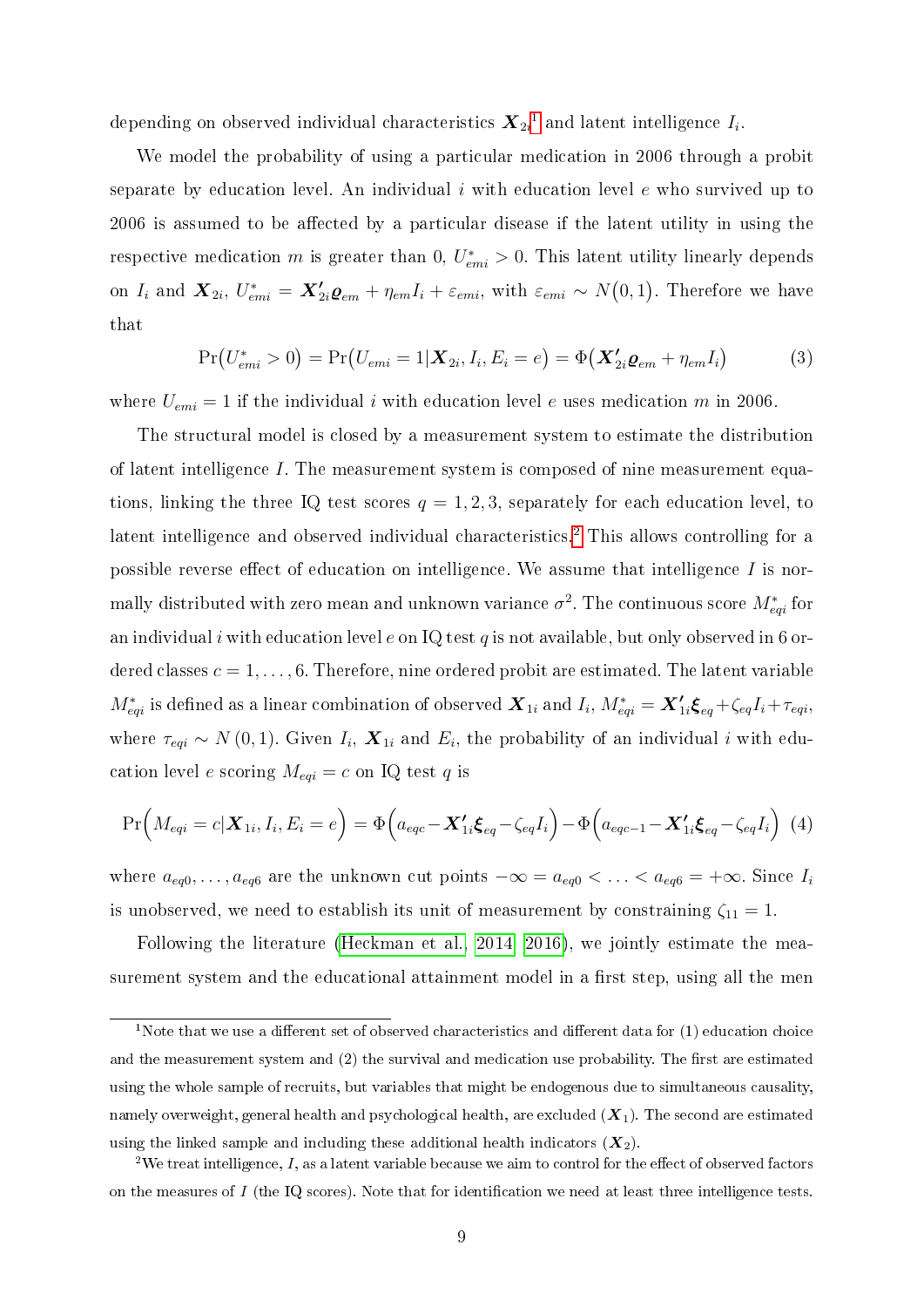who attended the military examination at age 18. After importing the estimates of the first step in the likelihood, we estimate the probit model for medication use in a second step, using the linked individuals and accounting for survival up to 2006. Assuming that, given  $\boldsymbol{X}$ , the interdependence among the four parts of the structural model comes from I only and averaging over the distribution of  $I$ <sup>[3](#page--1-0)</sup>, the likelihood of the first step is

$$
\mathcal{L}_1 = \prod_i \int \left\{ \prod_{e=1}^3 \left[ \prod_{c=1}^6 \left[ \Pr\left(M_{e1i} = c | \mathbf{X}_{1i}, I, E_i\right) \right]^{R_{ci}} \left[ \Pr\left(M_{e2i} = c | \mathbf{X}_{1i}, I, E_i\right) \right]^{A_{ci}} \right\} \times \left[ \Pr\left(M_{e3i} = c | \mathbf{X}_{1i}, I, E_i\right) \right]^{L_{ci}} \right\} \left\{ \prod_{e=1}^3 \left[ \Pr\left(E_i = e | \mathbf{X}_{1i}, I\right) \right]^{E_{ei}} \right\} dF(I) \tag{5}
$$

where  $E_{ei} = 1$  if individual i obtained education level e (i.e.,  $E_i = e$ ), and 0 otherwise;  $R_{ci} = 1$  if individual i scored c in the Raven test and 0 otherwise;  $A_{ci} = 1$  if individual i scored c in the arithmetic test and 0 otherwise;  $L_{ci} = 1$  if individual i scored c in the language test and 0 otherwise. Since we assume conditional (on observed characteristics  $\boldsymbol{X}$  and latent intelligence I) independence of the events, we do not need any exclusion restrictions for identification.

After importing the estimates of the first step, including the estimated distribution of the latent intelligence  $\widehat{F}(I)$ , we maximize the following likelihood in the second step

$$
\mathcal{L}_2 = \prod_i \int \left\{ \prod_{e=1}^3 \left[ \widehat{\Pr}(M_{e1i} = c | \mathbf{X}_{1i}, I, E_i) \right]^{R_{ci}} \left[ \widehat{\Pr}(M_{e2i} = c | \mathbf{X}_{1i}, I, E_i) \right]^{A_{ci}} \right\}
$$

$$
\times \left[ \widehat{\Pr}(M_{e3i} = c | \mathbf{X}_{1i}, I, E_i) \right]^{L_{ci}} \right\}^{E_{ci}} \left\{ \prod_{e=1}^3 \left[ \widehat{\Pr}(E_i = e | \mathbf{X}_{1i}, I) \right]^{E_{ci}} \right\}
$$

$$
\times \left\{ \prod_{e=1}^3 \left[ \left( \lambda_e \left( t_i | \mathbf{X}_{2i}, I, E_i \right) \right)^{\delta_i} \left( \frac{S_e(t_i | \mathbf{X}_{2i}, I, E_i)}{S_e(18 | \mathbf{X}_{2i}, I, E_i)} \right) \right]^{E_{ci}} \right\}
$$

$$
\times \left\{ \left[ \Pr(U_{emi} = 1 | \mathbf{X}_{2i}, I, E_i) \right]^{U_{emi}} \right\}
$$

$$
\times \left[ \Pr(U_{emi} = 0 | \mathbf{X}_{2i}, I, E_i) \right]^{U_{emi}} \right\}^{E_{ci}(1 - \delta_i)}
$$

$$
d\widehat{F}(I | T > 2005) \tag{6}
$$

<sup>&</sup>lt;sup>3</sup> Averaging over the distribution of I requires the computation of an integral that cannot be solved analytically. However, Gaussian quadrature can approximate this one dimensional integral very well. Gaussian quadrature is a numerical integration method based on Hermite polynomials. It provides an efficient approximation for evaluating indefinite integrals based on normal distributions. Hence, we estimate the parameters using maximum likelihood on the basis of Gaussian quadrature approximation. The STATA estimation programs are available upon request.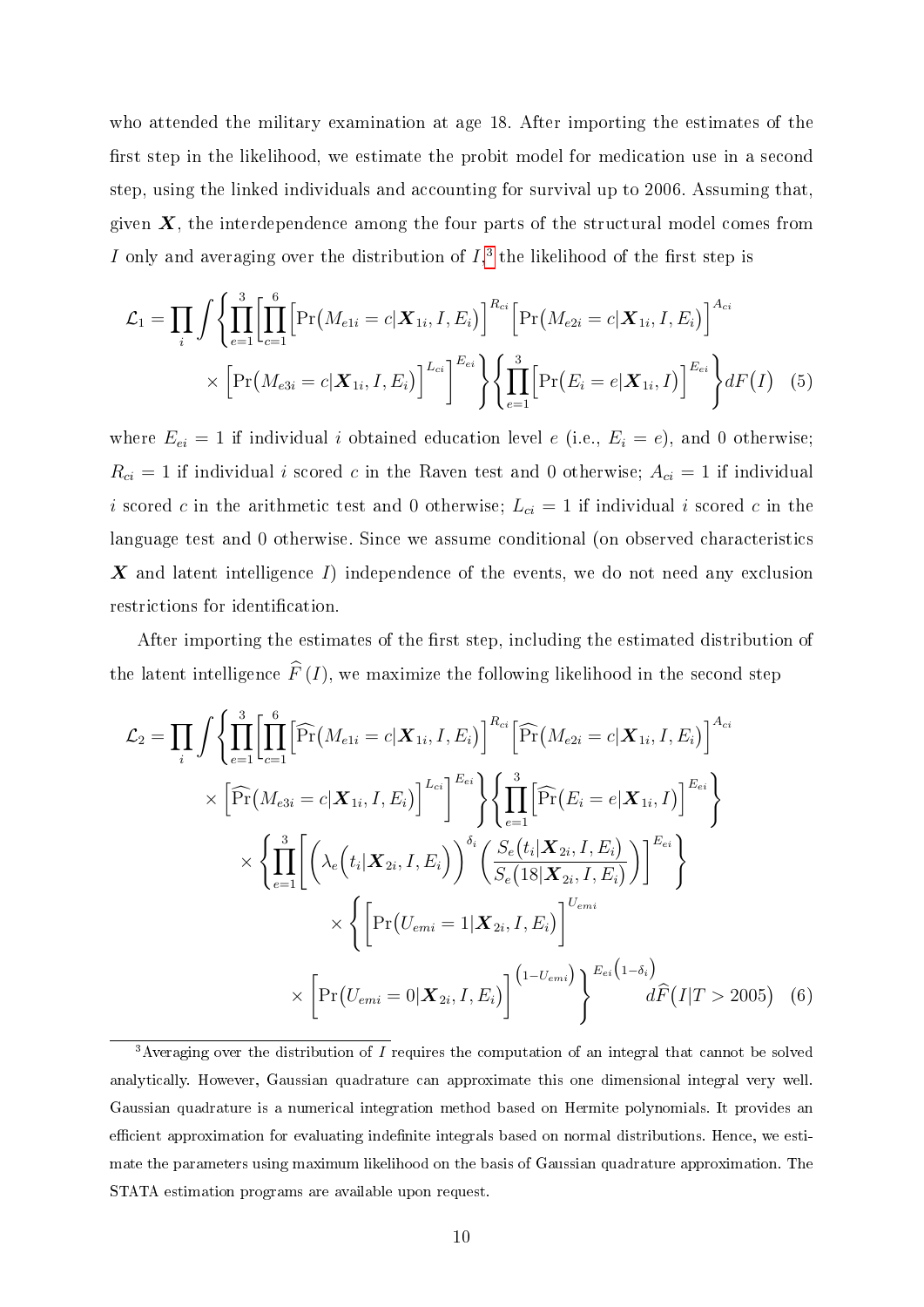where  $\delta_i = 1$  if individual i died before 2006 and where we account for differences in the distribution of I, conditioning on surviving until 2006 ( $T > 2005$ ).<sup>[4](#page--1-0)</sup> The estimated, conditional, distribution of  $I$  is defined as

$$
d\widehat{F}(I|T > 2005) = \frac{\sum_{e=1}^{3} \left[ \widehat{\Pr}(E_i = e | \mathbf{X}_{1i}, I) S_e(2006 | \mathbf{X}_{2i}, I, E_i = e) \right] \widehat{f}(I)}{\int \sum_{e=1}^{3} \left[ \widehat{\Pr}(E_i = e | \mathbf{X}_{1i}, I) S_e(2006 | \mathbf{X}_{2i}, I, E_i = e) \right] \widehat{f}(I) dI}
$$
(7)

We estimate the model for each medication use separately, considering  $U_{emi} = 1$  if the individual i with education level e uses medication  $m$  in 2006. Based on the model estimates, we derive the average treatment effect  $(ATE)$  of choosing a higher education level on medication use in old age. The ATE is estimated averaging over the distribution of the observed individual characteristics  $\mathbf{X}_2$  and the estimated, unconditional, distribution of the latent intelligence  $I$ . The ATE is defined as

$$
ATE_{1sm} = \int \int ATE_{1sm}(\boldsymbol{X}_2, I) dF(\boldsymbol{X}_2) d\widehat{F}(I)
$$
\n(8)

where  $ATE_{1sm}(\boldsymbol{X}_2, I) = \widehat{\Pr}(U_{sm} = 1 | \boldsymbol{X}_2, I) - \widehat{\Pr}(U_{1m} = 1 | \boldsymbol{X}_2, I)$  is the predicted gain, in terms of medication use m, of going from education level 1 (primary) to  $s = 2, 3$ (lower and higher, respectively), conditional on observed characteristics  $\boldsymbol{X}_2$  and latent intelligence I.

#### 4 Results

The estimated ATEs of choosing a higher education level on medication use, in Table [2,](#page-14-0) reveal that all physical diseases are highly, and significantly, affected by education. However, the estimated treatment effect of education on depression and anxiety medication is low and, from primary to lower education, not significant. The ATEs of (almost) all diseases do not differ significantly from the raw education-diseases associations (see Ta-ble [1\)](#page-8-0). This would indicate that the educational difference we observe in medication use is mainly a true causal effect of education. The only exception is hyperlipidemia medication, for which the ATE from primary to higher education is signicantly lower than the observed difference, at the  $95\%$  confidence level.

<sup>&</sup>lt;sup>4</sup>Both an unconditional distribution of I and a conditional distribution of I on surviving up to 18 years old provide similar estimates to the main specification of the model.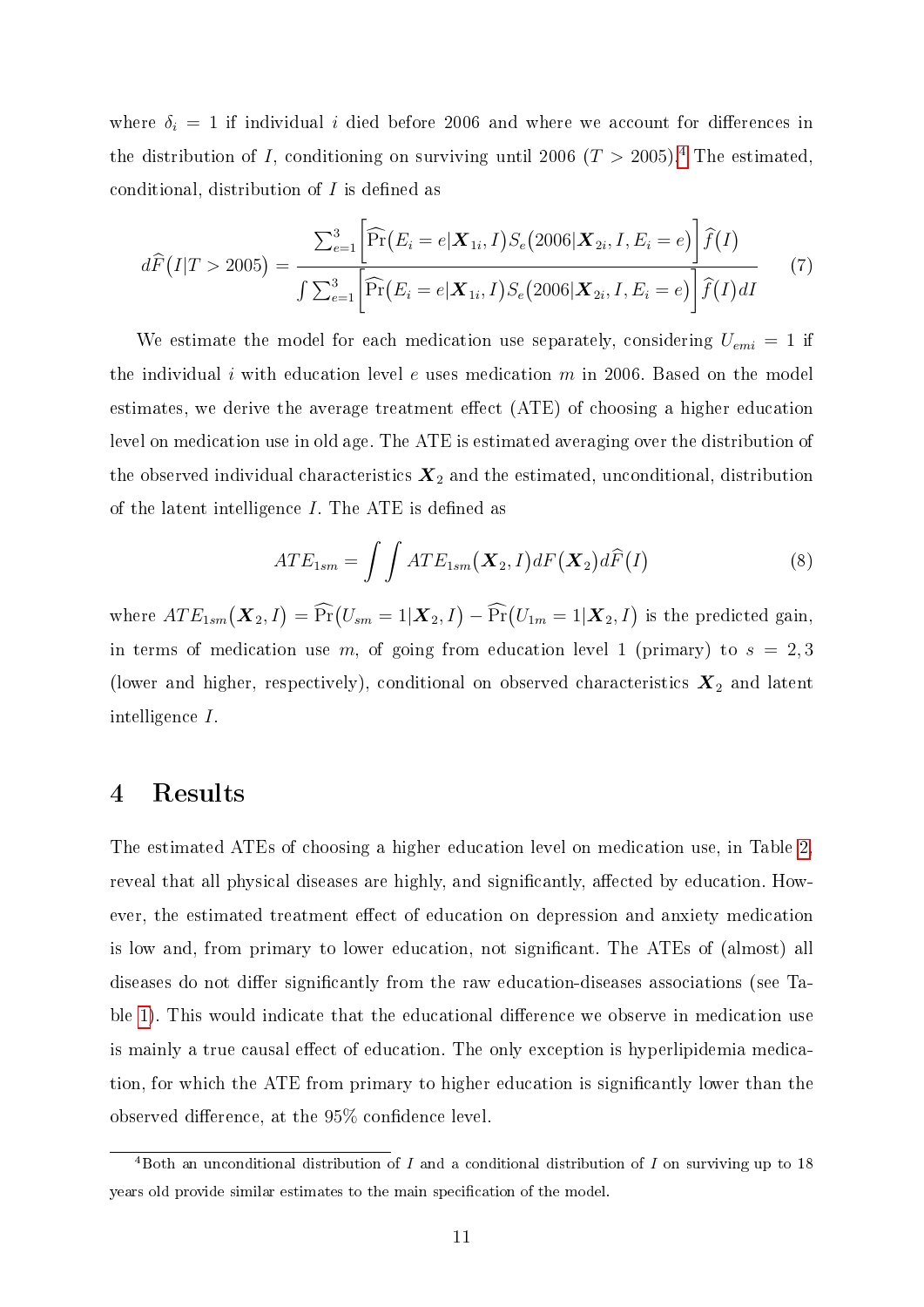|                             | Education level |                                    |  |  |  |
|-----------------------------|-----------------|------------------------------------|--|--|--|
|                             |                 | Primary to Lower Primary to Higher |  |  |  |
| Cardiac diseases            | $-1.53**$       | $-2.90**$                          |  |  |  |
| Obstructive airway diseases | $-2.35**$       | $-3.21**$                          |  |  |  |
| Hypertension                | $-2.24**$       | $-6.44**$                          |  |  |  |
| Hyperlipidemia              | $-2.87**$       | $-7.31**$                          |  |  |  |
| Diabetes (type 1 and 2)     | $-1.34**$       | $-4.64**$                          |  |  |  |
| Depression and anxiety      | $-0.60$         | $-1.57+$                           |  |  |  |
|                             |                 |                                    |  |  |  |

<span id="page-14-0"></span>Table 2: Average Treatment Effect in percentage points

Next, Figure [1](#page-15-0) depicts the average predicted probability of each disease, by education, over a signicant range of latent intelligence. This range represents around 99% of the population, according to the estimated variance of the latent intelligence distribution, which is reported in Table [A.7](#page-26-0) in [Appendix A.](#page-21-0) This allows investigating how the treatment effects vary with respect to intelligence. The average predicted probabilities of physical diseases medication use by education generally converge with higher intelligence, providing evidence of decreasing gains from higher education levels. However, the probabilities of depression and anxiety medication use by education diverge with higher intelligence, suggesting that effectiveness of education in preventing depression and anxiety in old age is higher for highly intelligent individuals.

#### 5 Conclusion and discussion

We have estimated a structural model that controls for the effect of observed confounding factors and latent intelligence on educational attainment, survival up to old age and medication use. The latter is used to identify diseases in old age. We have obtained evidence of a strong effect of education on physical diseases. This is in line with recent research on the association between education and health using a structural model approach [\(Conti](#page-18-5) [et al., 2010\)](#page-18-5). However, for mental health medication, we have obtained results that suggest a weak impact of education on depression and anxiety. To investigate the distribution of the treatment effect of education, we have plotted the average predicted probabilities of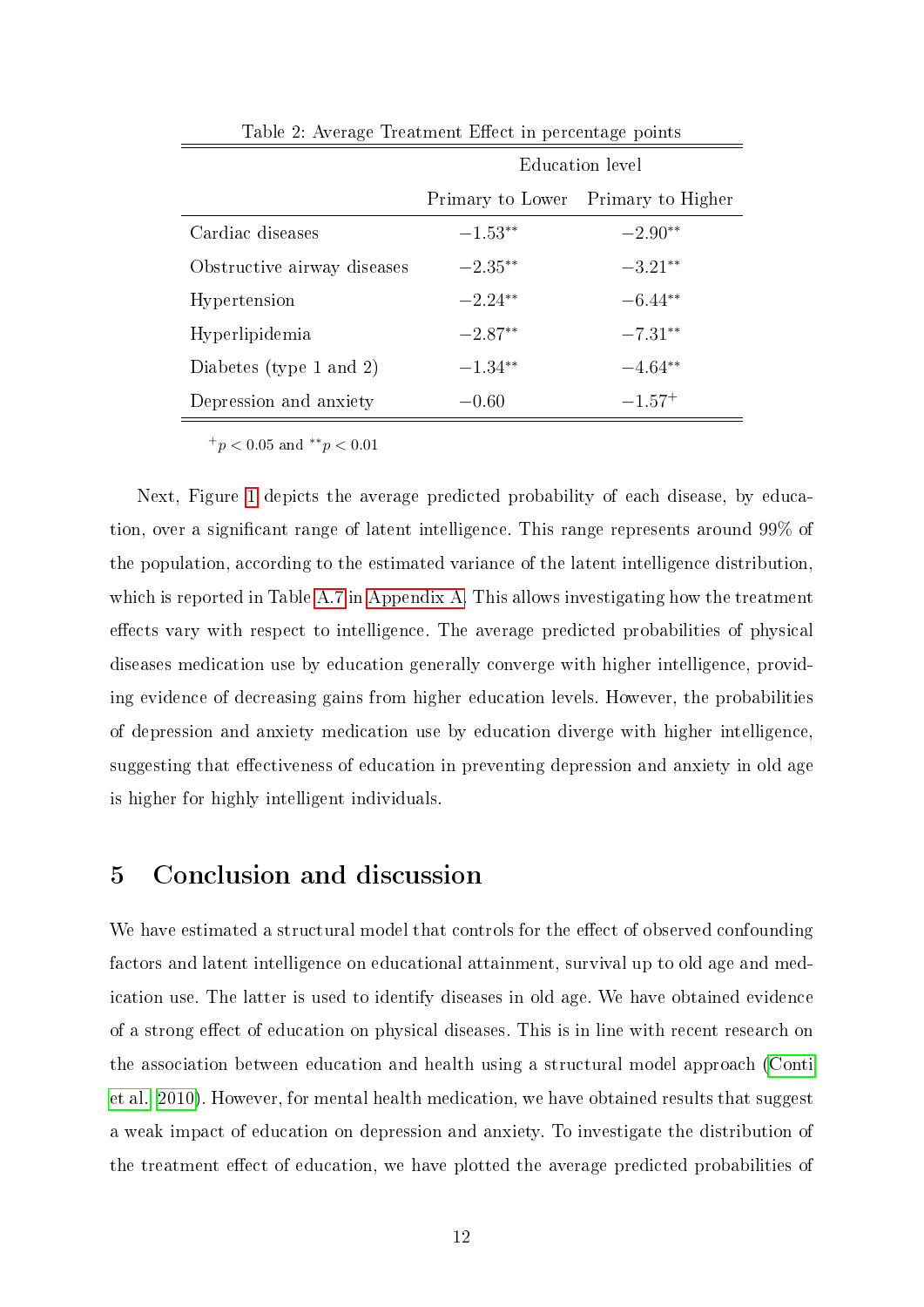

<span id="page-15-0"></span>Figure 1: Average probability of medication use, by education and intelligence, age 59-62

Diabetes (type 1 and 2) Depression and anxiety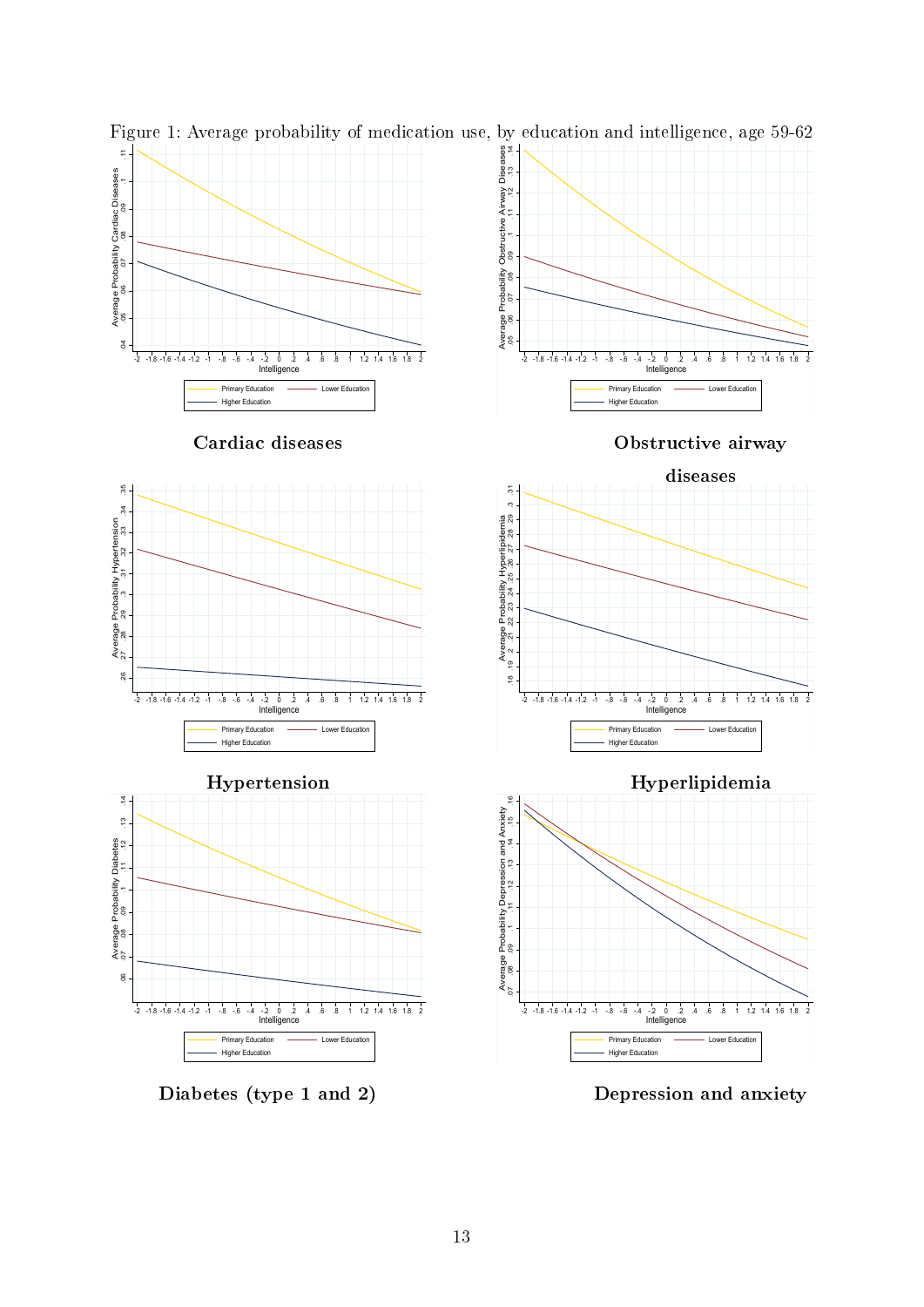diseases by education and intelligence. The figures suggest that the effect of education decreases with intelligence for physical diseases but increases with intelligence for depression and anxiety.

Our study has three distinct strengths compared to previous research. First, a clear advantage of the study is the large sample size, which allows the estimation of the detailed structural model with three education levels accounting for confounding in the education attained. Second, the data are population-based and not prone to self-selection because military conscription was mandatory in the Netherlands during the 1960s. Third, our statistical method, using a structural model in which the education attained, mortality and medication use are modelled simultaneously, accounts for the confounding effect of intelligence on both mortality and medication use. This enables us to draw (close to) causal conclusions from our analysis without suffering generalization issues inherent to using compulsory schooling reforms to account for confounding.

Our study also has limitations. First, we do not have military examination information nor other large data containing intelligence tests for women that would allow for similar analyses. Second, the assumption that there is a one-to-one correspondence between using a medication and having the related disease may seem strong, at least for some specific diseases. However, we consider this issue negligible for two reasons. First, assuming that using a particular medication implies having the respective disease is reliable, because the medications observed in the data are always prescribed by a medical doctor. Second, the literature has shown that data on medication use provide good-quality estimates of the prevalence of chronic diseases in the population [\(Huber et al., 2013,](#page-19-8) [Chini et al., 2011,](#page-18-8) [Maio et al., 2005\)](#page-20-7).

A more substantive issue is that claiming that our main findings represent the causal effect of education may be difficult to justify. Lack of data prevents us to to control for some potentially relevant confounding factors that may signicantly shape the education and health association. Conditional on these confounding factors, any association left between education and health would be causal [\(Heckman et al., 2014\)](#page-19-3). Besides latent intelligence, we account for a large set of observed early-life characteristics, including father's occupation and the urban status of place of birth. However, we do not account for non-cognitive skills, differences in the local economic conditions within the Netherlands and, in the educational attainment model, health early in life.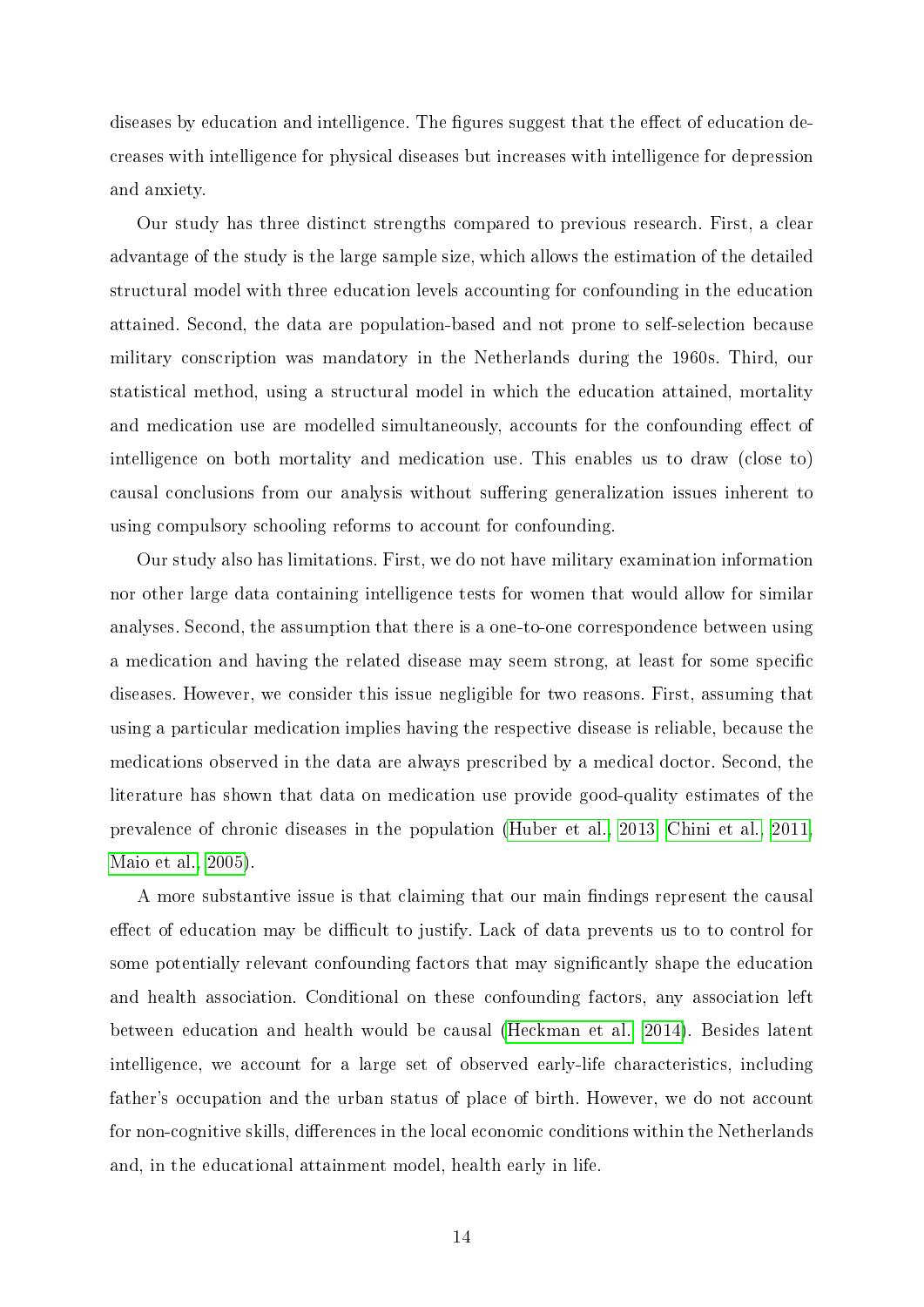Unfortunately, measures of non-cognitive skills, such as self-discipline, perseverance and consciousness, are not observed in our data. However, before the Mammoth Act (1968), educational opportunities in the Netherlands were highly unequal and strictly related to the family social class (Prick,  $2006$ , Frijhoff and Spies,  $2004$ ) and to the urban status of place of residence, with the majority of rural areas being culturally isolated [\(Lauwerys and Scanlon, 2013\)](#page-19-10). The estimates of the educational attainment model (see Table [A.6](#page-25-0) in [Appendix A\)](#page-21-0) provide evidence of this, since intelligence  $I$  does not affect education choice signicantly. Accordingly, in our data, non-cognitive skills are likely to play a minor role in determining education choice.

Non-cognitive skills may still have a direct effect on diseases in old age. Accounting only for psychological health at age 18 is inadequate to capture the multidimensional heterogeneity in non-cognitive skills across individuals. The latter may lead to overestimated effect of intelligence on health outcomes [\(Conti et al., 2010\)](#page-18-5). Whether non-cognitive skills have a significant and direct impact on health in old age is an open question. In this respect, the literature has only found an indirect (through education), significant, effect of non-cognitive skills on physical health and self-esteem in middle age,<sup>[5](#page--1-0)</sup> and not a di-rect effect on the same health outcomes [\(Heckman et al., 2014\)](#page-19-3). However, non-cognitive skills seem to have a signicant and direct impact on smoking behaviour in middle age [\(Heckman et al., 2014\)](#page-19-3).

Differences in local or regional economic conditions at birth and over childhood may also play a role, affecting both education choice and health later in life [\(Alessie et al., 2017,](#page-18-9) [Heckman et al., 2014\)](#page-19-3). Unfortunately, data on, for instance, provincial unemployment rate are not available for the Netherlands before the 1970s and, therefore, we cannot account for its effect on neither education choice nor health outcomes later in life.

Except for height, we do not control for health early in life in the educational attainment model. This, however, should not be a major issue, since the literature has found no remaining association between health early in life and education choice, especially for men, after controlling for early-life environment, parental background and latent skills [\(Conti et al., 2010\)](#page-18-5). In the medication use and mortality model we do control for health early in life, including height, general health status at age 18 and overweight.

<sup>&</sup>lt;sup>5</sup>Which, as already mentioned, is likely to not apply to our data.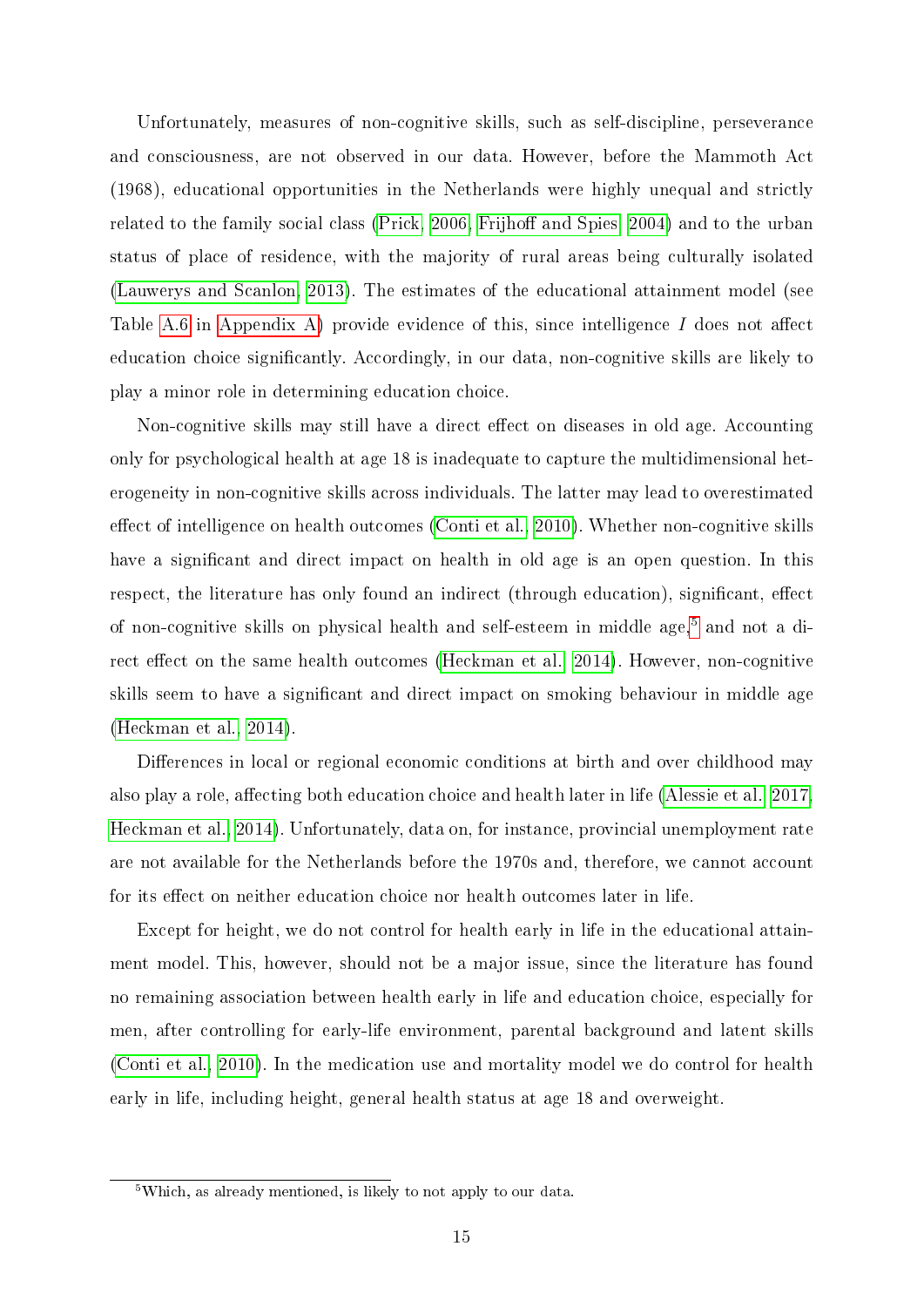### References

- <span id="page-18-9"></span>Alessie, R. J. M., Angelini, V., van den Berg, G. J., Mierau, J. O., and Viluma, L. (2017). Economic Conditions at Birth and Cardiovascular Disease Risk in Adulthood: Evidence from New Cohorts. IZA Discussion Paper No. 10810.
- <span id="page-18-1"></span>Amin, V., Behrman, J. R., and Kohler, H. P. (2015). Schooling has Smaller or Insignicant Effects on Adult Health in the US than Suggested by Cross-Sectional Associations: New Estimates Using Relatively Large Samples of Identical Twins. Social Science &  $Medicine, 127:181-189.$
- <span id="page-18-3"></span>Arendt, J. N. (2005). Does Education Cause Better Health? A Panel Data Analysis Using School Reforms for Identification. *Economics of Education Review*,  $24(2)$ :149-160.
- <span id="page-18-6"></span>Bijwaard, G. E., van Kippersluis, H., and Veenman, J. (2015a). Education and Health: the Role of Cognitive Ability. *Journal of Health Economics*, 42:29–43.
- <span id="page-18-7"></span>Bijwaard, G. E., van Poppel, F., Ekamper, P., and Lumey, L. (2015b). Gains in Life Expectancy Associated with Higher Education in Men. PloS one, 10(10):e0141200.
- <span id="page-18-2"></span>Bound, J. and Solon, G. (1999). Double Trouble: On the Value of Twins-Based Estimation of the Return to Schooling. Economics of Education Review,  $18(2)$ :169-182.
- <span id="page-18-8"></span>Chini, F., Pezzotti, P., Orzella, L., Borgia, P., and Guasticchi, G. (2011). Can We Use the Pharmacy Data to Estimate the Prevalence of Chronic Conditions? a Comparison of Multiple Data Sources. BMC Public Health, 11(1):688.
- <span id="page-18-0"></span>Clark, D. and Royer, H. (2013). The Effect of Education on Adult Mortality and Health: Evidence from Britain. American Economic Review, 103(6):2087-2120.
- <span id="page-18-4"></span>Conti, G. and Heckman, J. J. (2010). Understanding the Early Origins of the Education-Health Gradient: A Framework That Can also be Applied to Analyze Gene-Environment Interactions. Perspectives on Psychological Science, 5(5):585–605.
- <span id="page-18-5"></span>Conti, G., Heckman, J. J., and Urzua, S. (2010). The Education-Health Gradient. American Economic Review,  $100(2):234-38$ .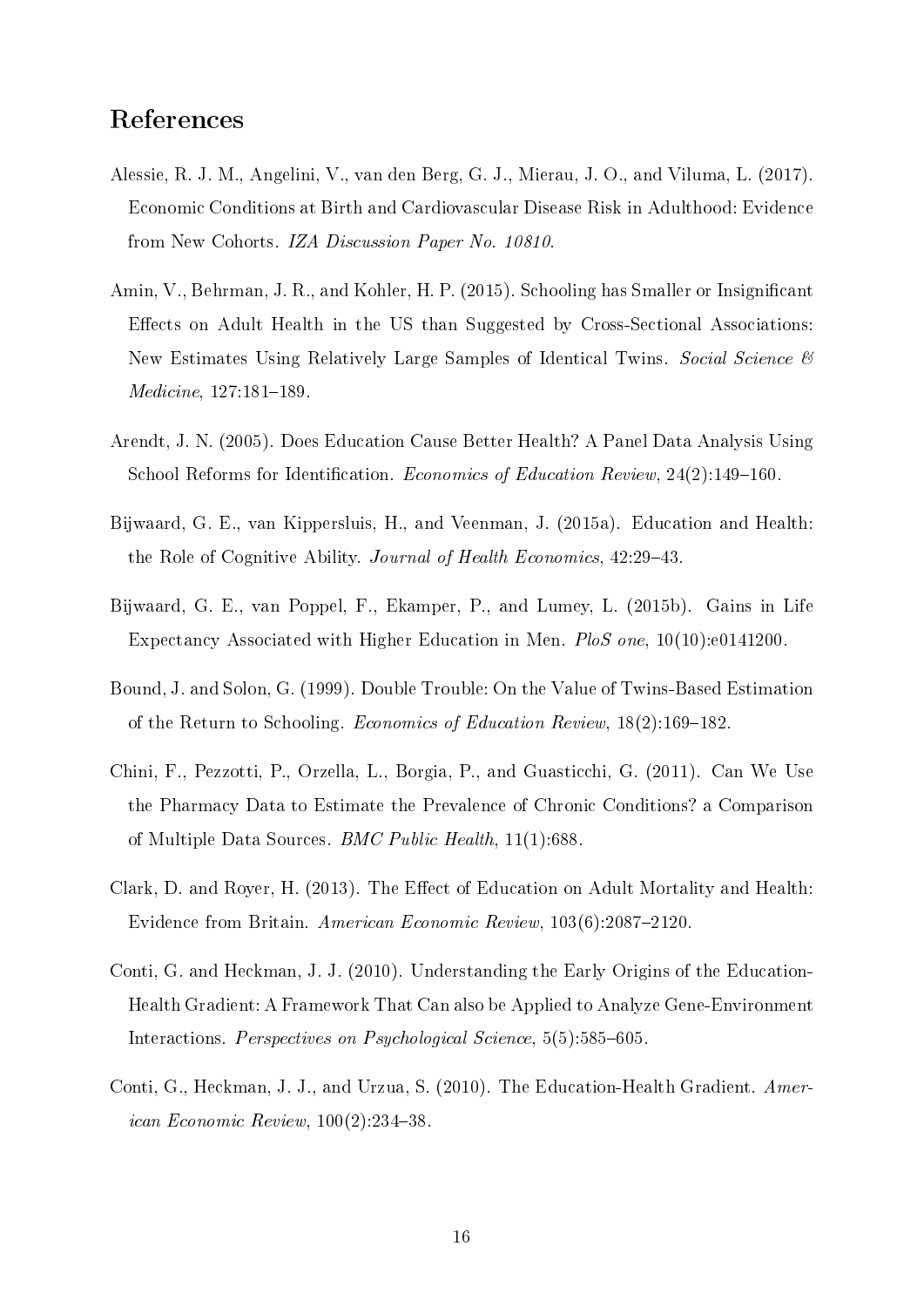- <span id="page-19-7"></span>Ekamper, P., van Poppel, F., Stein, A., and Lumey, L. (2014). Independent and Additive Association of Prenatal Famine Exposure and Intermediary Life Conditions with Adult Mortality Between Age 18–63 Years. Social Science & Medicine, 119:232–239.
- <span id="page-19-1"></span>Fletcher, J. M. (2015). New Evidence of the Effects of Education on Health in the US: Compulsory Schooling Laws Revisited. Social Science & Medicine,  $127:101-107$ .
- <span id="page-19-9"></span>Frijhoff, W. and Spies, M. (2004). Dutch Culture in a European Perspective: 1950, Prosperity and Welfare. Uitgeverij Van Gorcum.
- <span id="page-19-2"></span>Fujiwara, T. and Kawachi, I. (2009). Is Education Causally Related to Better Health? a Twin Fixed-Effect Study in the USA. International Journal of Epidemiology, 38(5):1310-1322.
- <span id="page-19-5"></span>Galama, T. J., Lleras-Muney, A., and van Kippersluis, H. (2018). The Effect of Education on Health and Mortality: A Review of Experimental and Quasi-Experimental Evidence. NBER Working Paper No. 24225.
- <span id="page-19-0"></span>Goldman, D. P. and Smith, J. P. (2002). Can Patient Self-Management Help Explain the SES Health Gradient? Proceedings of the National Academy of Sciences, 99(16):10929 10934.
- <span id="page-19-6"></span>Haak, W. (1964). Education and Training of Chemists and Technicians in The Netherlands. Journal of the Royal Institute of Chemistry,  $88(1):310-314$ .
- <span id="page-19-4"></span>Heckman, J. J., Humphries, J. E., and Veramendi, G. (2016). Returns to Education: The Causal Effects of Education on Earnings, Health and Smoking. NBER Working Paper No. 22291.
- <span id="page-19-3"></span>Heckman, J. J., Humphries, J. E., Veramendi, G., and Urzua, S. S. (2014). Education, Health and Wages. NBER Working Paper No. 19971.
- <span id="page-19-8"></span>Huber, C. A., Szucs, T. D., Rapold, R., and Reich, O. (2013). Identifying Patients with Chronic Conditions Using Pharmacy Data in Switzerland: an Updated Mapping Approach to the Classification of Medications. *BMC public health*,  $13(1):1030$ .
- <span id="page-19-10"></span>Lauwerys, J. A. and Scanlon, D. G. (2013). World Yearbook of Education 1969: Examinations. Routledge.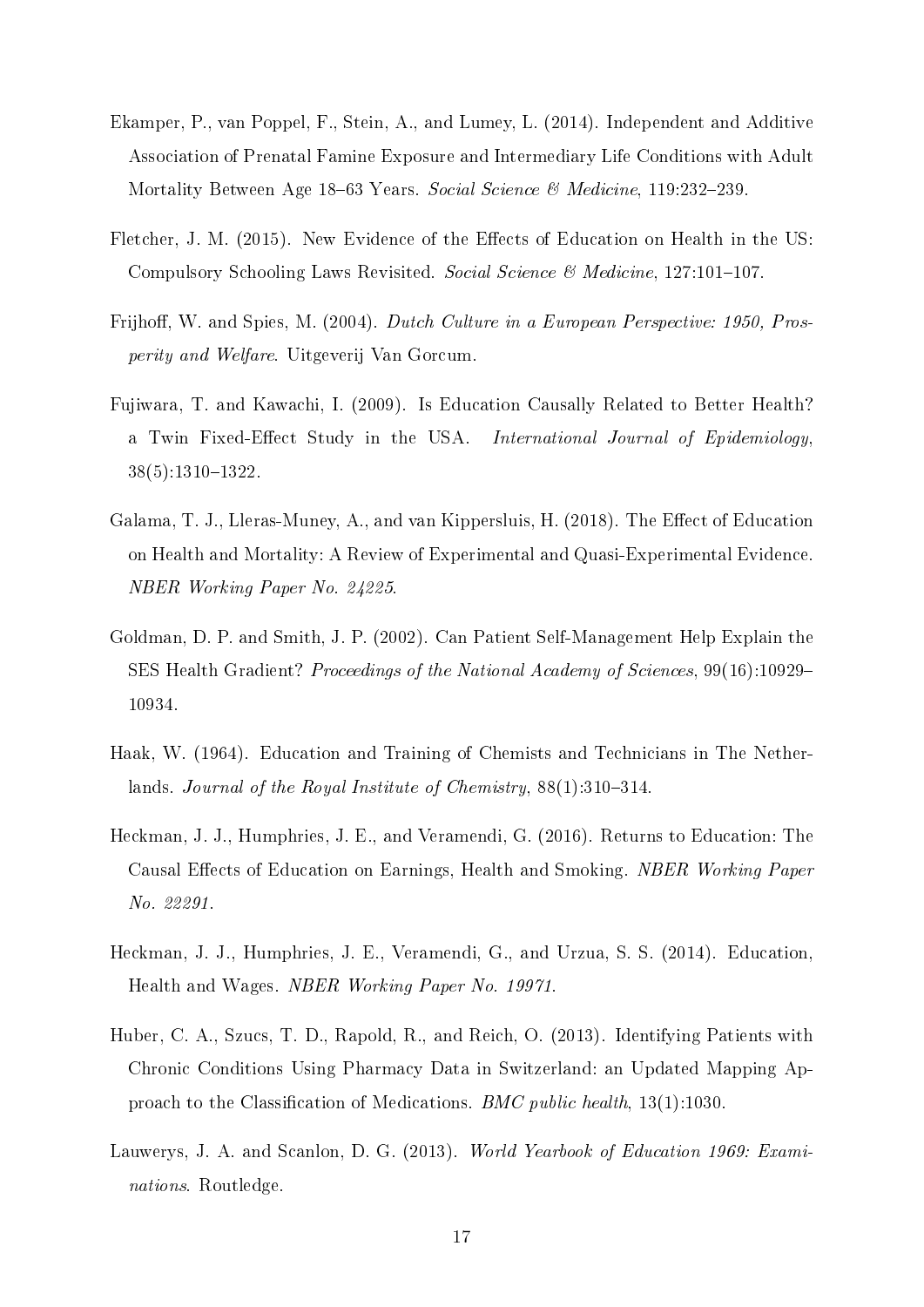- <span id="page-20-4"></span>Lleras-Muney, A. (2005). The Relationship Between Education and Adult Mortality in the United States. Review of Economic Studies, 72:189-221.
- <span id="page-20-0"></span>Lochner, L. (2011). Non-Production Benets of Education: Crime, Health, and Good Citizenship. In *Handbook of the Economics of Education*, volume 4, pages 183–282. Elsevier.
- <span id="page-20-3"></span>Lundborg, P. (2013). The Health Returns to Schooling: What Can We Learn from Twins? Journal of Population Economics,  $26(2):673-701$ .
- <span id="page-20-7"></span>Maio, V., Yuen, E., Rabinowitz, C., Louis, D., Jimbo, M., Donatini, A., Mall, S., and Taroni, F. (2005). Using Pharmacy Data to Identify Those with Chronic Conditions in Emilia Romagna, Italy. Journal of Health Services Research  $\mathcal B$  Policy, 10(4):232–238.
- <span id="page-20-1"></span>Mazumder, B. (2008). Does Education Improve Health: A Reexamination of the Evidence from Compulsory Schooling Laws. Federal Reserve Bank of Chicago Economic  $Perspecies, 33(2):2-16$ .
- <span id="page-20-2"></span>McCartney, G., Collins, C., and Mackenzie, M. (2013). What (or Who) Causes Health Inequalities: Theories, Evidence and Implications? Health Policy, 113:221-227.
- <span id="page-20-8"></span>Prick, L. G. M. (2006). Drammen, Dreigen, draaien: hoe het Onderwijs Twintig Jaar Lang Vernieuwd Werd. Mets & Schilt.
- <span id="page-20-6"></span>Roy, A. (1951). Some Thoughts on the Distribution of Earnings. Oxford Economic Papers,  $3:135-146.$
- <span id="page-20-5"></span>van Ooijen, R., Alessie, R., and Knoef, M. (2015). Health Status Over the Life Cycle. Netspar Discussion Paper No. 10/2015-062.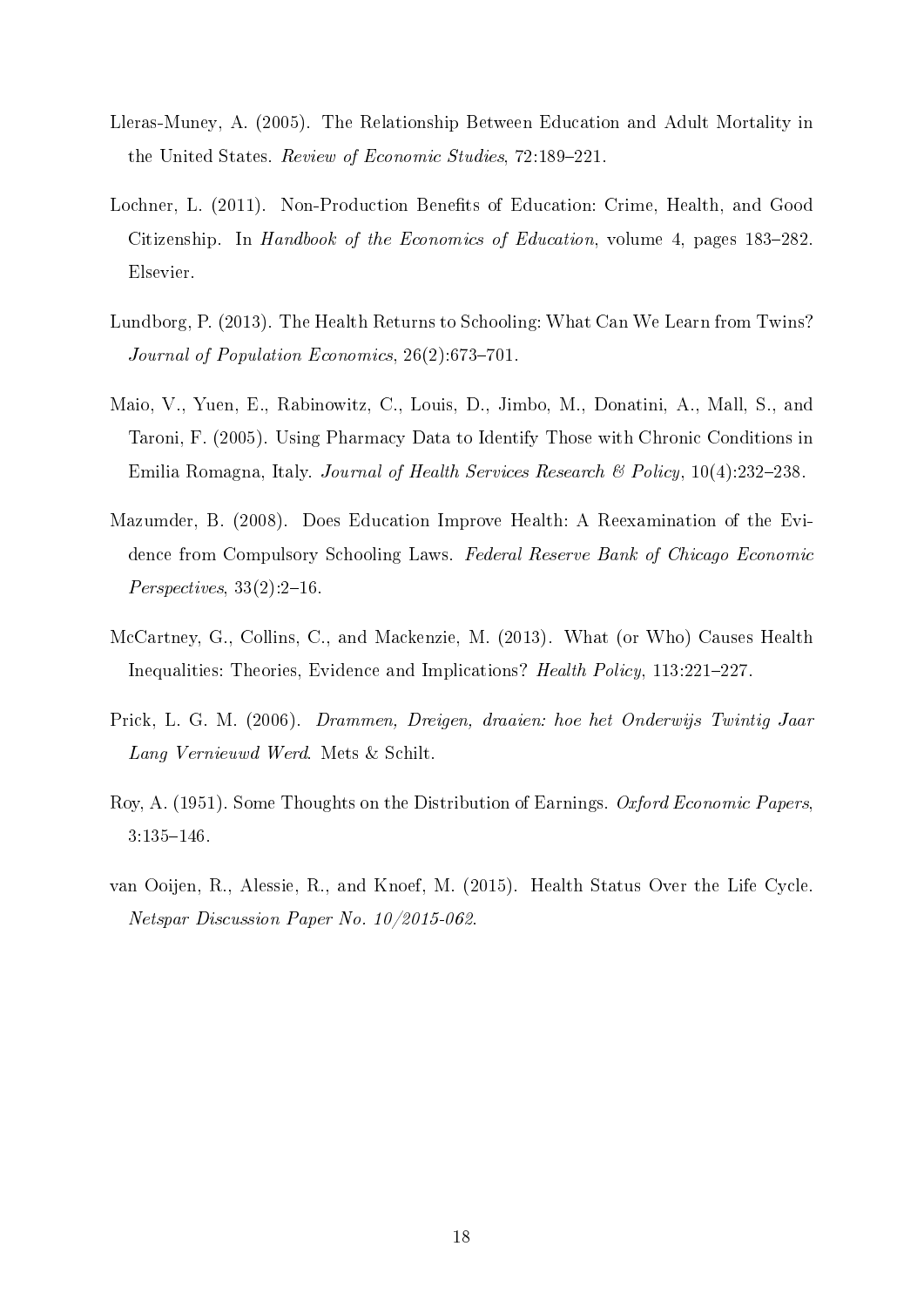### <span id="page-21-0"></span>Appendix A Additional tables

|                       | <b>Education</b> level |          |         |  |  |
|-----------------------|------------------------|----------|---------|--|--|
|                       | Primary                | Lower    | Higher  |  |  |
| Raven:                |                        |          |         |  |  |
| 1 (lowest)            | $5.2\%$                | $1.2\%$  | $0.3\%$ |  |  |
| $\overline{2}$        | 14.3%                  | $3.7\%$  | $0.9\%$ |  |  |
| 3                     | $19.4\%$               | $9.3\%$  | 3.5%    |  |  |
| $\overline{4}$        | $25.3\%$               | $20.4\%$ | 11.4%   |  |  |
| $\overline{5}$        | 26.1%                  | 38.5%    | 37.9%   |  |  |
| 6<br>(highest)        | 9.7%                   | 27.0%    | 46.0%   |  |  |
| Arithmetic:           |                        |          |         |  |  |
| 1 (lowest)            | $7.2\%$                | $0.3\%$  | $0.1\%$ |  |  |
| $\overline{2}$        | 23.7%                  | $2.9\%$  | $0.4\%$ |  |  |
| 3                     | 23.9%                  | $9.8\%$  | 1.4%    |  |  |
| $\overline{4}$        | $23.2\%$               | 27.8%    | 8.0%    |  |  |
| 5                     | 17.4%                  | 40.7%    | 38.1%   |  |  |
| (highest)<br>6        | 4.5%                   | 18.6%    | 52.1%   |  |  |
| Language:             |                        |          |         |  |  |
| $1$ (lowest)          | 4.9%                   | $0.2\%$  | $0.0\%$ |  |  |
| $\overline{2}$        | 21.0%                  | $1.2\%$  | $0.2\%$ |  |  |
| 3                     | $28.5\%$               | $5.4\%$  | $0.7\%$ |  |  |
| $\overline{4}$        | 28.8%                  | $20.7\%$ | $6.6\%$ |  |  |
| 5                     | 14.4\%                 | 49.6%    | 43.4%   |  |  |
| (highest)<br>6        | 2.4%                   | 22.9%    | 49.1%   |  |  |
| Number of individuals | 210,212                | 107,829  | 50,646  |  |  |

Table A.1: Distribution of IQ scores by education level, 368,687 individuals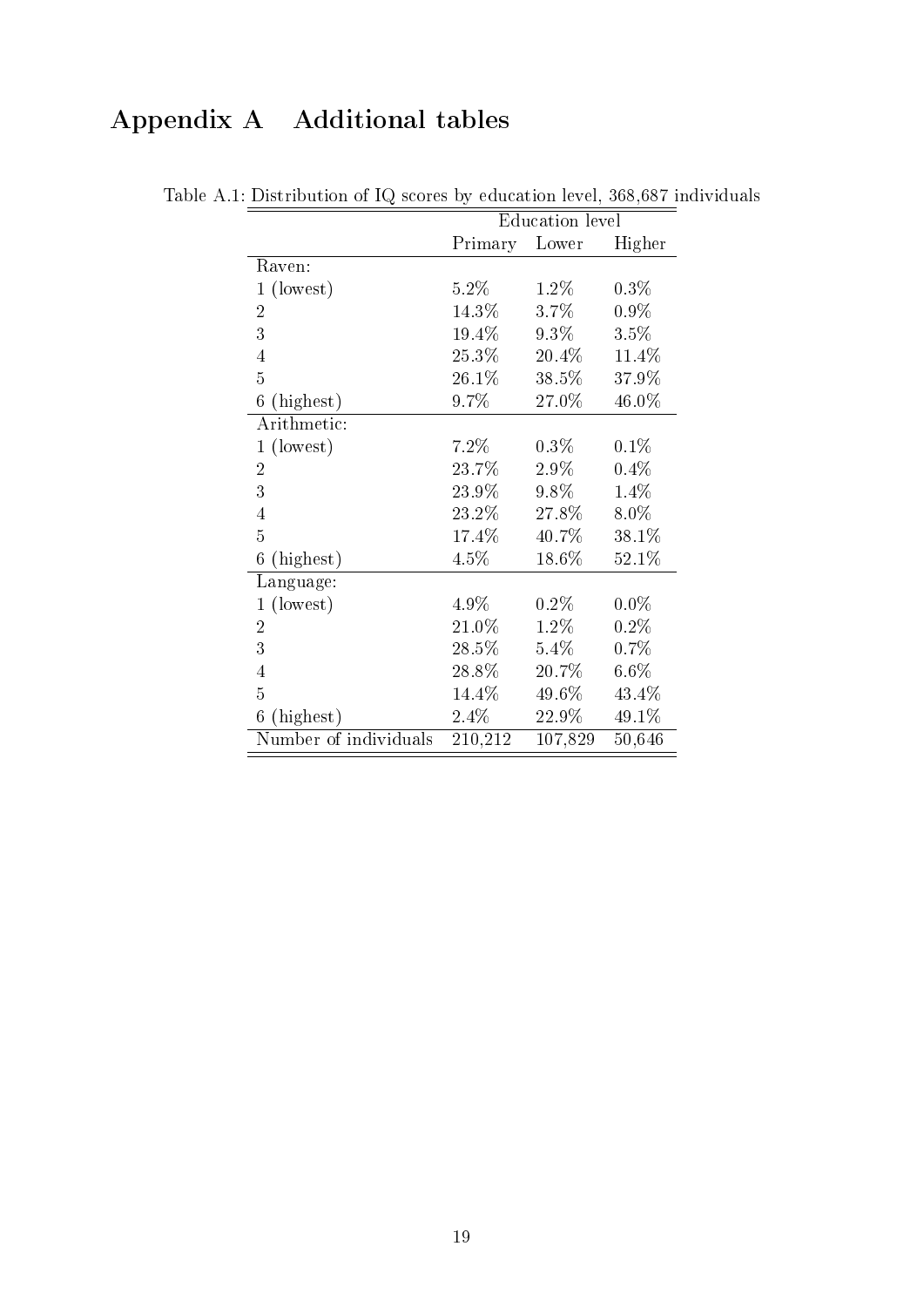|                                              |          | Education level |          |
|----------------------------------------------|----------|-----------------|----------|
|                                              | Primary  | Lower           | Higher   |
| Average height (cm)                          | 176.8    | 178.1           | 179.1    |
| Average birth order                          | 2.8      | 2.4             | 2.2      |
| Average family size                          | 4.7      | 4.0             | $3\,9$   |
| Father's occupation:                         |          |                 |          |
| Professional                                 | 8.2%     | 17.3%           | 37.7%    |
| White collar                                 | 21.5%    | 37.5%           | 38.8%    |
| Farm owner                                   | $12.4\%$ | $6.6\%$         | 5.1%     |
| Skilled                                      | 32.6%    | $22.5\%$        | 9.7%     |
| Unskilled                                    | 20.1%    | 11.8%           | 4.7%     |
| Unknown                                      | 5.1%     | 4.3%            | 4.1%     |
| Urban status of place of birth: <sup>a</sup> |          |                 |          |
| City                                         | 30.1%    | 38.0%           | 42.5%    |
| Urban                                        | 19.9%    | 21.3%           | 21.9%    |
| Urbanized rural                              | 21.5%    | 18.6%           | 17.6%    |
| Other                                        | 28.5%    | 22.0%           | 18.1%    |
| Religion:                                    |          |                 |          |
| Catholic                                     | 43.3%    | 38.0%           | 39.0%    |
| Protestant                                   | 40.3%    | 43.2%           | 41.2%    |
| Other or none                                | 16.4%    | 18.7%           | $19.8\%$ |
| Famine exposure                              | $5.4\%$  | 7.6%            | 7.9%     |
| Region of birth:                             |          |                 |          |
| West                                         | 41.9%    | 48.1%           | 49.6%    |
| South                                        | 24.2%    | 20.3%           | 21.6%    |
| East                                         | 19.0%    | 16.0%           | 14.4%    |
| North                                        | 14.9%    | 15.6%           | 14.4%    |
| Year of birth:                               |          |                 |          |
| 1944                                         | 23.7%    | 24.5%           | 23.7%    |
| 1945                                         | 22.7%    | 22.2%           | 21.2%    |
| 1946                                         | 30.2%    | 30.5%           | 30.8%    |
| 1947                                         | 23.4%    | 22.8%           | 24.4%    |
| Overweight <sup>b</sup>                      | 7.2%     | $5.8\%$         | $5.0\%$  |
| General health: <sup>c</sup>                 |          |                 |          |
| Fit                                          | 84.3%    | 83.4%           | 83.4%    |
| Almost                                       | $6.6\%$  | 7.4%            | 7.3%     |
| Fairly                                       | 1.9%     | $1.9\%$         | 1.9%     |
| Unfit                                        | $7.2\%$  | $7.3\%$         | 7.4%     |
| Psychological fitness: <sup>c</sup>          |          |                 |          |
| Fit                                          | 75.7%    | 80.9%           | 82.7%    |
| Almost                                       | 20.1%    | 16.3%           | 14.9%    |
| Fairly                                       | 0.1%     | 0.1%            | $0.1\%$  |
| Unfit                                        | 4.1%     | $2.8\%$         | $2.3\%$  |
| Number of individuals                        | 210,212  | 107,829         | 50,646   |

Table A.2: Sample characteristics by education level, 368,687 individuals

<sup>a</sup> City: > 100,000 inhabitants; Urban: cities < 100,000 inhabitants; Urbanized rural: rural communities with  $<\,$ 20% farming population; Rural: rural communities with > 20% farming population.

<sup>b</sup> BMI (Body Mass Index) higher than 25

 $c$  Not available for all  $368,687$  individuals (we do not control for health early in life in the first step).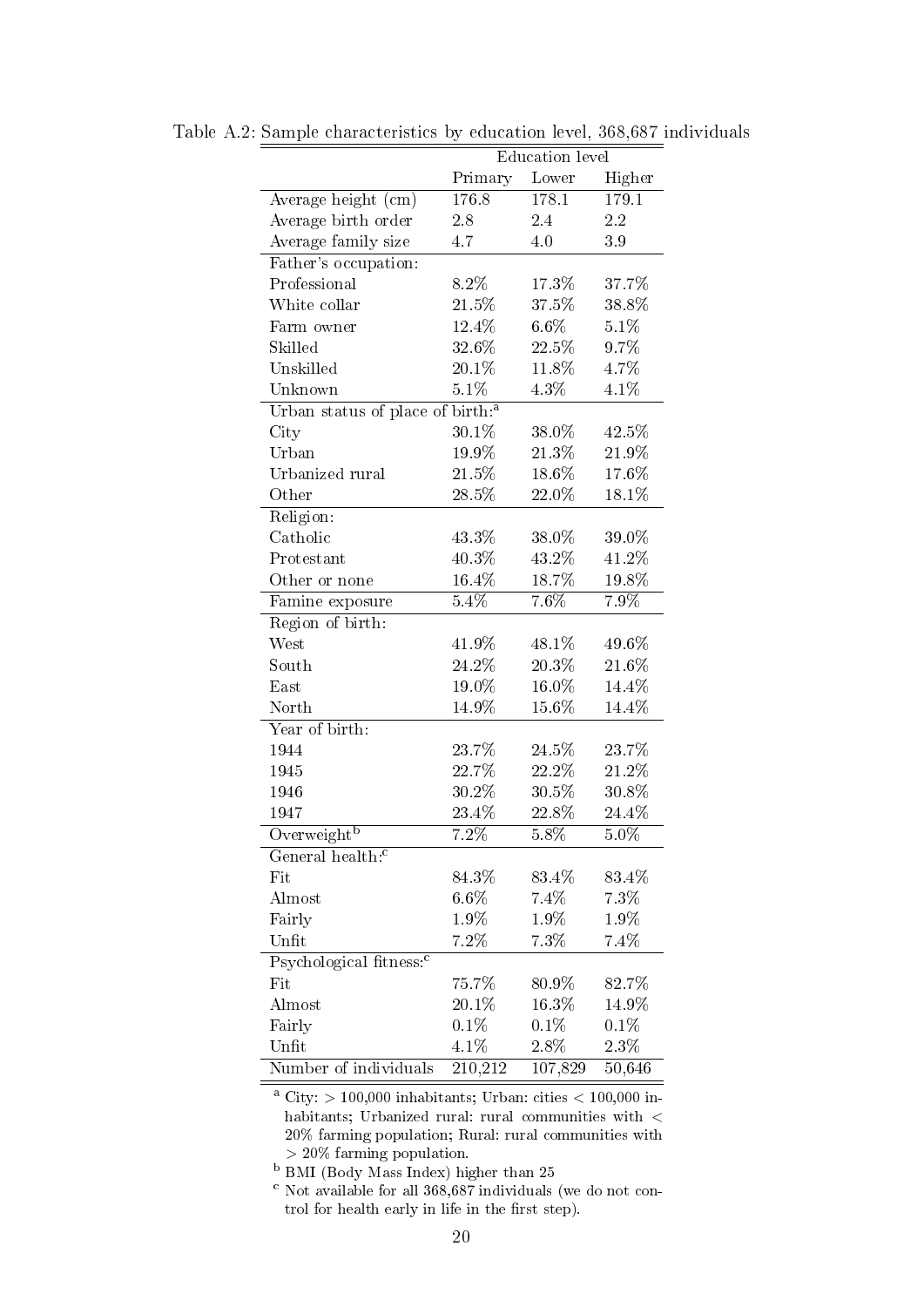| Table A.S. Diseases and relative inequitation use |                                     |  |  |  |
|---------------------------------------------------|-------------------------------------|--|--|--|
| Diseases or conditions                            | Medication use (ATC code)           |  |  |  |
| Cardiac diseases                                  | C <sub>01</sub> , C <sub>03</sub> C |  |  |  |
| Obstructive airway diseases                       | <b>R03</b>                          |  |  |  |
| Hypertension                                      | C02, C03A, C07, C08, C09A, B        |  |  |  |
| Hyperlipidemia                                    | C10                                 |  |  |  |
| Diabetes (type 1 and 2)                           | A10                                 |  |  |  |
| Depression and anxiety                            | N05B, N06A                          |  |  |  |

<span id="page-23-0"></span>Table A.3: Diseases and relative medication use

Table A.4: Medication use in subsample (Sub) and the Netherlands (NL), in 2007 and 2014  $\mathbb{R}^2$ 

<span id="page-23-1"></span>

|                              |           | 2007      |           | 2014      |
|------------------------------|-----------|-----------|-----------|-----------|
|                              | Sub       | $\rm NL$  | Sub       | $\rm NL$  |
|                              | age 60-63 | age 60-65 | age 67-70 | age 65-70 |
| Cardiac diseases:            |           |           |           |           |
| C <sub>01</sub>              | 6.3%      | 6.2%      | 8.4%      | 7.2%      |
| C03C                         | 2.7%      | 2.9%      | 4.6%      | 3.9%      |
| Obstructive airway diseases: |           |           |           |           |
| R03                          | 8.9%      | 9.3%      | 11.8%     | 11.7%     |
| Hypertension:                |           |           |           |           |
| C <sub>02</sub>              | $0.8\%$   | $0.8\%$   | 1.1%      | 1.0%      |
| C <sub>03A</sub>             | 5.6%      | 5.6%      | 9.9%      | 9.1%      |
| CO7                          | 20.4%     | 20.5%     | 27.7%     | 25.3%     |
| CO8                          | $9.6\%$   | 9.6%      | 15.9%     | 14.5%     |
| C09A                         | 13.3%     | 13.1%     | 20.0%     | 18.2%     |
| CO9B                         | 2.6%      | 2.5%      | 3.6%      | 3.0%      |
| Hyperlipidemia:              |           |           |           |           |
| C10                          | 27.4%     | 27.2%     | 40.8%     | 38.0%     |
| Diabetes (type 1 and 2):     |           |           |           |           |
| A10                          | 10.0%     | 10.2%     | 15.5%     | 14.0%     |
| Depression and anxiety:      |           |           |           |           |
| N05B                         | 8.7%      | 8.0%      | $2.0\%$   | 1.9%      |
| N06A                         | 5.3%      | 5.3%      | 5.5%      | $5.6\%$   |

Source for the Netherlands: CBS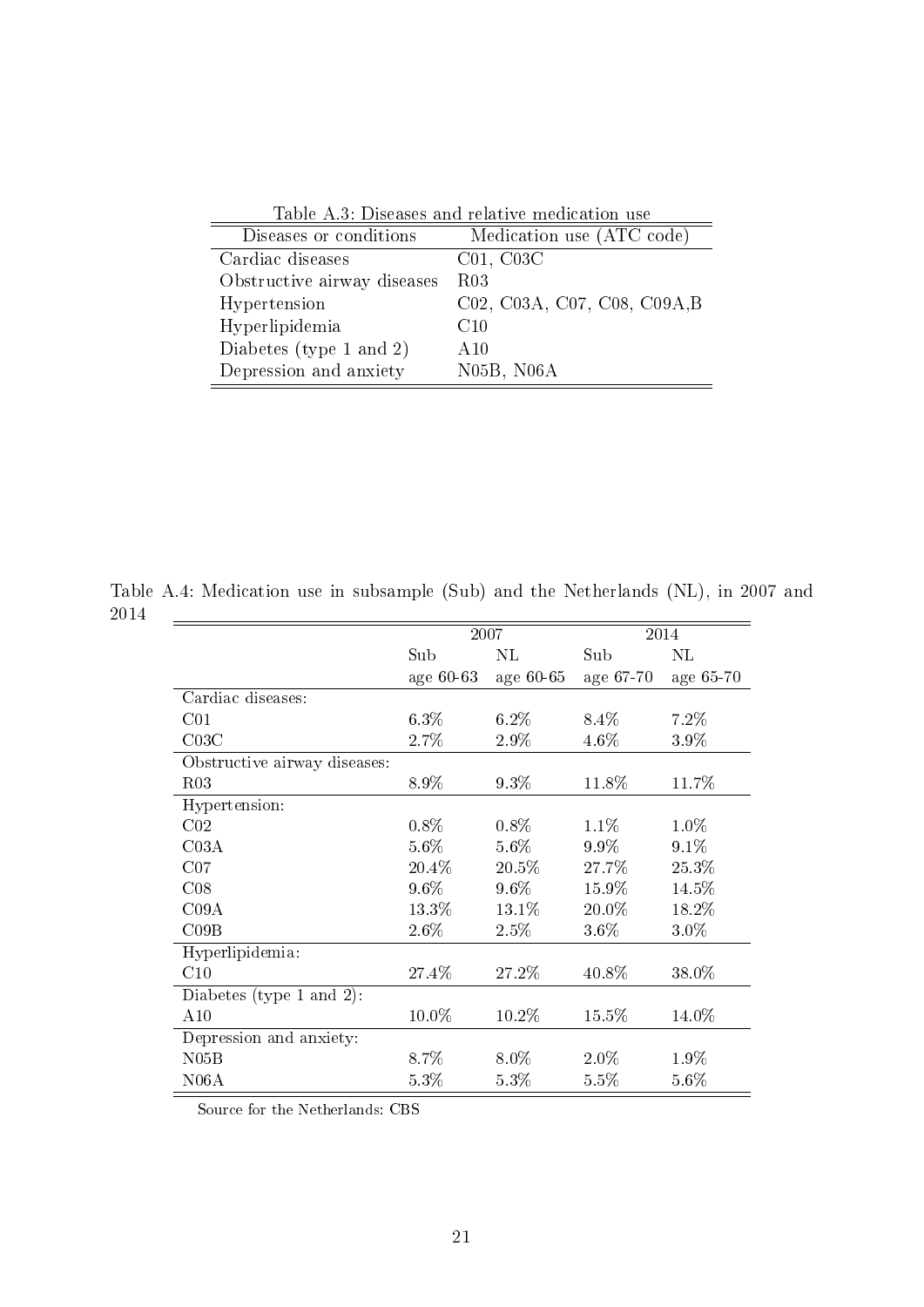<span id="page-24-0"></span>

|                                              |         | Education level |         |
|----------------------------------------------|---------|-----------------|---------|
|                                              | Primary | Lower           | Higher  |
| Average height (cm)                          | 177.0   | 178.1           | 179.3   |
| Average birth order                          | 2.6     | 2.2             | 2.1     |
| Average family size                          | 3.8     | $3.4\,$         | 3.4     |
| Father's occupation:                         |         |                 |         |
| Professional                                 | 9.6%    | $16.7\%$        | 37.9%   |
| White collar                                 | 26.7%   | 43.3%           | 43.7%   |
| Farm owner                                   | 4.9%    | 2.2%            | $1.8\%$ |
| Skilled                                      | 35.0%   | 23.5%           | 9.5%    |
| Unskilled                                    | 17.4%   | 9.5%            | 3.4%    |
| Unknown                                      | 6.4%    | 4.9%            | 3.7%    |
| Urban status of place of birth: <sup>a</sup> |         |                 |         |
| City                                         | 79.4%   | 86.6%           | 87.9%   |
| Urban                                        | 6.1%    | 4.6%            | 4.8%    |
| Urbanized rural                              | $6.6\%$ | 4.3%            | 4.0%    |
| Other                                        | 7.9%    | 4.5%            | 3.3%    |
| Religion:                                    |         |                 |         |
| Catholic                                     | 34.8%   | 30.3%           | 31.5%   |
| Protestant                                   | 35.8%   | 40.0%           | 39.7%   |
| Other or none                                | 29.4%   | 29.7%           | 28.8%   |
| Famine exposure                              | 53.8%   | 60.4%           | 59.9%   |
| Region of birth:                             |         |                 |         |
| West                                         | 83.0%   | 88.3%           | 89.2%   |
| South                                        | 7.6%    | 4.9%            | 5.0%    |
| East                                         | $5.5\%$ | 3.6%            | 3.6%    |
| North                                        | 39%     | 3.1%            | $2.2\%$ |
| Year of birth:                               |         |                 |         |
| 1944                                         | 18.2%   | 17.5%           | 17.9%   |
| 1945                                         | 39.9%   | 41.6%           | 40.3%   |
| 1946                                         | 29.1%   | 29.3%           | 29.7%   |
| 1947                                         | 12.9%   | 11.6%           | 12.2%   |
| $\overline{\text{Overweight}^b}$             | $7.6\%$ | $6.2\%$         | 5.5%    |
| General health:                              |         |                 |         |
| Fit                                          | 85.0%   | 83.0%           | 83.2%   |
| Almost                                       | 6.3%    | 7.4%            | 7.3%    |
| Fairly                                       | $2.0\%$ | 2.3%            | 2.1%    |
| Unfit                                        | 6.7%    | $7.5\%$         | 7.4%    |
| Psychological fitness:                       |         |                 |         |
| Fit                                          | 76.0%   | 80.9%           | 82.1%   |
| Almost                                       | 19.8%   | 15.8%           | 14.9%   |
| Fairly                                       | $0.1\%$ | 0.1%            | $0.1\%$ |
| Unfit                                        | 4.1%    | $3.2\%$         | $2.9\%$ |
| Number of individuals                        | 18,671  | 11,963          | 5,703   |

Table A.5: Sample characteristics for the linked individuals by education, 36,337 individuals

<sup>a</sup> City: > 100,000 inhabitants; Urban: cities < 100,000 inhabitants; Urbanized rural: rural communities with < 20% farming population; Rural: rural communities with  $> 20\%$  farming population.

 $b$  BMI (Body Mass Index) higher than 25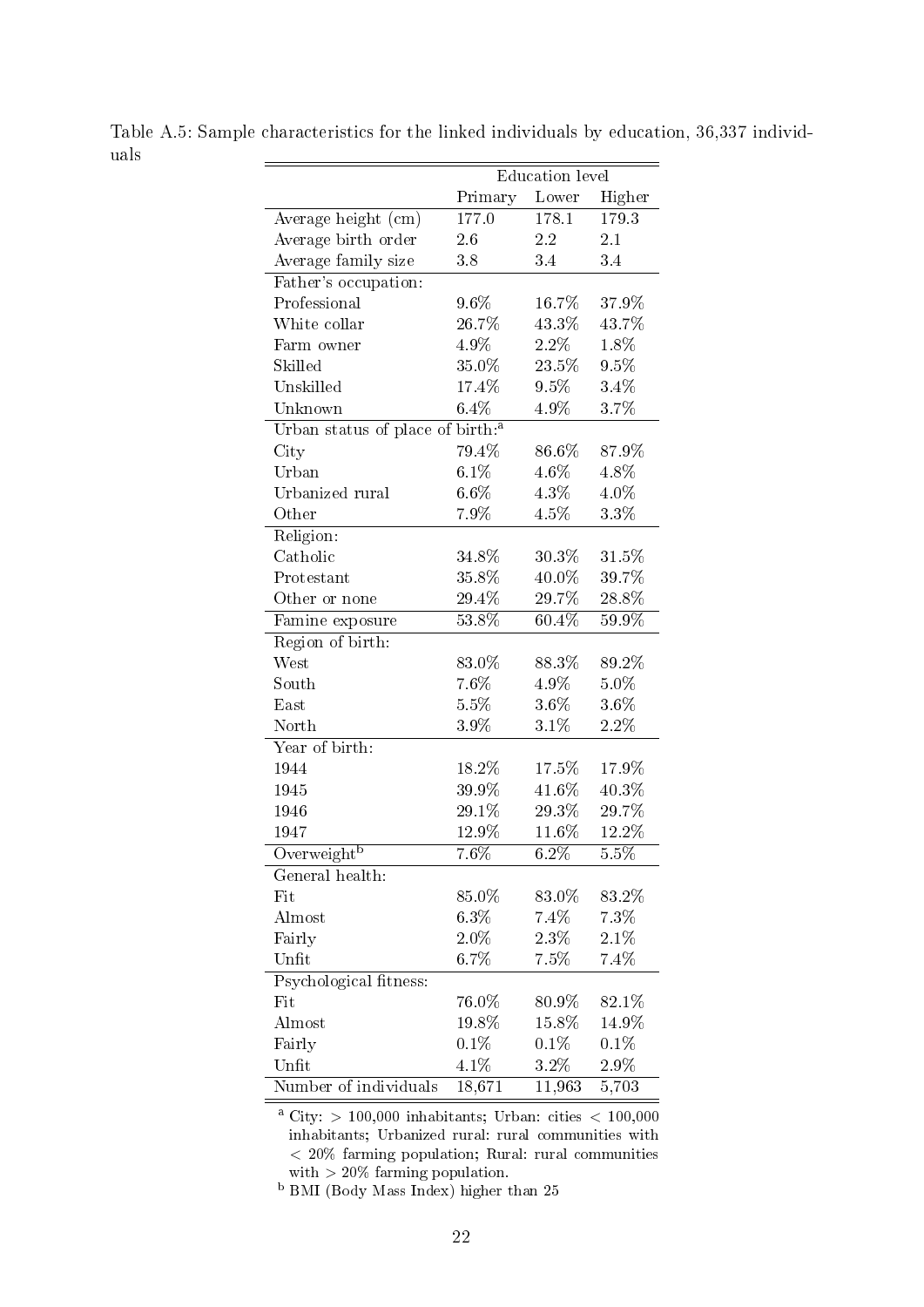<span id="page-25-0"></span>

|                         | Coeff.        | Std. err. |
|-------------------------|---------------|-----------|
| Intelligence            | 0.0285        | 0.0184    |
| Height                  | $0.0191**$    | 0.0003    |
| Birth order             | $-0.0510**$   | 0.0015    |
| Family Size             | $-0.0379**$   | 0.0012    |
| Professional            | $0.4148**$    | 0.0059    |
| Farm Owner              | $-0.5681**$   | 0.0080    |
| Skilled                 | $-0.6570**$   | 0.0056    |
| Unskilled               | $-0.7399**$   | 0.0067    |
| Unknown                 | $-0.3788**$   | 0.0096    |
| City                    | $0.0544**$    | 0.0060    |
| Urbanized Rural         | $-0.0578**$   | 0.0063    |
| Other                   | $-0.1260**$   | 0.0065    |
| North                   | $0.0625**$    | 0.0065    |
| South                   | $0.0271**$    | 0.0060    |
| East                    | $-0.0716**$   | 0.0061    |
| Catholic                | $0.0408**$    | 0.0051    |
| Other or No religion    | $-0.0349**$   | 0.0059    |
| Birth Year 1944         | $0.0318**$    | 0.0061    |
| Birth Year 1946         | $-0.0149**$   | 0.0058    |
| Birth Year 1947         | $-0.0374**$   | 0.0062    |
| Spring                  | $-0.0095$     | 0.0055    |
| $\operatorname{Summer}$ | $-0.0181^{+}$ | 0.0057    |
| Autumn                  | $0.0306**$    | 0.0058    |
| Famine Exp.             | 0.0152        | 0.0094    |
| Cut Point 1             | $-0.3709**$   | 0.0093    |
| Cut Point 2             | $0.6653**$    | 0.0094    |

Table A.6: Ordered probit estimates for educational attainment in structural model

 $\boxed{^+p<0.05}$  and  $^{**}p<0.01$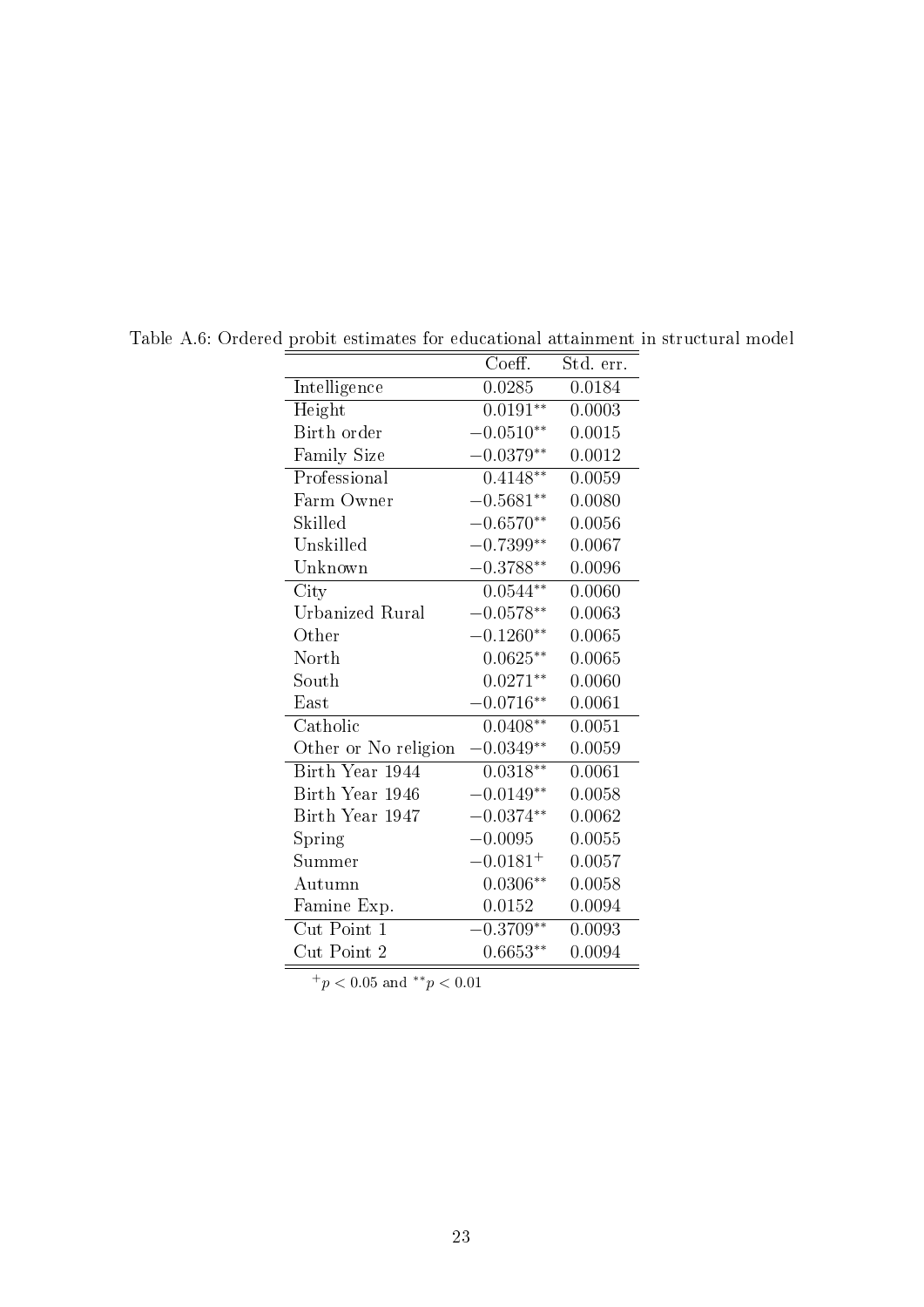| suructurar mouch, reaven rest | Primary Educ.            |           | Lower Educ.              |            | Higher Educ.             |           |
|-------------------------------|--------------------------|-----------|--------------------------|------------|--------------------------|-----------|
|                               | Coeff.                   | Std. err. | Coeff.                   | Std. err.  | Coeff.                   | Std. err. |
| <b>Intelligence</b>           | 1.0000                   |           | $0.8525***$              | 0.0079     | $0.8406**$               | 0.0155    |
| Height                        | $0.02\overline{12^{**}}$ | 0.0005    | $0.01\overline{74^{**}}$ | 0.0006     | $0.01\overline{22^{**}}$ | 0.0010    |
| <b>Birth Order</b>            | $-0.0320**$              | 0.0021    | $-0.0352**$              | 0.0032     | $-0.0460**$              | 0.0052    |
| Family Size                   | $-0.0227**$              | 0.0017    | $0.0160**$               | 0.0026     | $0.0284**$               | 0.0040    |
| Professional                  | $-0.0104$                | 0.0125    | $0.0510**$               | 0.0126     | $0.0403^{+}$             | 0.0147    |
| Farm Owner                    | $-0.4585^{\ast\ast}$     | 0.0122    | $-0.0938**$              | 0.0191     | $-0.2214**$              | 0.0315    |
| Skilled                       | $-0.3183**$              | 0.0098    | $-0.0641**$              | 0.0130     | $-0.0633^{+}$            | 0.0231    |
| Unskilled                     | $-0.4467**$              | 0.0109    | $-0.1603**$              | 0.0158     | $-0.1374**$              | 0.0311    |
| Unknown                       | $-0.3092**$              | 0.0148    | $-0.0250$                | 0.0206     | $-0.0957^{+}$            | 0.0311    |
| City                          | $0.0930**$               | 0.0092    | 0.0243                   | 0.0119     | 0.0257                   | 0.0177    |
| <b>Urbanized Rural</b>        | $-0.1111**$              | 0.0093    | $-0.0819**$              | 0.0129     | $-0.0452$                | 0.0200    |
| Other                         | $-0.1219**$              | 0.0093    | $-0.1230^{\ast\ast}$     | 0.0133     | $-0.1401**$              | 0.0213    |
| North                         | $-0.1568**$              | 0.0097    | $-0.2117**$              | 0.013      | $-0.1564**$              | 0.0204    |
| South                         | $0.0384**$               | 0.0089    | $0.0888**$               | 0.0125     | 0.0257                   | 0.0185    |
| East                          | $-0.1672^{\ast\ast}$     | 0.0089    | $-0.0824**$              | 0.0126     | $-0.0583+$               | 0.0199    |
| Catholic                      | $0.0669**$               | 0.0076    | 0.0075                   | 0.0103     | $-0.1121**$              | 0.016     |
| Other or No religion          | 0.0035                   | 0.0091    | 0.0154                   | $0.0115\,$ | $0.0506+$                | 0.0172    |
| Birth Year: 1944              | $-0.0528**$              | 0.0092    | $-0.0758***$             | 0.0126     | $-0.0218$                | 0.0198    |
| Birth Year: 1946              | $-0.0395**$              | 0.0086    | $-0.0171$                | 0.012      | $-0.0046$                | 0.0187    |
| Birth Year: 1947              | $-0.5038**$              | 0.0091    | $-0.3846**$              | 0.0126     | $-0.3508**$              | 0.0196    |
| Spring                        | $0.0259 +$               | 0.0083    | $0.0388**$               | 0.0111     | 0.0394                   | 0.0172    |
| Summer                        | $0.0460**$               | 0.0084    | $0.0641**$               | 0.0114     | 0.0440                   | 0.0178    |
| Autumn                        | $-0.0430**$              | 0.0087    | $-0.0455**$              | 0.0118     | $-0.0323$                | 0.0177    |
| Famine Exp.                   | $0.0446^{+}$             | 0.0153    | 0.0198                   | 0.0184     | 0.0287                   | 0.0279    |
| Cut Point 1                   | $-2.8750**$              | 0.0207    | $-3.0144^{**}$           | 0.0228     | $-3.6347**$              | 0.0507    |
| Cut Point 2                   | $-1.8312**$              | 0.0201    | $-2.2575**$              | 0.0205     | $-2.9606**$              | 0.0411    |
| Cut Point 3                   | $-1.0273**$              | 0.0199    | $-1.5075**$              | 0.0193     | $-2.1982**$              | 0.0361    |
| Cut Point 4                   | $-0.1296^{\ast\ast}$     | 0.0198    | $-0.6405**$              | 0.0187     | $-1.3183**$              | 0.0336    |
| Cut Point 5                   | $1.1568**$               | 0.0201    | $0.6394**$               | 0.0187     | 0.0591                   | 0.0324    |

<span id="page-26-0"></span>Table A.7: Ordered probit estimates for IQ measurement system, by education level, in structural model: Raven Test

Through the measurement system, we estimate the normal distribution  $N(0, \sigma^2)$  of the latent intelligence *I*. The estimated variance is  $\hat{\sigma}^2 = 0.7652$ , with standard error 0.0009.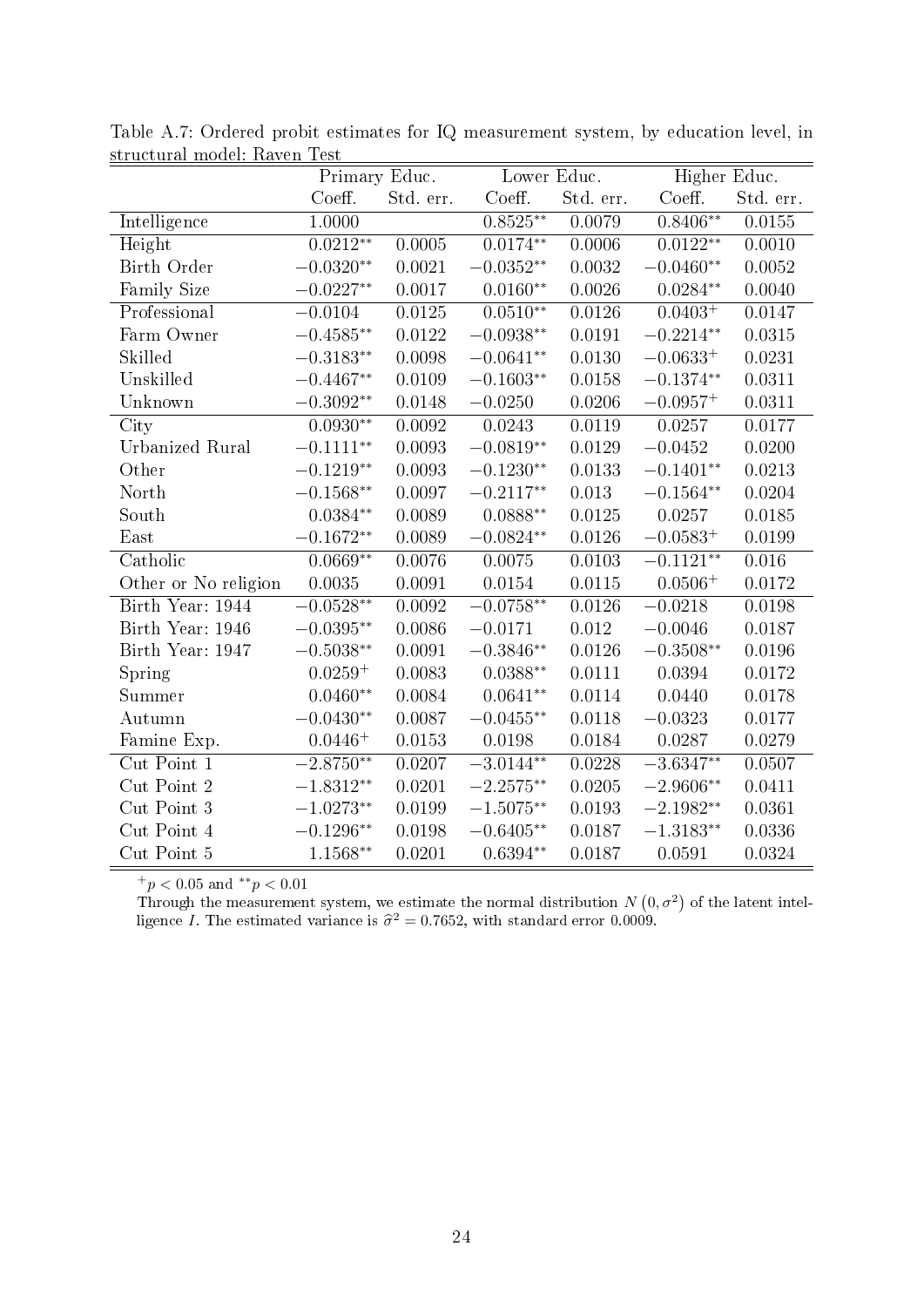| su ucturar mouch, Arrumneut Test | Primary Educ.            |            | Lower Educ.          |           | Higher Educ.             |           |
|----------------------------------|--------------------------|------------|----------------------|-----------|--------------------------|-----------|
|                                  | Coeff.                   | Std. err.  | Coeff.               | Std. err. | Coeff.                   | Std. err. |
| <b>Intelligence</b>              | $2.0094**$               | 0.0172     | $1.6023**$           | 0.0207    | $1.2326**$               | 0.0292    |
| $\overline{H}$ eight             | $0.03\overline{38^{**}}$ | 0.0008     | $0.0250**$           | 0.0009    | $0.0\overline{152^{**}}$ | 0.0012    |
| Birth Order                      | $-0.0486**$              | 0.0032     | $-0.0541**$          | 0.0046    | $-0.0652**$              | 0.0062    |
| Family Size                      | $-0.0577^{\ast\ast}$     | 0.0027     | $0.0212**$           | 0.0036    | $0.0285**$               | 0.0049    |
| Professional                     | $-0.0073$                | 0.0194     | 0.0414               | 0.0180    | $-0.0634**$              | 0.0183    |
| Farm Owner                       | $-0.4529**$              | 0.0196     | $0.3153**$           | 0.0277    | $0.1385**$               | 0.0380    |
| Skilled                          | $-0.6208^{\ast\ast}$     | 0.0165     | $-0.1347**$          | 0.0202    | $-0.0507$                | 0.0288    |
| Unskilled                        | $-0.8591**$              | 0.0186     | $-0.2999**$          | 0.0244    | $-0.1509**$              | 0.0378    |
| Unknown                          | $-0.6982**$              | 0.0228     | $-0.1732**$          | 0.0289    | $-0.2845**$              | 0.0377    |
| City                             | 0.0141                   | 0.0139     | $-0.1024**$          | 0.0165    | 0.0043                   | 0.0217    |
| Urbanized Rural                  | $-0.0966**$              | 0.0141     | $-0.0555^{+}$        | 0.0180    | $-0.0407$                | 0.0245    |
| Other                            | $-0.0798**$              | 0.0142     | $-0.0428$            | 0.0185    | $-0.1380**$              | 0.0261    |
| North                            | $0.0745**$               | 0.0147     | $-0.0028$            | 0.0179    | $0.1472**$               | 0.0255    |
| South                            | $0.2683**$               | 0.0135     | $0.3437**$           | 0.0174    | 0.0284                   | 0.0224    |
| East                             | $-0.0005$                | 0.0134     | $0.0738**$           | 0.0177    | 0.0011                   | 0.0242    |
| Catholic                         | $-0.0401**$              | 0.0115     | $0.0425^{+}$         | 0.0143    | $-0.3123**$              | 0.0199    |
| Other or No religion             | $-0.2102**$              | 0.0136     | $-0.0749**$          | 0.0156    | $-0.0068$                | 0.0210    |
| Birth Year: 1944                 | $0.0967**$               | 0.0139     | $-0.0050$            | 0.0173    | $-0.0082$                | 0.0239    |
| Birth Year: 1946                 | $-0.1119**$              | 0.0130     | $-0.0976**$          | 0.0164    | $-0.0465$                | 0.0226    |
| Birth Year: 1947                 | $-0.5113**$              | 0.0139     | $-0.4240**$          | 0.0177    | $-0.2184**$              | 0.0241    |
| Spring                           | $-0.0209$                | 0.0124     | 0.0179               | 0.0152    | 0.0010                   | 0.0210    |
| Summer                           | $-0.0167$                | 0.0126     | $0.0533^{**}$        | 0.0157    | $0.0235\,$               | 0.0216    |
| Autumn                           | $-0.0464**$              | $0.0131\,$ | $-0.0594**$          | 0.0163    | $-0.0308$                | 0.0217    |
| Famine Exposure                  | 0.0253                   | 0.0228     | 0.0474               | 0.0246    | 0.0526                   | 0.0335    |
| Cut Point 1                      | $-4.0855***$             | 0.0405     | $-5.0297**$          | $-0.0552$ | $-5.1710**$              | 0.1138    |
| Cut Point 2                      | $-2.0925^{\ast\ast}$     | 0.0364     | $-3.3975**$          | $-0.0385$ | $-4.0634**$              | 0.0736    |
| Cut Point 3                      | $-0.7894^{\ast\ast}$     | 0.0352     | $-2.0762**$          | $-0.0310$ | $-3.2626**$              | 0.0602    |
| Cut Point 4                      | $0.5811**$               | 0.0350     | $-0.4839^{\ast\ast}$ | $-0.0261$ | $-2.0546**$              | 0.0489    |
| Cut Point 5                      | $2.5064**$               | 0.0375     | $1.4682** -0.0283$   |           | $-0.2099**$              | 0.0415    |

Table A.8: Ordered probit estimates for IQ measurement system, by education level, in structural model: Arithmetic Test

Through the measurement system, we estimate the normal distribution  $N(0, \sigma^2)$  of the latent intelligence *I*. The estimated variance is  $\hat{\sigma}^2 = 0.7652$ , with standard error 0.0009.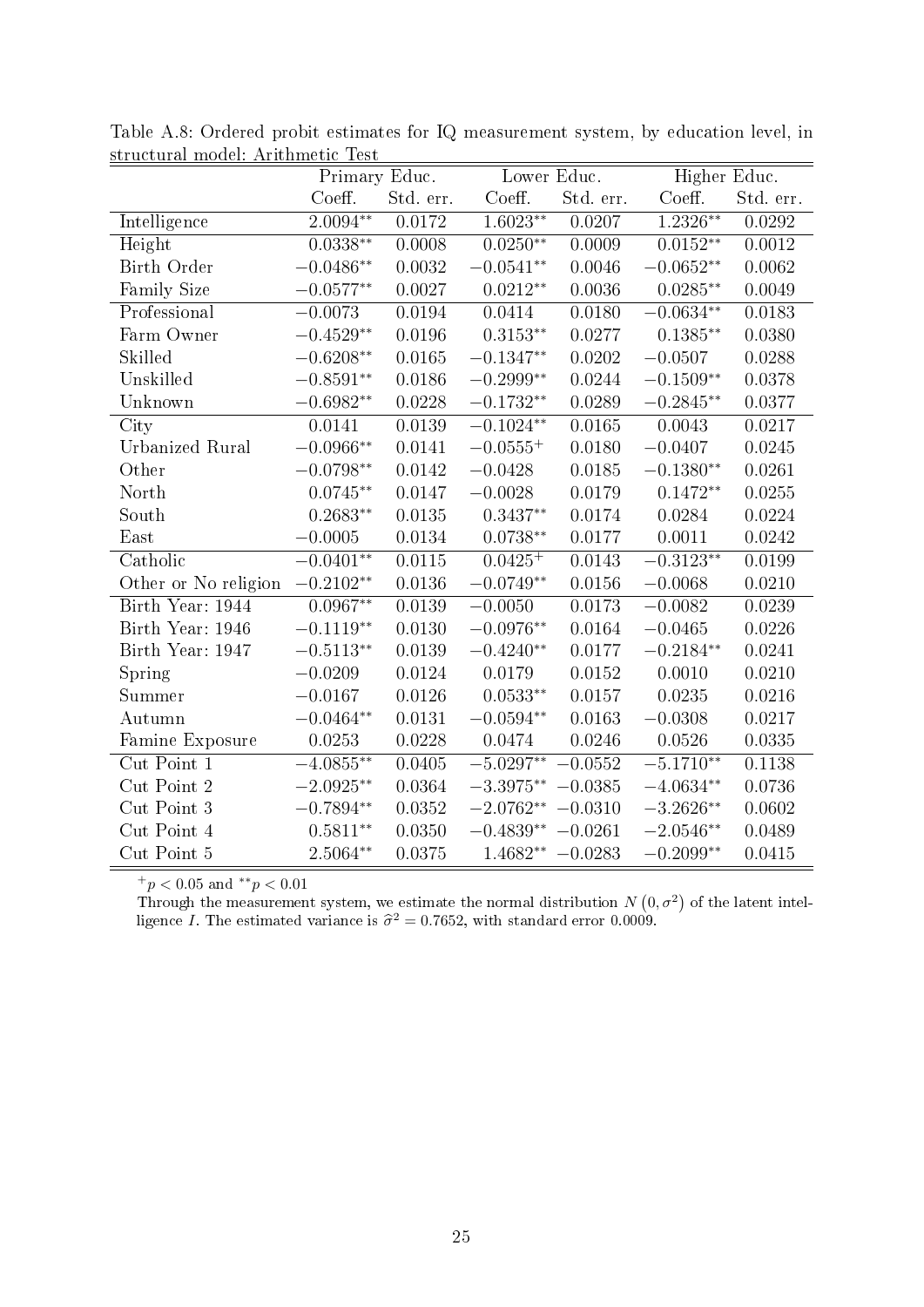|                        | Primary Educ.          |           | Lower Educ.          |           |                      | Higher Educ. |  |
|------------------------|------------------------|-----------|----------------------|-----------|----------------------|--------------|--|
|                        | Coeff.                 | Std. err. | Coeff.               | Std. err. | Coeff.               | Std. err.    |  |
| <b>Intelligence</b>    | $1.\overline{4201***}$ | 0.0087    | $0.9650**$           | 0.0092    | $0.6296**$           | 0.0111       |  |
| Height                 | $0.0281**$             | 0.0006    | $0.0195**$           | 0.0007    | $0.0084**$           | 0.0009       |  |
| Birth Order            | $-0.0667**$            | 0.0025    | $-0.0463**$          | 0.0034    | $-0.0645**$          | 0.0049       |  |
| Family Size            | $-0.0334**$            | 0.0021    | $0.0101^{**}$        | 0.0027    | $0.0262**$           | 0.0038       |  |
| Professional           | $0.0483^{+}$           | 0.0149    | $-0.0357^{+}$        | 0.0136    | $-0.0816**$          | 0.0139       |  |
| Farm Owner             | $-0.3879^{\ast\ast}$   | 0.0149    | $0.1134**$           | 0.0211    | $-0.0172$            | 0.0299       |  |
| Skilled                | $-0.5160^{\ast\ast}$   | 0.0125    | $-0.0674**$          | 0.0141    | $-0.0444$            | 0.0217       |  |
| Unskilled              | $-0.6342**$            | 0.0140    | $-0.0990**$          | 0.0170    | 0.0209               | 0.0293       |  |
| Unknown                | $-0.4798^{\ast\ast}$   | 0.0178    | $-0.1231^{\ast\ast}$ | 0.0218    | $-0.2363**$          | 0.0286       |  |
| City                   | $0.0500**$             | 0.0112    | $-0.0201$            | 0.0128    | 0.0133               | 0.0170       |  |
| <b>Urbanized Rural</b> | $-0.0750**$            | 0.0113    | $-0.0172$            | 0.0140    | $-0.0695**$          | 0.0193       |  |
| Other                  | $-0.0788^{\ast\ast}$   | 0.0113    | $-0.0442 +$          | 0.0144    | $-0.0970**$          | 0.0203       |  |
| North                  | $0.0457**$             | 0.0115    | $-0.1108^{\ast\ast}$ | 0.0139    | $-0.0615+$           | 0.0196       |  |
| South                  | $0.1182**$             | 0.0108    | $0.1523**$           | 0.0134    | 0.0084               | 0.0174       |  |
| East                   | $-0.0734**$            | 0.0106    | 0.0332               | 0.0137    | $-0.0111$            | 0.0191       |  |
| Catholic               | $-0.1119**$            | 0.0091    | $-0.2012**$          | 0.0110    | $-0.2305**$          | 0.0152       |  |
| Other or No religion   | $-0.1377**$            | 0.0107    | $-0.1075^{\ast\ast}$ | 0.0120    | $-0.0229$            | 0.0164       |  |
| Birth Year: 1944       | $-0.0484**$            | 0.0111    | $-0.1135**$          | 0.0134    | $-0.0956**$          | 0.0185       |  |
| Birth Year: 1946       | $-0.0758**$            | 0.0104    | $-0.0765**$          | 0.0127    | $-0.0465^{+}$        | 0.0177       |  |
| Birth Year: 1947       | $-0.6106**$            | 0.0110    | $-0.4157**$          | 0.0136    | $-0.3043**$          | 0.0187       |  |
| Spring                 | $-0.0331**$            | 0.0099    | 0.0109               | 0.0118    | 0.0035               | 0.0163       |  |
| Summer                 | $-0.0198$              | 0.0100    | $0.0440**$           | 0.0121    | $0.0470 +$           | 0.0169       |  |
| Autumn                 | $-0.1387**$            | 0.0104    | $-0.1046**$          | 0.0126    | $-0.0664**$          | 0.0168       |  |
| Famine Exposure        | $-0.0160$              | 0.0182    | $-0.0105$            | 0.0191    | 0.0576               | 0.0260       |  |
| Cut Point 1            | $-3.7284**$            | 0.0286    | $-4.3022**$          | 0.0387    | $-4.2774**$          | 0.0857       |  |
| Cut Point 2            | $-2.0512**$            | 0.0266    | $-3.2788**$          | 0.0259    | $-3.6243**$          | 0.0510       |  |
| Cut Point 3            | $-0.7942**$            | 0.0260    | $-2.2866**$          | 0.0222    | $-2.9929^{\ast\ast}$ | 0.0382       |  |
| Cut Point 4            | $0.6234**$             | 0.0260    | $-1.0634**$          | 0.0204    | $-1.8897**$          | 0.0315       |  |
| Cut Point 5            | 2.3057**               | 0.0276    | $0.7052**$           | 0.0201    | $-0.1924**$          | 0.0296       |  |

Table A.9: Ordered probit estimates for IQ measurement system, by education level, in structural model: Language Test

Through the measurement system, we estimate the normal distribution  $N(0, \sigma^2)$  of the latent intelligence *I*. The estimated variance is  $\hat{\sigma}^2 = 0.7652$ , with standard error 0.0009.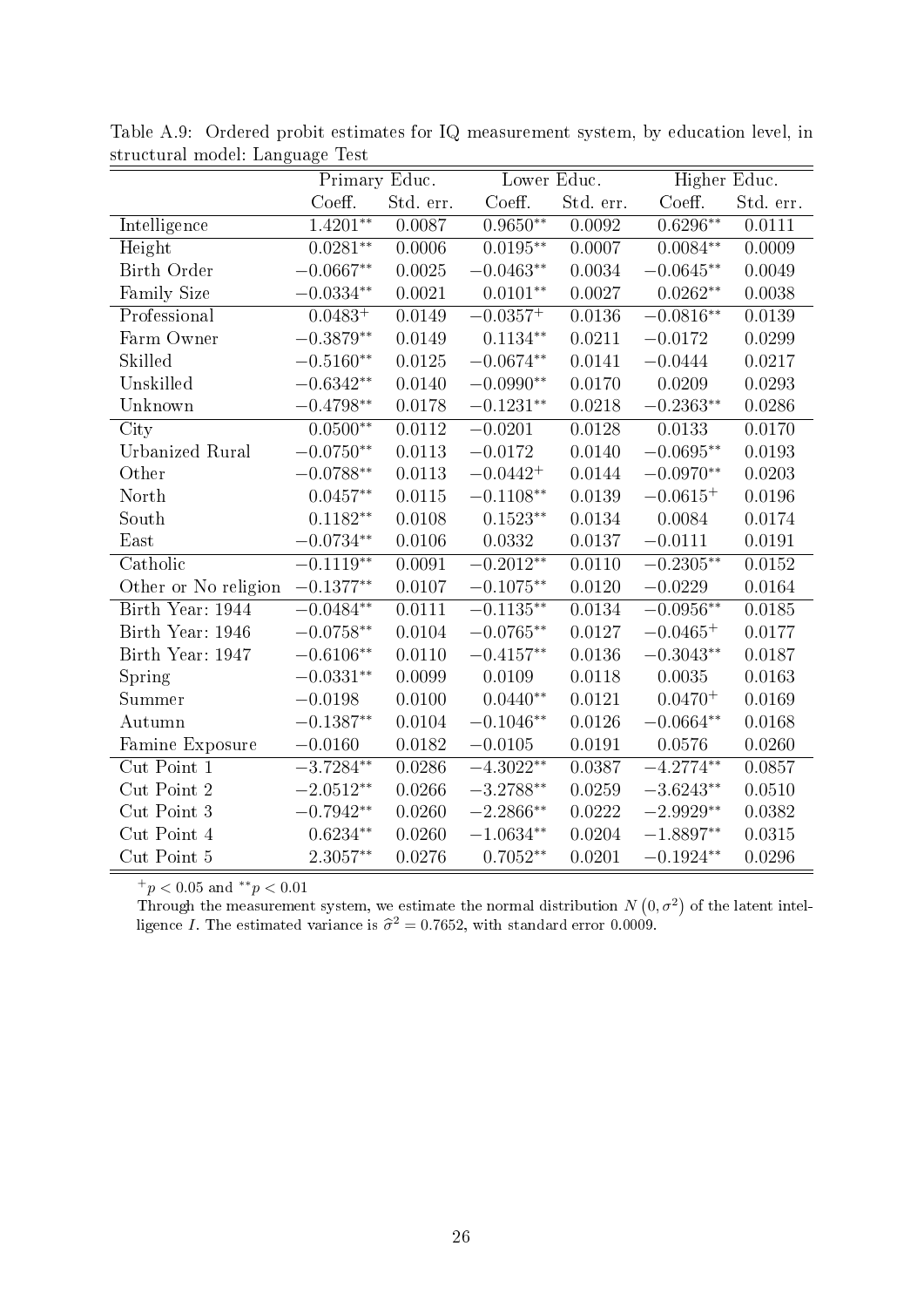| vara, moaci            | Primary Educ.       |           | Lower Educ.            |           | Higher Educ. |           |
|------------------------|---------------------|-----------|------------------------|-----------|--------------|-----------|
|                        | Coeff.              | Std. err. | Coeff.                 | Std. err. | Coeff.       | Std. err. |
| Intelligence           | $0.1974**$          | 0.0313    | $-\overline{0.1317**}$ | 0.0412    | $-0.1040$    | 0.0775    |
| General Health: Unfit  | 0.1107              | 0.0631    | $0.2649**$             | 0.0753    | 0.0847       | 0.1287    |
| Psych. Health: Unfit   | 0.0785              | 0.0558    | $0.2262**$             | 0.0734    | $-0.0790$    | 0.1311    |
| Overweight             | $0.1935^{+}$        | 0.0807    | $0.3257**$             | 0.1094    | 0.2129       | 0.1942    |
| Height                 | $-0.0092^{+}$       | 0.0037    | $-0.0037$              | 0.0048    | 0.0011       | 0.0078    |
| Birth Order            | $-0.0209$           | 0.0172    | 0.0340                 | 0.0261    | 0.0386       | 0.0436    |
| Family Size            | 0.0021              | 0.0182    | $-0.0307$              | 0.0256    | $-0.0734$    | 0.0421    |
| Professional           | $-0.0759$           | 0.0906    | $-0.0832$              | 0.0905    | 0.1668       | 0.1106    |
| Farm Owner             | $-0.0889$           | 0.1263    | 0.1050                 | 0.2147    | 0.5121       | 0.3436    |
| Skilled                | 0.0132              | 0.0610    | 0.0730                 | 0.0770    | 0.2914       | 0.1629    |
| Unskilled              | 0.0858              | 0.0716    | 0.1014                 | 0.1059    | $-0.0224$    | 0.2895    |
| Unknown                | $0.2694^{\ast\ast}$ | 0.0937    | 0.1864                 | 0.1339    | 0.3333       | 0.2374    |
| City                   | 0.0866              | 0.1201    | 0.1111                 | 0.1834    | 0.2242       | 0.2895    |
| <b>Urbanized Rural</b> | 0.0381              | 0.1351    | 0.0339                 | 0.2148    | 0.0157       | 0.3595    |
| Other                  | 0.1601              | 0.1313    | 0.0948                 | 0.2189    | 0.3900       | 0.3600    |
| North                  | 0.2393              | 0.1326    | $-0.1341$              | 0.2209    | $-0.3611$    | 0.4113    |
| South                  | $-0.1493$           | 0.1180    | $-0.0550$              | 0.1741    | 0.0876       | 0.2520    |
| East                   | 0.1939              | 0.1203    | 0.1628                 | 0.1934    | $-0.1167$    | 0.3306    |
| Catholic               | 0.0477              | 0.0593    | $-0.0196$              | 0.0778    | $0.2824^{+}$ | 0.1247    |
| Other or No religion   | 0.1019              | 0.0592    | 0.0222                 | 0.0741    | 0.1893       | 0.1223    |
| Birth Year: 1944       | 0.0187              | 0.0733    | 0.1179                 | 0.0970    | 0.0744       | 0.1594    |
| Birth Year: 1946       | $-0.1041$           | 0.0679    | $-0.2082^{+}$          | 0.0889    | 0.0964       | 0.1388    |
| Birth Year: 1947       | $-0.0157$           | 0.0968    | $-0.0652$              | 0.1347    | $-0.1882$    | 0.2197    |
| Spring                 | $-0.0032$           | 0.0656    | 0.0081                 | 0.0843    | 0.1118       | 0.1371    |
| Summer                 | $-0.0051$           | 0.0688    | $-0.1062$              | 0.0935    | $-0.1242$    | 0.1543    |
| Autumn                 | 0.0634              | 0.0669    | $-0.0674$              | 0.0884    | $-0.0812$    | 0.1406    |
| Famine Exposure        | $-0.0338$           | 0.0754    | $-0.0159$              | 0.0991    | $-0.1115$    | 0.1542    |
| Constant               | $-10.1426**$        | 0.2019    | $-10.1978**$           | 0.2765    | $-10.3806**$ | 0.4496    |
| Shape                  | $0.0881**$          | 0.0025    | $0.0889**$             | 0.0033    | $0.0860**$   | 0.0052    |

Table A.10: Gompertz proportional mortality rate estimates, by education level, in structural model

 $^{+}p<0.05$  and  $^{**}p<0.01$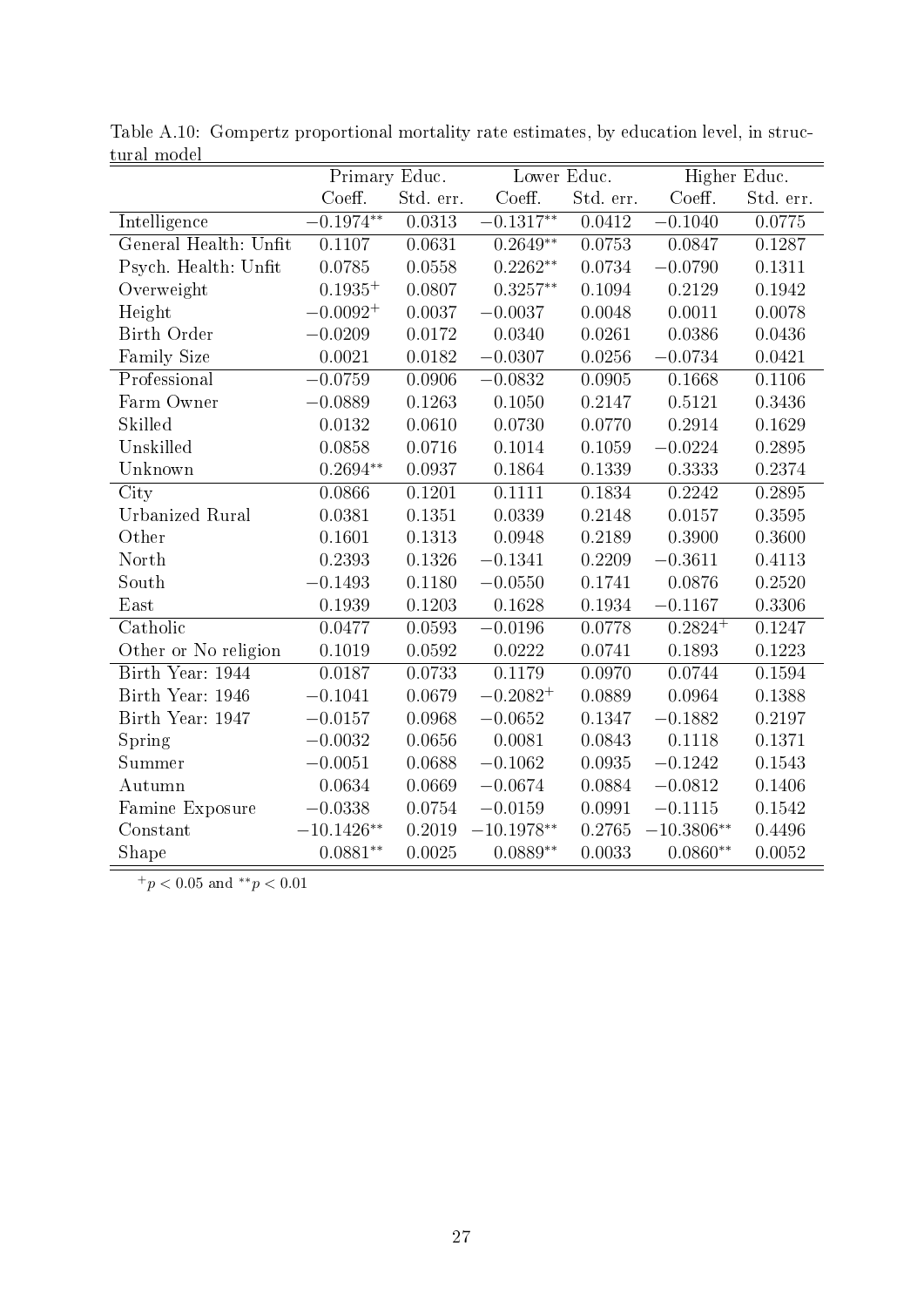|                        |              | Primary Educ. |             | Lower Educ. |               | Higher Educ. |
|------------------------|--------------|---------------|-------------|-------------|---------------|--------------|
|                        | Coeff.       | Std. err.     | Coeff.      | Std. err.   | Coeff.        | Std. err.    |
| Intelligence           | $-0.0854**$  | 0.0180        | $-0.0371$   | 0.0256      | $-0.0715$     | 0.0474       |
| General Health: Unfit  | 0.0340       | 0.0390        | 0.0249      | 0.0501      | 0.1360        | 0.0766       |
| Psych. Health: Unfit   | $0.0894**$   | 0.0329        | 0.0809      | 0.0475      | 0.0740        | 0.0762       |
| Overweight             | $0.1223^{+}$ | 0.0504        | $0.3770**$  | 0.0665      | $0.2350^{+}$  | 0.1157       |
| Height                 | $-0.0045+$   | 0.0022        | $-0.0037$   | 0.0030      | $-0.0027$     | 0.0049       |
| Birth Order            | 0.0110       | 0.0100        | $0.0507**$  | 0.0163      | $-0.0066$     | 0.0276       |
| <b>Family Size</b>     | 0.0103       | 0.0110        | $-0.0488**$ | 0.0160      | $-0.0406$     | 0.0257       |
| Professional           | 0.0174       | 0.0524        | 0.0039      | 0.0540      | 0.1168        | 0.0681       |
| Farm Owner             | $-0.1572$    | 0.0805        | $-0.1327$   | 0.1502      | $0.6444**$    | 0.2049       |
| Skilled                | 0.0540       | 0.0361        | 0.0389      | 0.0478      | 0.1712        | 0.1048       |
| Unskilled              | 0.0490       | 0.0433        | 0.0575      | 0.0661      | $0.3413^{+}$  | 0.1451       |
| Unknown                | 0.0659       | 0.0610        | 0.0559      | 0.0875      | 0.1959        | 0.1527       |
| City                   | $-0.0721$    | 0.0694        | 0.0678      | 0.1105      | 0.2042        | 0.1880       |
| <b>Urbanized Rural</b> | $-0.0914$    | 0.0790        | 0.0607      | 0.1311      | 0.2395        | 0.2152       |
| Other                  | $-0.1173$    | 0.0798        | 0.0955      | 0.1361      | 0.0637        | 0.2460       |
| North                  | 0.0080       | 0.0879        | $-0.1365$   | 0.1345      | $-0.3427$     | 0.2716       |
| South                  | $-0.0078$    | 0.0679        | $-0.0180$   | 0.1029      | 0.0223        | 0.1607       |
| East                   | $-0.0045$    | 0.0766        | $-0.1260$   | 0.1278      | $-0.0914$     | 0.2063       |
| Catholic               | 0.0254       | 0.0354        | 0.0141      | 0.0477      | $-0.0467$     | 0.0752       |
| Other or No religion   | 0.0592       | 0.0356        | $-0.0173$   | 0.0462      | $-0.1554+$    | 0.0752       |
| Birth Year: 1944       | $-0.0075$    | 0.0458        | 0.1128      | 0.0620      | $-0.0309$     | 0.0956       |
| Birth Year: 1946       | $-0.0669$    | 0.0400        | $-0.0400$   | 0.0536      | $-0.1741^{+}$ | 0.0875       |
| Birth Year: 1947       | $-0.1632**$  | 0.0587        | $-0.0429$   | 0.0811      | $-0.2587+$    | 0.1321       |
| Spring                 | 0.0230       | 0.0394        | $-0.0628$   | 0.0538      | $-0.0046$     | 0.0868       |
| Summer                 | 0.0045       | 0.0414        | $-0.0446$   | 0.0569      | $-0.0960$     | 0.0943       |
| Autumn                 | $-0.0363$    | 0.0412        | $-0.0958$   | 0.0550      | 0.0664        | 0.0833       |
| Famine Exposure        | 0.0245       | 0.0456        | $-0.0290$   | 0.0609      | $-0.0648$     | 0.0971       |
| Constant               | $-1.4256**$  | 0.0934        | $-1.4589**$ | 0.1355      | $-1.6659**$   | 0.2308       |

Table A.11: Probit estimates for cardiac diseases, by education Level, in structural model

 $^{+}p<0.05$  and  $^{**}p<0.01$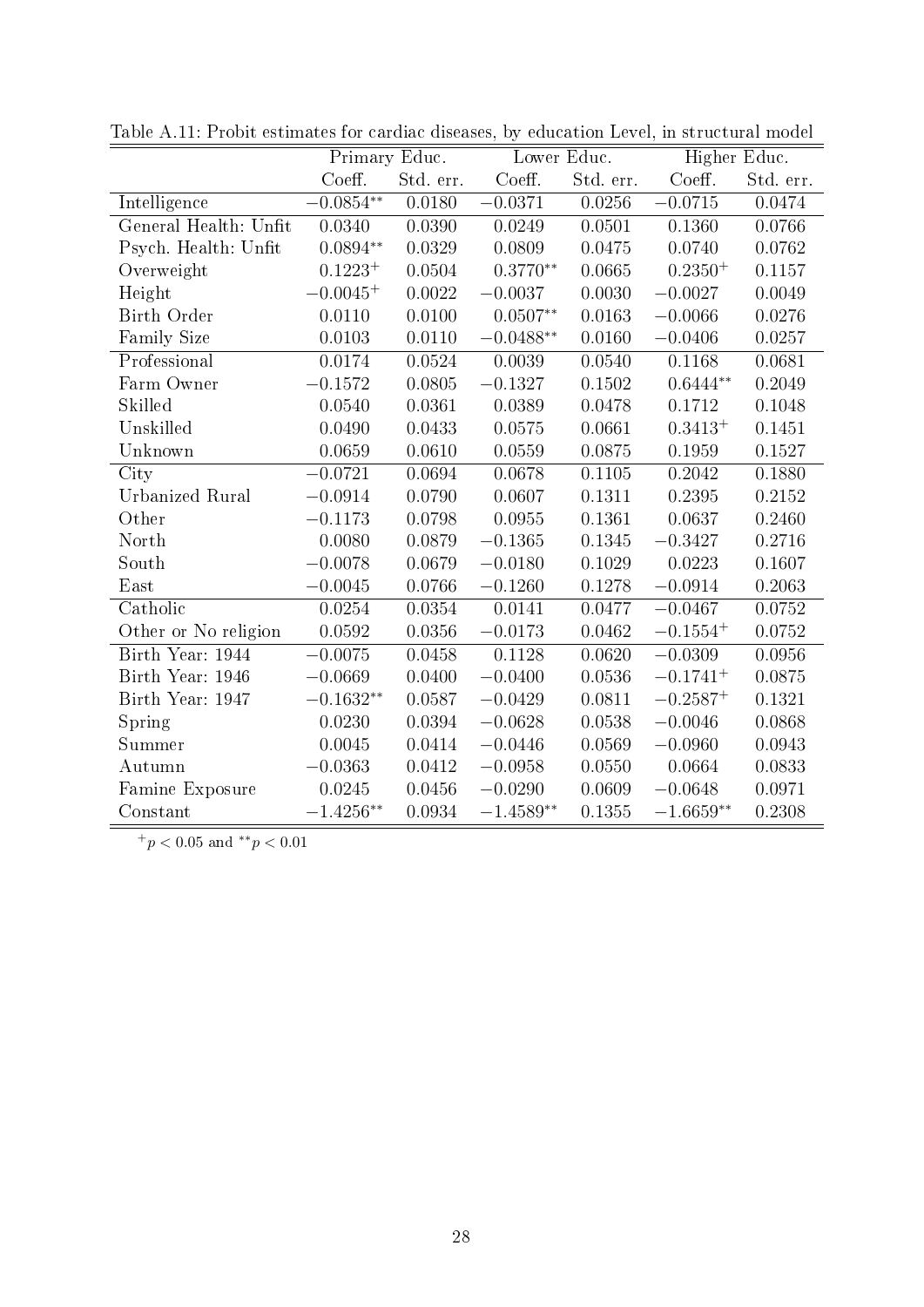| , and mode            | Primary Educ. |           | Lower Educ. |           | Higher Educ.  |           |
|-----------------------|---------------|-----------|-------------|-----------|---------------|-----------|
|                       | Coeff.        | Std. err. | Coeff.      | Std. err. | Coeff.        | Std. err. |
| <b>Intelligence</b>   | $-0.1276**$   | 0.0178    | $-0.0720**$ | 0.0251    | $-0.0593$     | 0.0433    |
| General Health: Unfit | $0.2355***$   | 0.0359    | $0.3039**$  | 0.0459    | $0.4171***$   | 0.0651    |
| Psych. Health: Unfit  | 0.0608        | 0.0322    | 0.0527      | 0.0470    | 0.0417        | 0.0696    |
| Overweight            | 0.0548        | 0.0503    | $-0.0578$   | 0.0798    | 0.0859        | 0.1136    |
| Height                | $-0.0040$     | 0.0022    | $-0.0008$   | 0.0029    | $-0.0127**$   | 0.0045    |
| Birth Order           | 0.0124        | 0.0099    | $-0.0069$   | 0.0163    | 0.0070        | 0.0257    |
| Family Size           | 0.0030        | 0.0108    | 0.0148      | 0.0153    | $-0.0364$     | 0.0238    |
| Professional          | $0.1147^{+}$  | 0.0498    | 0.0232      | 0.0537    | $-0.0327$     | 0.0606    |
| Farm Owner            | $-0.0063$     | 0.0736    | $-0.1312$   | 0.1458    | 0.1214        | 0.2200    |
| Skilled               | 0.0062        | 0.0358    | 0.0683      | 0.0475    | $-0.2192^{+}$ | 0.1087    |
| Unskilled             | $0.0898^{+}$  | 0.0423    | 0.1105      | 0.0647    | $-0.2605$     | 0.1735    |
| Unknown               | $0.1450^{+}$  | 0.0584    | 0.0870      | 0.0873    | $-0.0191$     | 0.1468    |
| City                  | 0.0933        | 0.0697    | 0.0301      | 0.1093    | 0.1042        | 0.1653    |
| Urbanized Rural       | 0.0162        | 0.0782    | $-0.0631$   | 0.1334    | 0.2714        | 0.1903    |
| Other                 | $-0.0410$     | 0.0791    | 0.1673      | 0.1305    | 0.0515        | 0.2207    |
| North                 | 0.0262        | 0.0850    | $-0.0090$   | 0.1234    | $-0.2286$     | 0.2420    |
| South                 | $-0.0039$     | 0.0670    | $-0.1809$   | 0.1082    | 0.1687        | 0.1457    |
| East                  | 0.1005        | 0.0728    | $-0.1788$   | 0.1270    | 0.0001        | 0.1837    |
| Catholic              | $-0.0677^{+}$ | 0.0343    | $-0.0353$   | 0.0474    | $-0.0114$     | 0.0712    |
| Other or No religion  | $-0.0641$     | 0.0349    | $-0.0220$   | 0.0459    | 0.0386        | 0.0675    |
| Birth Year: 1944      | $-0.0473$     | 0.0457    | 0.0278      | 0.0618    | 0.0074        | 0.0915    |
| Birth Year: 1946      | $-0.0436$     | 0.0391    | $-0.0616$   | 0.0538    | $-0.0753$     | 0.0787    |
| Birth Year: 1947      | $-0.1603**$   | 0.0571    | $-0.0970$   | 0.0799    | $-0.0739$     | 0.1181    |
| Spring                | 0.0526        | 0.0383    | 0.0306      | 0.0535    | $-0.0591$     | 0.0800    |
| Summer                | 0.0086        | 0.0404    | 0.0320      | 0.0567    | $-0.0289$     | 0.0831    |
| Autumn                | $-0.0896+$    | 0.0408    | $-0.0249$   | 0.0549    | $-0.1192$     | 0.0799    |
| Famine Exposure       | $-0.0335$     | 0.0446    | $-0.0601$   | 0.0605    | 0.0660        | 0.0899    |
| Constant              | $-1.4401**$   | 0.0935    | $-1.5812**$ | 0.1346    | $-1.5359**$   | 0.2087    |

Table A.12: Probit estimates for obstructive airway diseases, by education level, in structural model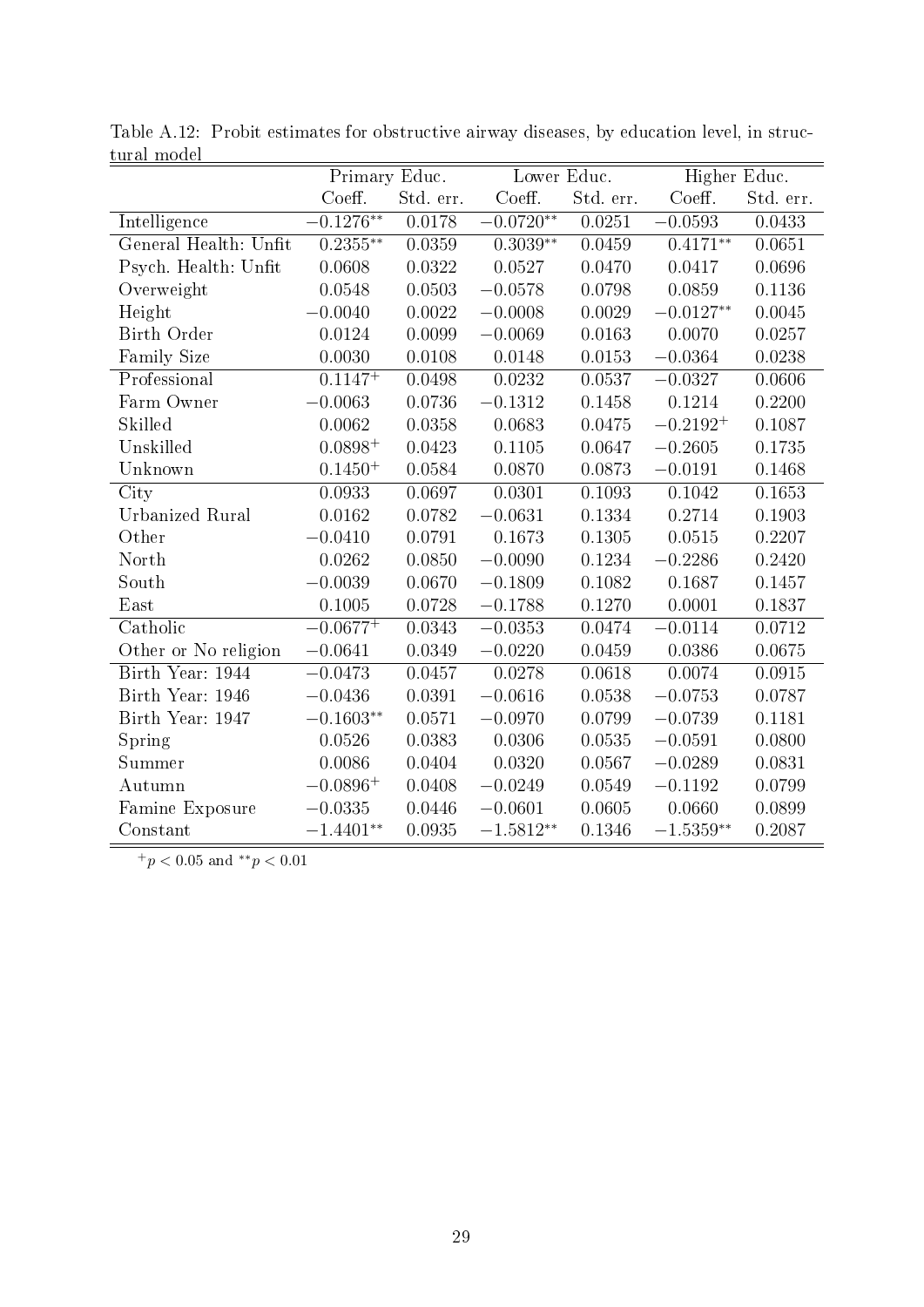|                        | Primary Educ. |           | Lower Educ.   |           | Higher Educ.  |           |
|------------------------|---------------|-----------|---------------|-----------|---------------|-----------|
|                        | Coeff.        | Std. err. | Coeff.        | Std. err. | Coeff.        | Std. err. |
| Intelligence           | $-0.0317^{+}$ | 0.0130    | $-0.0277$     | 0.0174    | $-0.0071$     | 0.0302    |
| General Health: Unfit  | $-0.0039$     | 0.0287    | 0.0305        | 0.0348    | 0.0299        | 0.0514    |
| Psych. Health: Unfit   | 0.0061        | 0.0246    | 0.0210        | 0.0333    | 0.0567        | 0.0500    |
| Overweight             | $0.2703**$    | 0.0377    | $0.4471**$    | 0.0513    | $0.4515**$    | 0.0784    |
| Height                 | $-0.0084**$   | 0.0016    | $-0.0084**$   | 0.0020    | $-0.0083**$   | 0.0031    |
| Birth Order            | $-0.0041$     | 0.0075    | $-0.0111$     | 0.0112    | 0.0089        | 0.0173    |
| Family Size            | $-0.0168+$    | 0.0080    | $-0.0287**$   | 0.0107    | $-0.0605**$   | 0.0163    |
| Professional           | $-0.0354$     | 0.0378    | 0.0034        | 0.0367    | 0.0228        | 0.0425    |
| Farm Owner             | $-0.2061**$   | 0.0545    | $-0.1853$     | 0.0989    | $-0.0166$     | 0.1606    |
| Skilled                | $-0.0123$     | 0.0260    | 0.0369        | 0.0327    | $0.1736**$    | 0.0666    |
| Unskilled              | $-0.0285$     | 0.0314    | 0.0291        | 0.0457    | $-0.0491$     | 0.1075    |
| Unknown                | 0.0498        | 0.0446    | $0.1601^{**}$ | 0.0601    | 0.0683        | 0.1017    |
| City                   | 0.0750        | 0.0512    | 0.0309        | 0.0732    | 0.0947        | 0.1091    |
| <b>Urbanized Rural</b> | 0.0610        | 0.0577    | $0.0016\,$    | 0.0867    | 0.1632        | 0.1301    |
| Other                  | 0.0848        | 0.0576    | $-0.0571$     | 0.0902    | 0.0140        | 0.1454    |
| North                  | $-0.0269$     | 0.0620    | 0.1066        | 0.0866    | 0.1112        | 0.1412    |
| South                  | 0.0444        | 0.0484    | 0.0781        | 0.0701    | 0.0155        | 0.1042    |
| East                   | 0.0048        | 0.0543    | 0.0229        | 0.0835    | $-0.0340$     | 0.1244    |
| Catholic               | $-0.0381$     | 0.0255    | 0.0229        | 0.0325    | 0.0841        | 0.0482    |
| Other or No religion   | $-0.0294$     | 0.0258    | $-0.0072$     | 0.0316    | $-0.0508$     | 0.0475    |
| Birth Year: 1944       | $-0.0068$     | 0.0332    | 0.0497        | 0.0425    | $-0.0598$     | 0.0629    |
| Birth Year: 1946       | $-0.1528**$   | 0.0290    | $-0.1612**$   | 0.0367    | $-0.1270^{+}$ | 0.0550    |
| Birth Year: 1947       | $-0.1588**$   | 0.0413    | $-0.1092^{+}$ | 0.0549    | $-0.2224**$   | 0.0817    |
| Spring                 | 0.0226        | 0.0286    | 0.0112        | 0.0367    | 0.0319        | 0.0554    |
| Summer                 | $-0.0397$     | 0.0301    | 0.0091        | 0.0390    | $-0.0144$     | 0.0587    |
| Autumn                 | $-0.0713^{+}$ | 0.0296    | $-0.0798^{+}$ | 0.0376    | 0.0409        | 0.0543    |
| Famine Exposure        | $-0.0205$     | 0.0329    | 0.0474        | 0.0420    | $-0.0098$     | 0.0619    |
| Constant               | $-0.3469**$   | 0.0682    | $-0.4591**$   | 0.0913    | $-0.5763**$   | 0.1400    |

Table A.13: Probit estimates for hypertension, by education level, in structural model

 $\boxed{^+p<0.05}$  and  $^{**}p<0.01$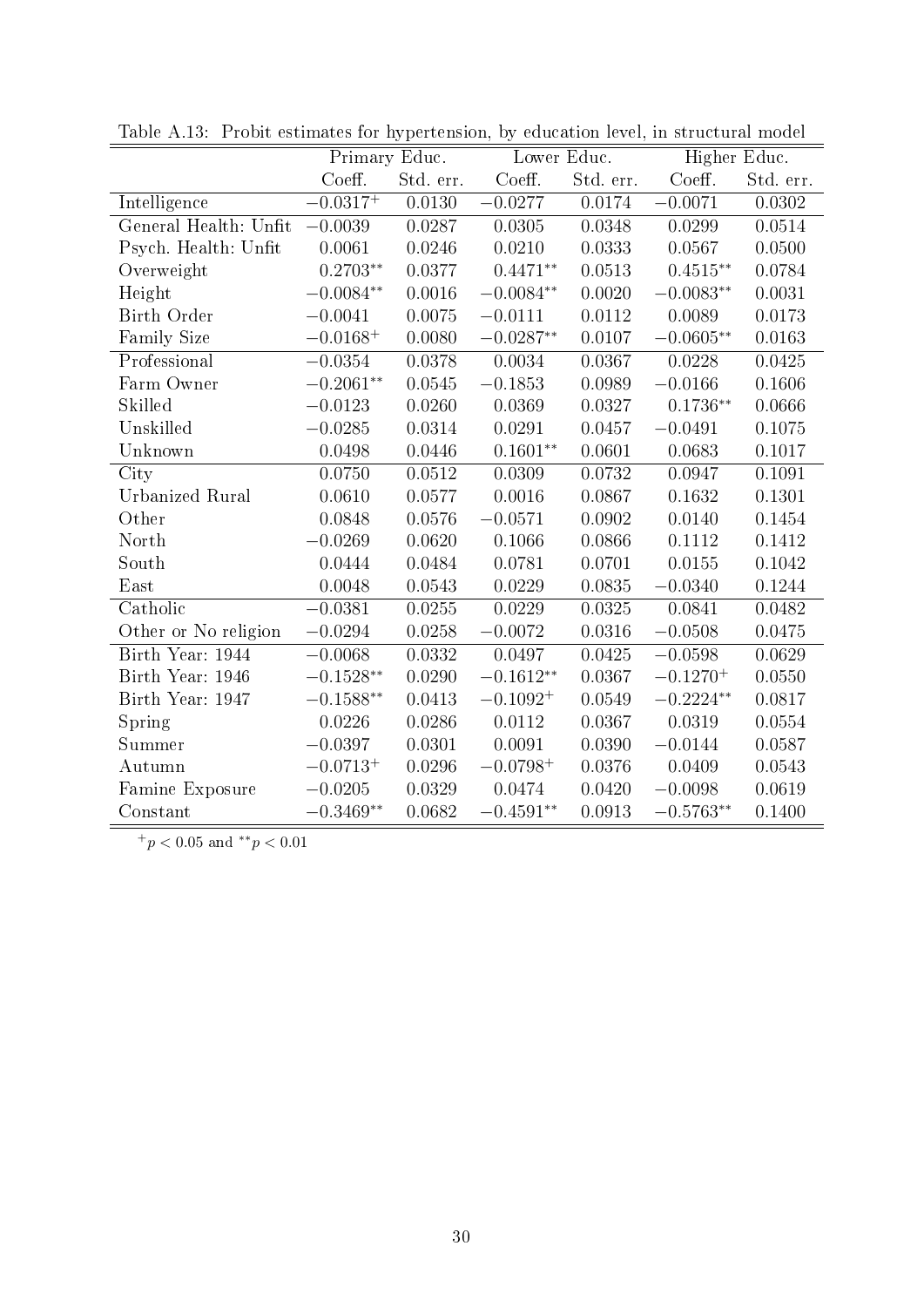|                        | Primary Educ. |           | Lower Educ.   |           | Higher Educ.         |           |
|------------------------|---------------|-----------|---------------|-----------|----------------------|-----------|
|                        | Coeff.        | Std. err. | Coeff.        | Std. err. | Coeff.               | Std. err. |
| Intelligence           | $-0.0492**$   | 0.0134    | $-0.0407^{+}$ | 0.0181    | $-0.0480$            | 0.0321    |
| General Health: Unfit  | 0.0034        | 0.0294    | 0.0262        | 0.0362    | $-0.0401$            | 0.0554    |
| Psych. Health: Unfit   | $-0.0242$     | 0.0252    | $-0.0552$     | 0.0350    | $-0.0459$            | 0.0541    |
| Overweight             | $0.1189**$    | 0.0389    | $0.2940**$    | 0.0529    | $0.2194**$           | 0.0843    |
| Height                 | $-0.0129**$   | 0.0017    | $-0.0190**$   | 0.0021    | $-0.0184**$          | 0.0033    |
| <b>Birth Order</b>     | 0.0050        | 0.0076    | $-0.0002$     | 0.0116    | 0.0337               | 0.0181    |
| Family Size            | 0.0045        | 0.0082    | $-0.0108$     | 0.0111    | $-0.0162$            | 0.0173    |
| Professional           | $-0.0352$     | 0.0391    | $-0.0160$     | 0.0380    | $-0.0091$            | 0.0452    |
| Farm Owner             | $-0.2069**$   | 0.0568    | $-0.2992**$   | 0.1069    | $-0.0339$            | 0.1718    |
| Skilled                | 0.0452        | 0.0267    | $-0.0267$     | 0.0340    | 0.0530               | 0.0717    |
| Unskilled              | $0.0678^{+}$  | 0.0320    | $-0.0085$     | 0.0475    | $-0.0351$            | 0.1134    |
| Unknown                | $0.0907^{+}$  | 0.0457    | 0.0845        | 0.0625    | 0.1315               | 0.1060    |
| City                   | $-0.0071$     | 0.0519    | 0.0156        | 0.0768    | 0.2034               | 0.1176    |
| <b>Urbanized Rural</b> | 0.0027        | 0.0584    | 0.0608        | 0.0901    | 0.2086               | 0.1384    |
| Other                  | $-0.0527$     | 0.0589    | 0.0419        | 0.0943    | $-0.0501$            | 0.1581    |
| North                  | 0.0873        | 0.0630    | $-0.0600$     | 0.0928    | 0.0153               | 0.1584    |
| South                  | 0.0559        | 0.0493    | 0.0481        | 0.0730    | 0.1197               | 0.1102    |
| East                   | $-0.0335$     | 0.0561    | 0.0023        | 0.0874    | 0.2408               | 0.1282    |
| Catholic               | $-0.0048$     | 0.0262    | 0.0284        | 0.0339    | $-0.0080$            | 0.0510    |
| Other or No religion   | 0.0236        | 0.0265    | $0.0667^{+}$  | 0.0328    | $-0.1070^{+}$        | 0.0509    |
| Birth Year: 1944       | 0.0187        | 0.0340    | 0.0268        | 0.0441    | $-0.0078$            | 0.0664    |
| Birth Year: 1946       | $-0.0768**$   | 0.0297    | $-0.0814^{+}$ | 0.0381    | $-0.1008$            | 0.0578    |
| Birth Year: 1947       | $-0.1110**$   | 0.0425    | $-0.0960$     | 0.0574    | $-0.2906^{\ast\ast}$ | 0.0884    |
| Spring                 | 0.0193        | 0.0294    | 0.0265        | 0.0383    | $-0.0664$            | 0.0590    |
| Summer                 | 0.0162        | 0.0307    | 0.0120        | 0.0407    | $-0.0128$            | 0.0617    |
| Autumn                 | $-0.0599^{+}$ | 0.0304    | $-0.0186$     | 0.0389    | $-0.0944$            | 0.0580    |
| Famine Exposure        | 0.0175        | 0.0337    | 0.0516        | 0.0437    | $-0.0002$            | 0.0657    |
| Constant               | $-0.6105**$   | 0.0697    | $-0.6991**$   | 0.0954    | $-0.9000**$          | 0.1502    |

Table A.14: Probit estimates for hyperlipidemia, by education level, in structural model

 $^{+}p<0.05$  and  $^{**}p<0.01$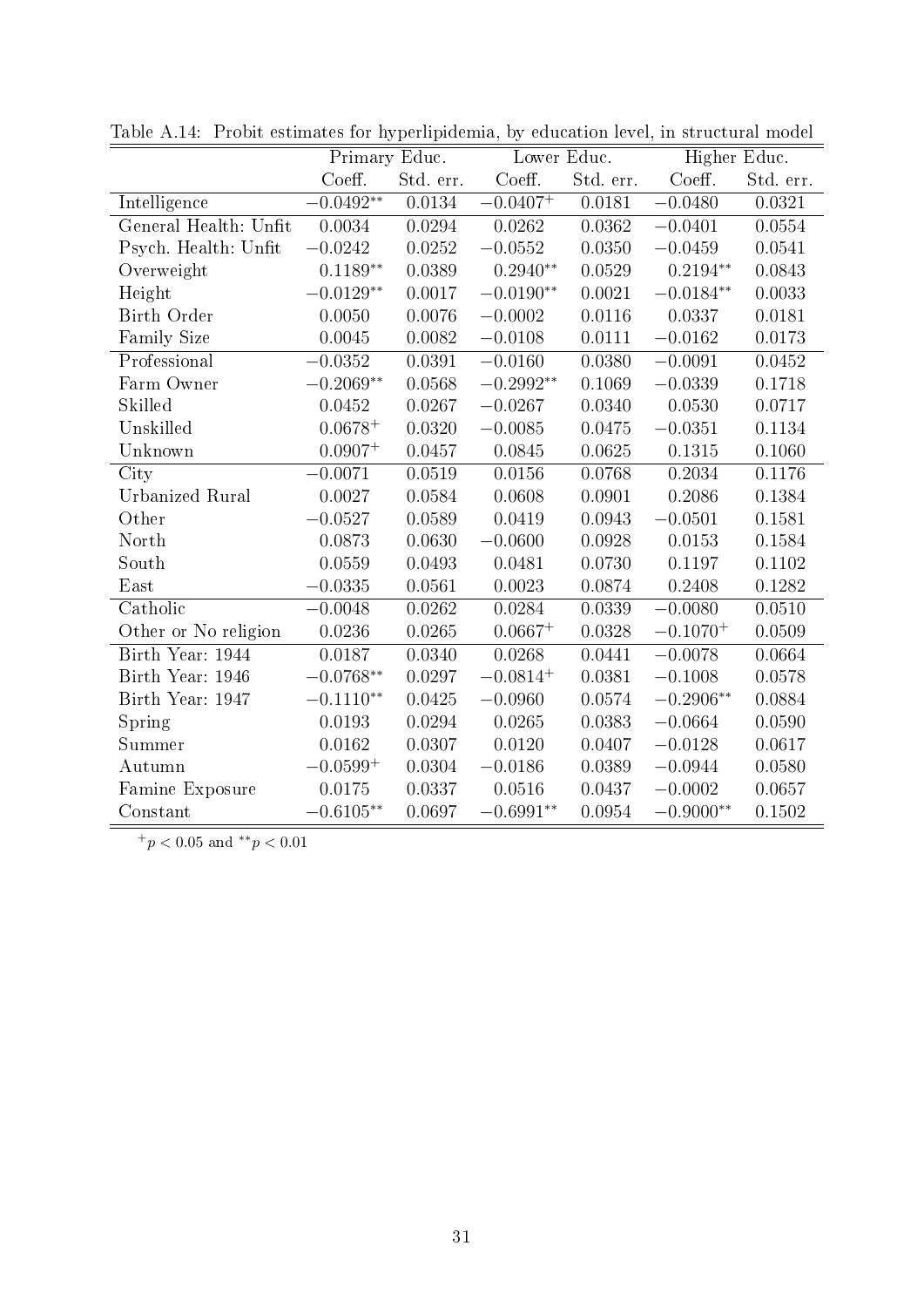| .                      | Primary Educ.               |           | Lower Educ.  |           | Higher Educ. |           |
|------------------------|-----------------------------|-----------|--------------|-----------|--------------|-----------|
|                        | Coeff.                      | Std. err. | Coeff.       | Std. err. | Coeff.       | Std. err. |
| Intelligence           | $-0.0728**$                 | 0.0171    | $-0.0383$    | 0.0232    | $-0.0347$    | 0.0461    |
| General Health: Unfit  | $-0.0206$                   | 0.0374    | $0.0957^{+}$ | 0.0451    | 0.0727       | 0.0755    |
| Psych. Health: Unfit   | 0.0313                      | 0.0316    | 0.0171       | 0.0443    | 0.1248       | 0.0730    |
| Overweight             | $0.4187**$                  | 0.0437    | $0.5138**$   | 0.0595    | $0.4825**$   | 0.1017    |
| Height                 | $-0.0061**$                 | 0.0021    | $-0.0127**$  | 0.0027    | $-0.0071$    | 0.0047    |
| Birth Order            | $-0.0298**$                 | 0.0100    | $-0.0167$    | 0.0152    | $-0.0066$    | 0.0274    |
| Family Size            | 0.0083                      | 0.0103    | $-0.0110$    | 0.0143    | $-0.0400$    | 0.0251    |
| Professional           | 0.0127                      | 0.0486    | 0.0017       | 0.0494    | 0.0340       | 0.0656    |
| Farm Owner             | $-0.1326$                   | 0.0755    | $-0.1666$    | 0.1476    | 0.1812       | 0.2492    |
| Skilled                | $-0.0105$                   | 0.0339    | 0.0391       | 0.0435    | 0.1145       | 0.1012    |
| Unskilled              | 0.0284                      | 0.0404    | 0.0724       | 0.0598    | 0.1743       | 0.1496    |
| Unknown                | 0.0064                      | 0.0581    | 0.0346       | 0.0816    | 0.2667       | 0.1397    |
| City                   | $-0.0615$                   | 0.0652    | $-0.1240$    | 0.0965    | $-0.0075$    | 0.1667    |
| <b>Urbanized Rural</b> | $-0.1465$                   | 0.0757    | $-0.0744$    | 0.1133    | $-0.4859+$   | 0.2452    |
| Other                  | $-0.2154**$                 | 0.0770    | $-0.3547**$  | 0.1283    | $-0.1194$    | 0.2233    |
| North                  | 0.1010                      | 0.0801    | 0.1392       | 0.1181    | 0.1337       | 0.2181    |
| South                  | $-0.0895$                   | 0.0662    | $-0.0152$    | 0.0974    | $-0.0640$    | 0.1732    |
| East                   | $-0.0414$                   | 0.0728    | 0.0919       | 0.1121    | 0.1020       | 0.1948    |
| Catholic               | $-0.0207$                   | 0.0335    | 0.0336       | 0.0441    | $-0.0133$    | 0.0742    |
| Other or No religion   | 0.0343                      | 0.0332    | $0.0870^{+}$ | 0.0418    | $-0.0305$    | 0.0711    |
| Birth Year: 1944       | $-0.0269$                   | 0.0429    | 0.0112       | 0.0573    | $-0.0719$    | 0.0969    |
| Birth Year: 1946       | $-0.1697**$                 | 0.0381    | $-0.0772$    | 0.0492    | $-0.0969$    | 0.0841    |
| Birth Year: 1947       | $-0.2204**$                 | 0.0551    | $-0.0963$    | 0.0750    | $-0.3045+$   | 0.1333    |
| Spring                 | $-0.0100$                   | 0.0371    | $-0.0178$    | 0.0495    | 0.0235       | 0.0844    |
| Summer                 | $-0.0217$                   | 0.0389    | 0.0415       | 0.0518    | 0.0073       | 0.0893    |
| Autumn                 | $-0.0265$                   | 0.0383    | $-0.0367$    | 0.0506    | $-0.0440$    | 0.0842    |
| Famine Exposure        | $-0.0599$                   | 0.0428    | 0.0777       | 0.0568    | $-0.0170$    | 0.0956    |
| Constant               | $-1.0832\ensuremath{^{**}}$ | 0.0871    | $-1.2808**$  | 0.1213    | $-1.4567**$  | 0.2135    |

Table A.15: Probit estimates for diabetes (type 1 and 2), by education level, in structural model